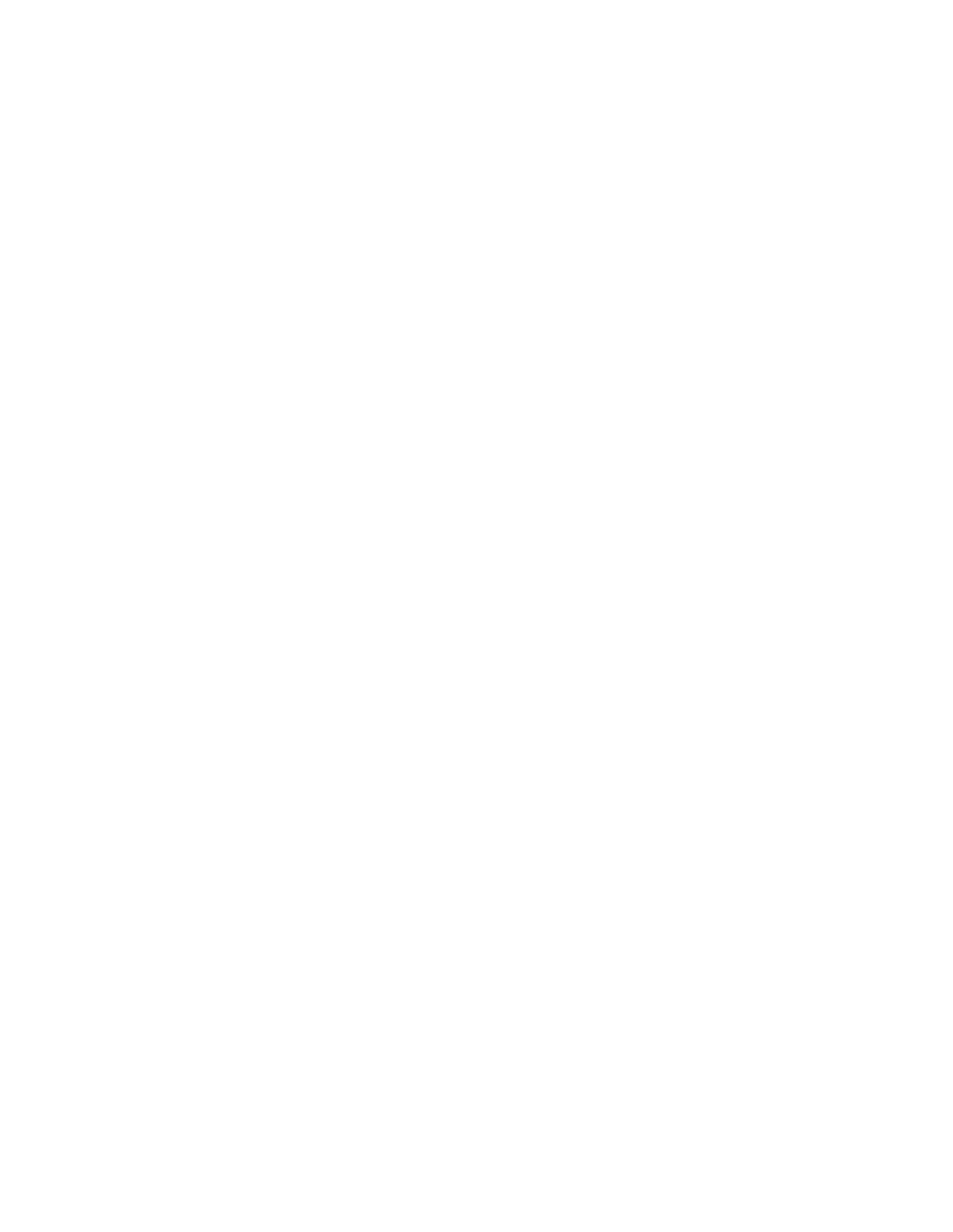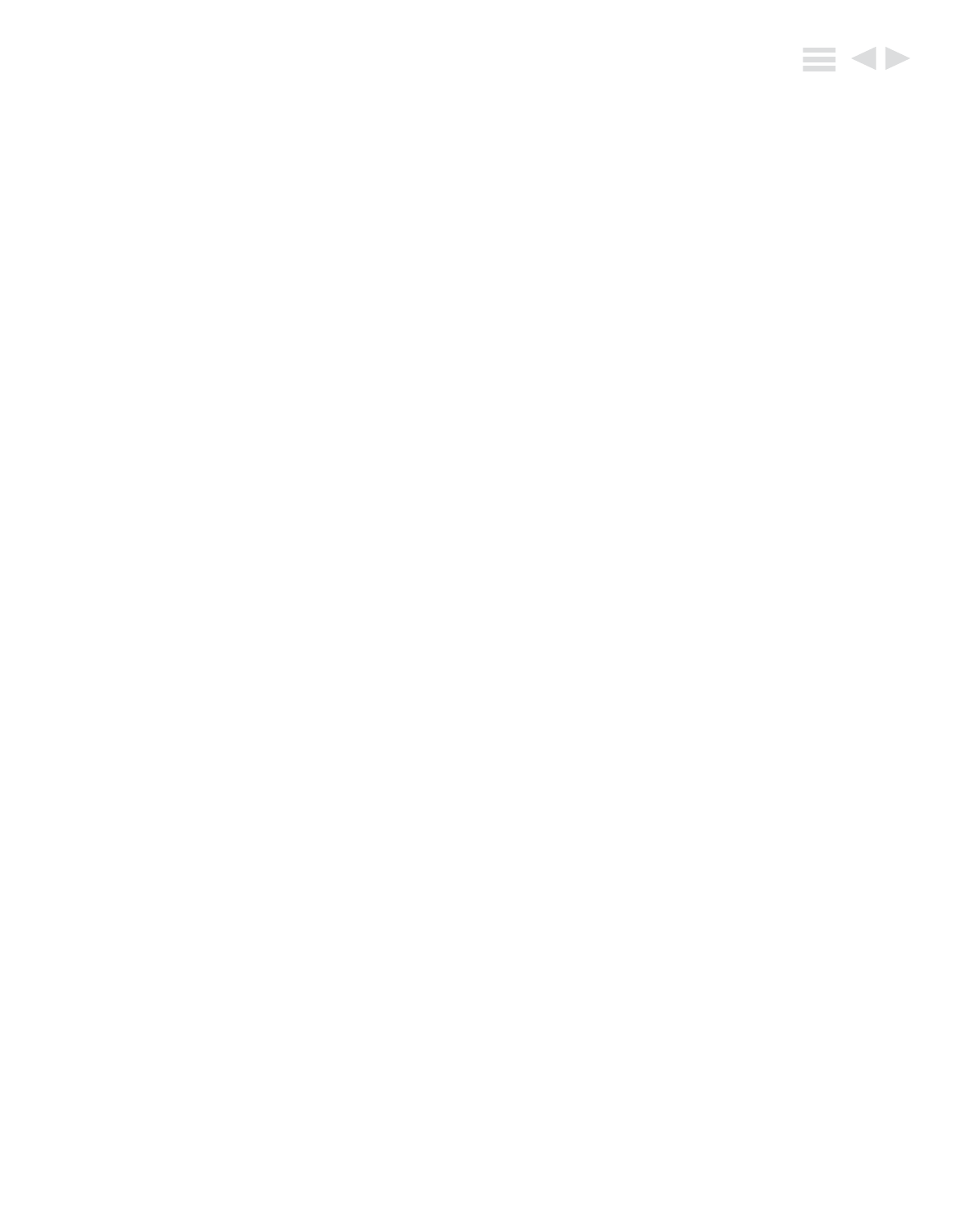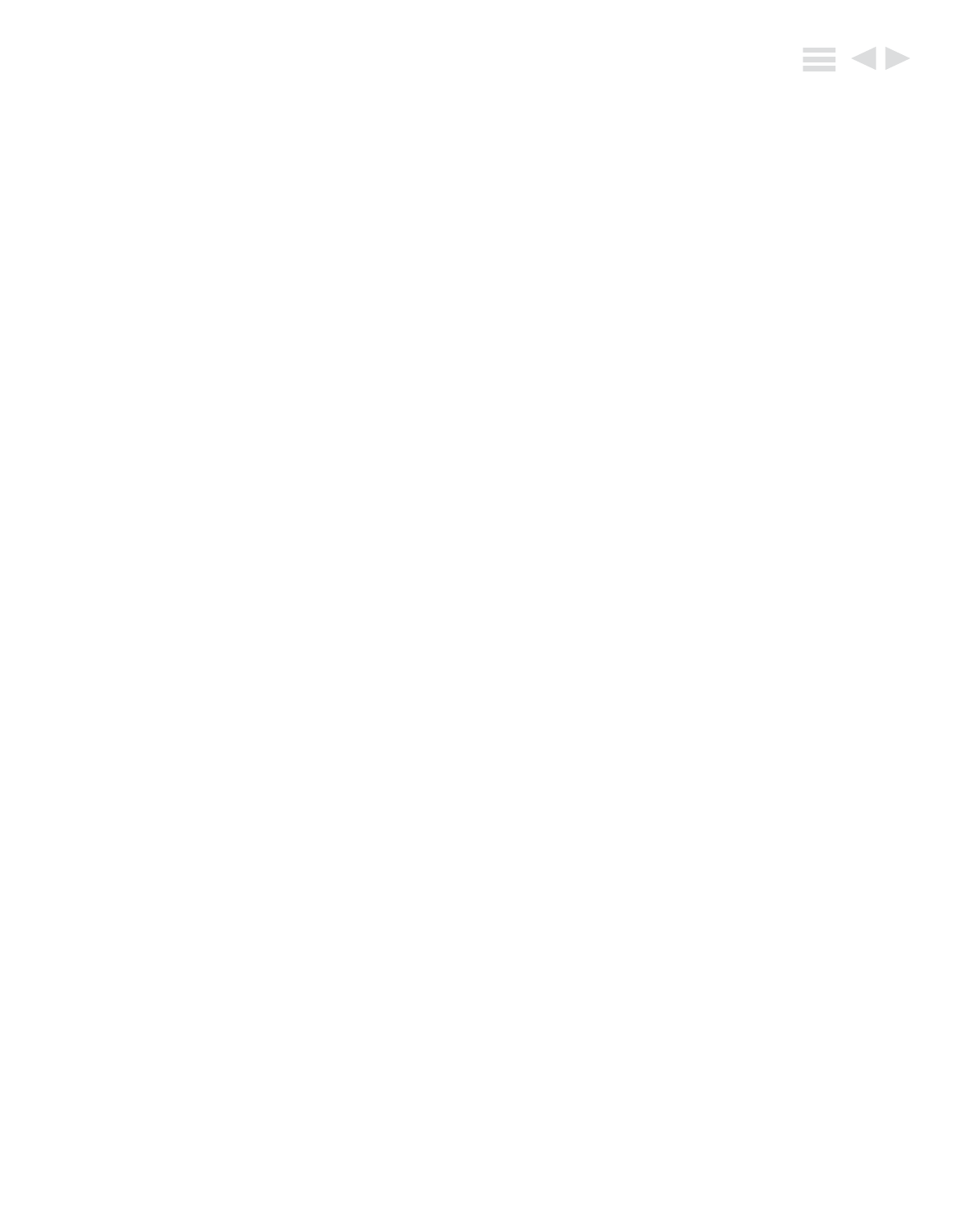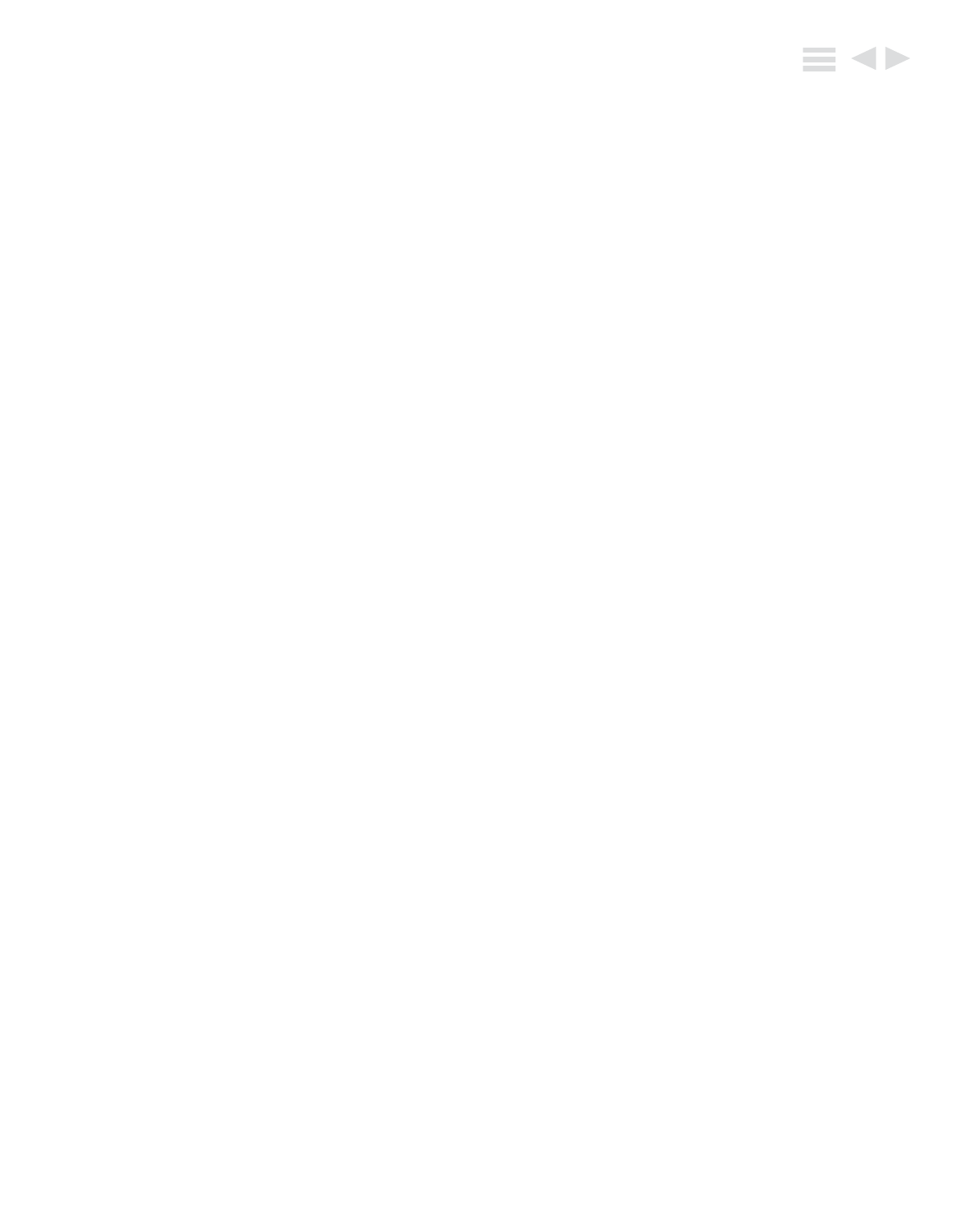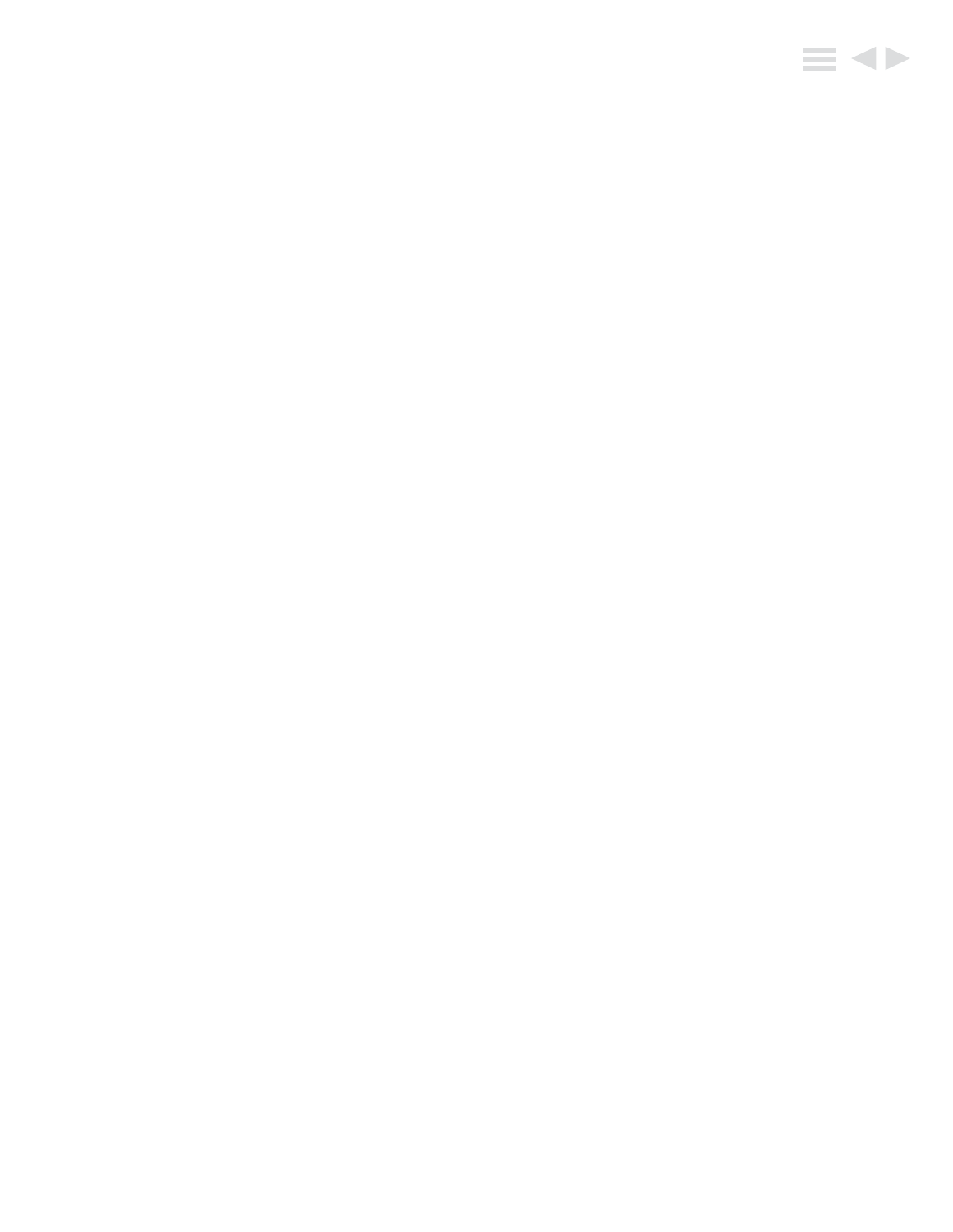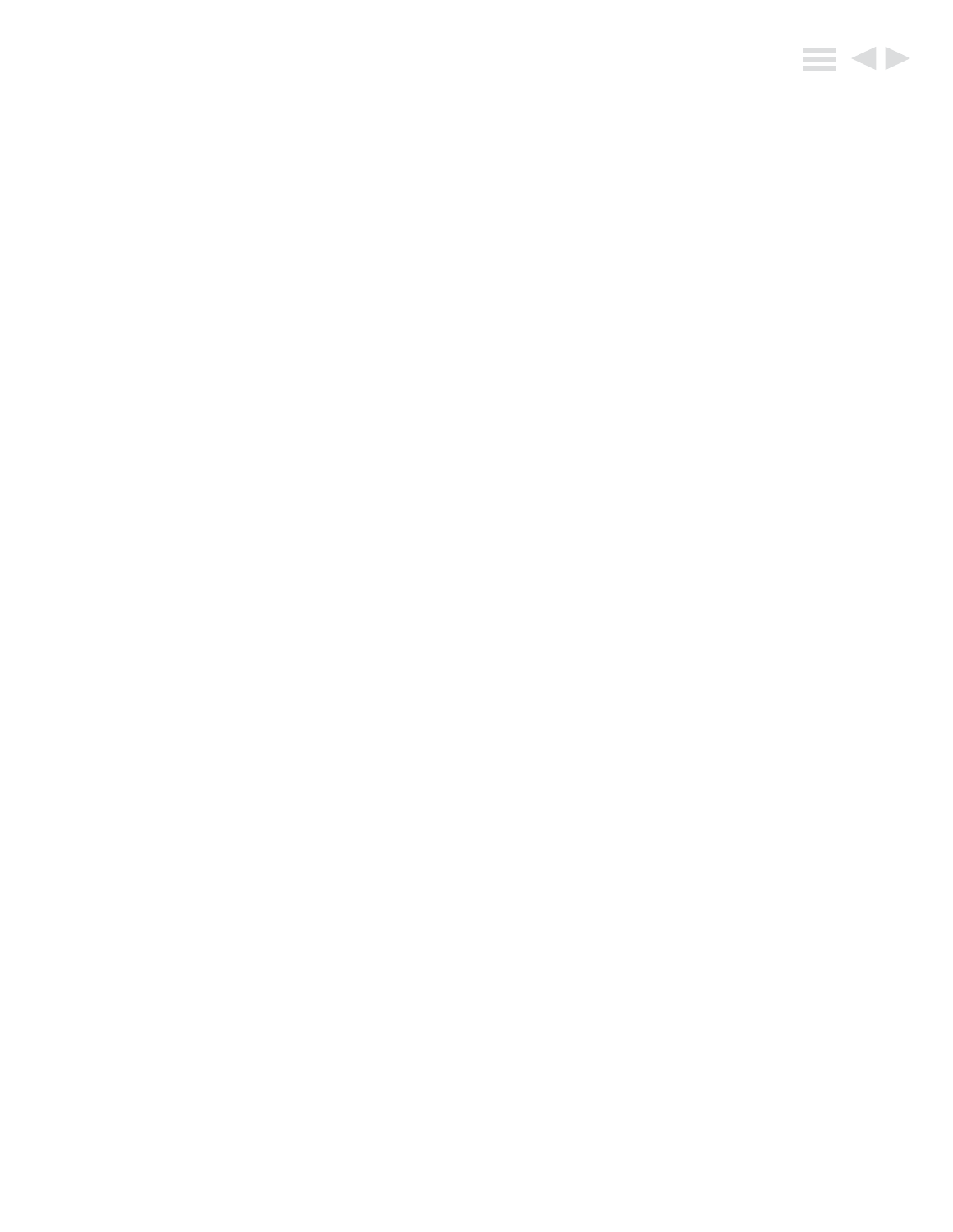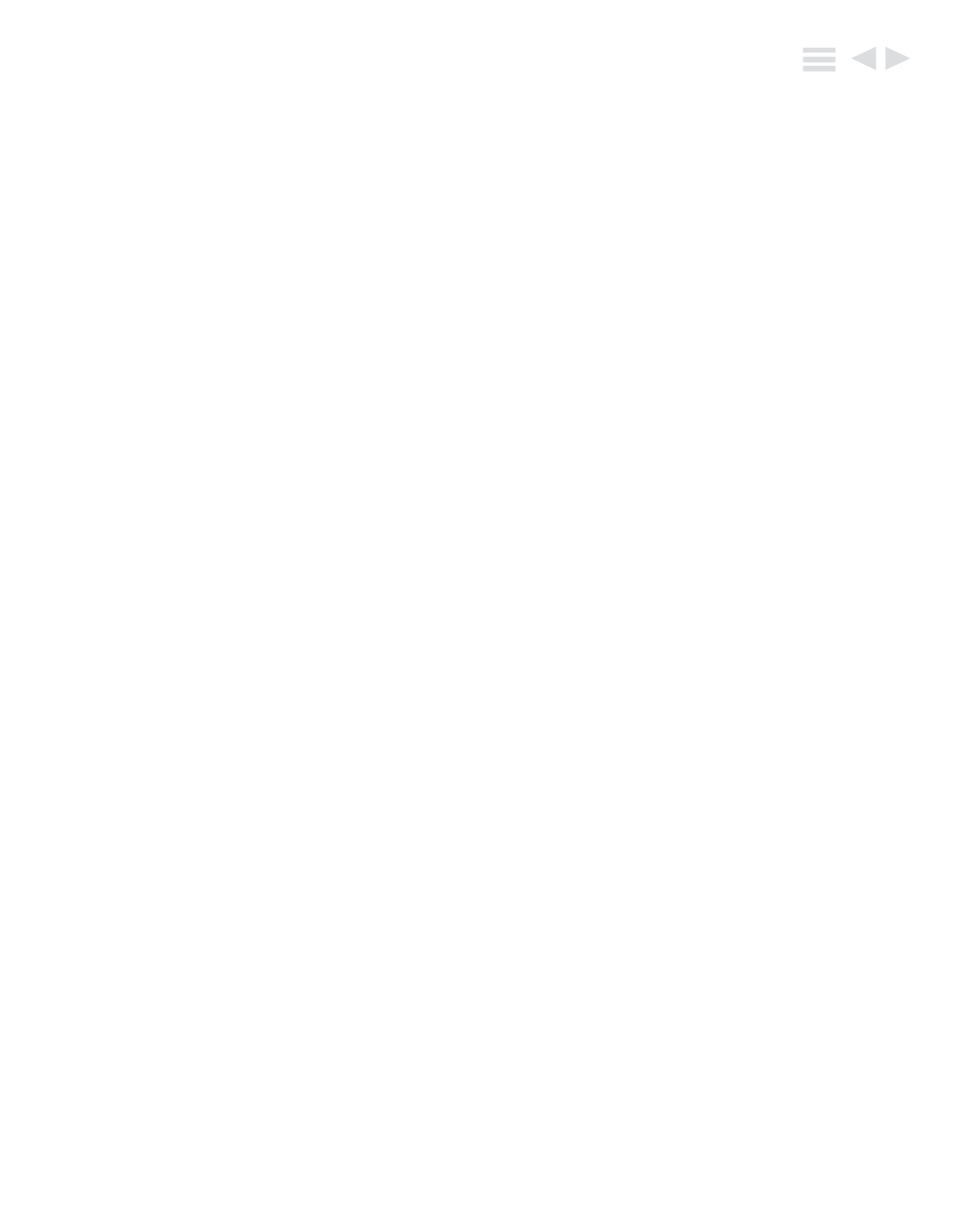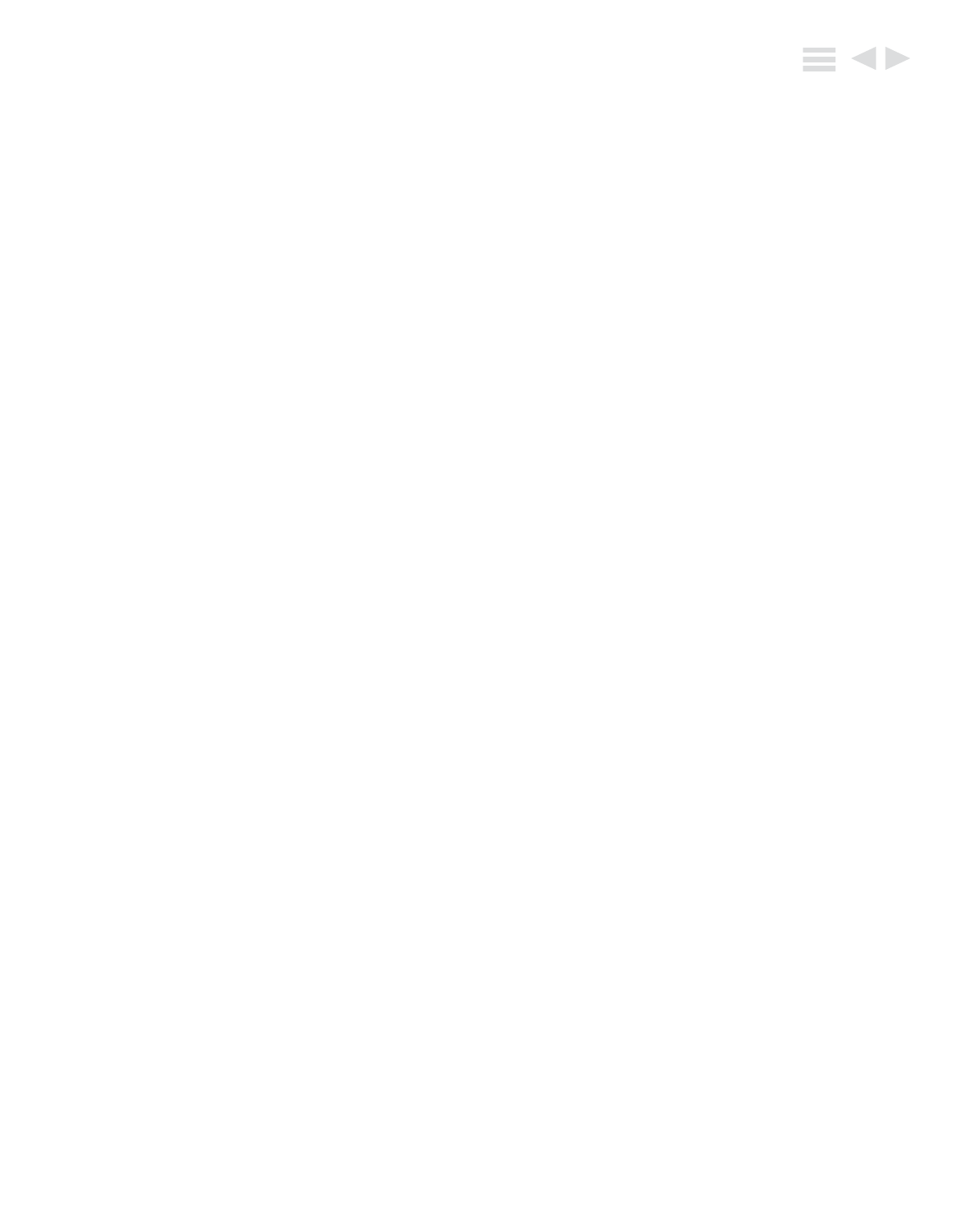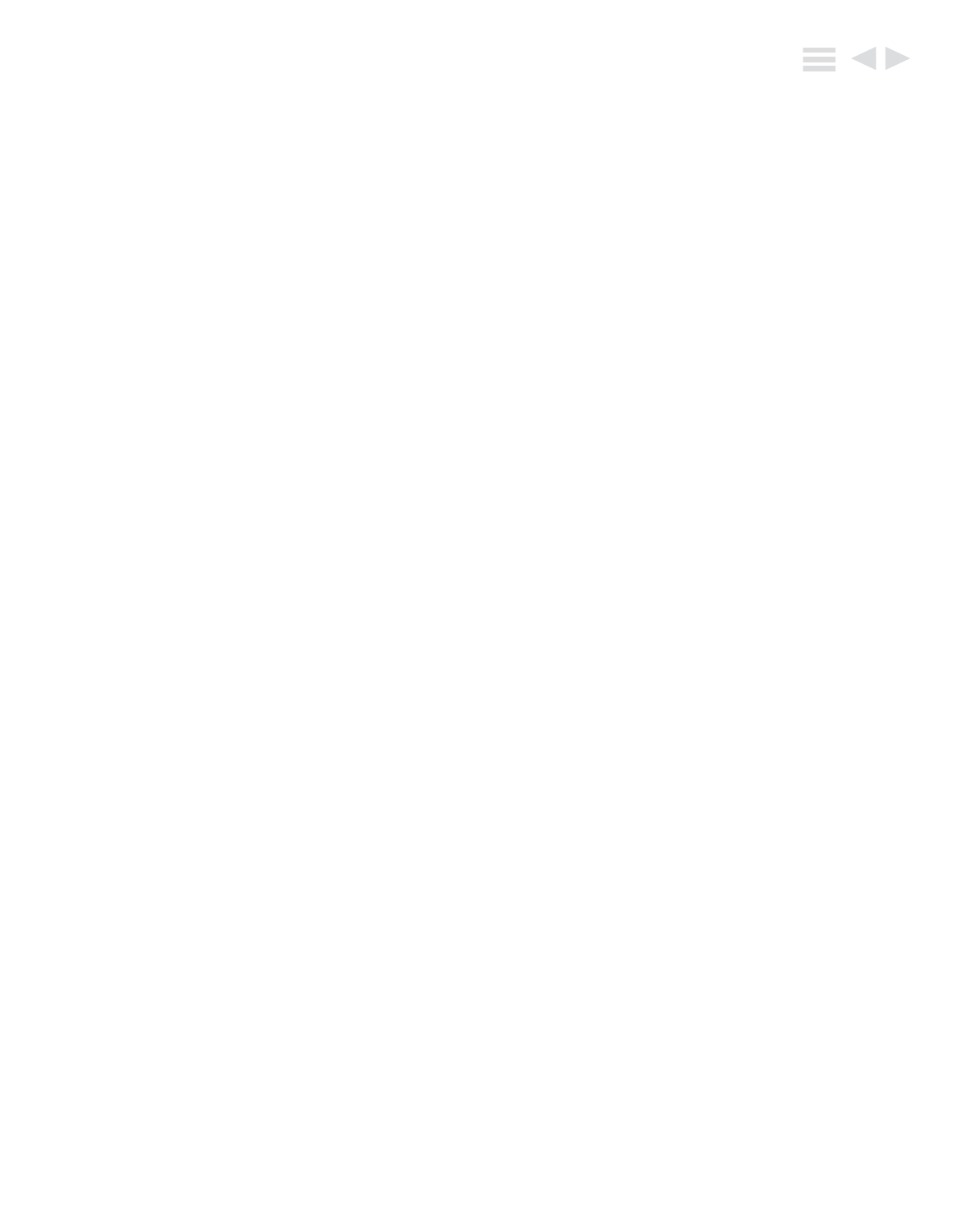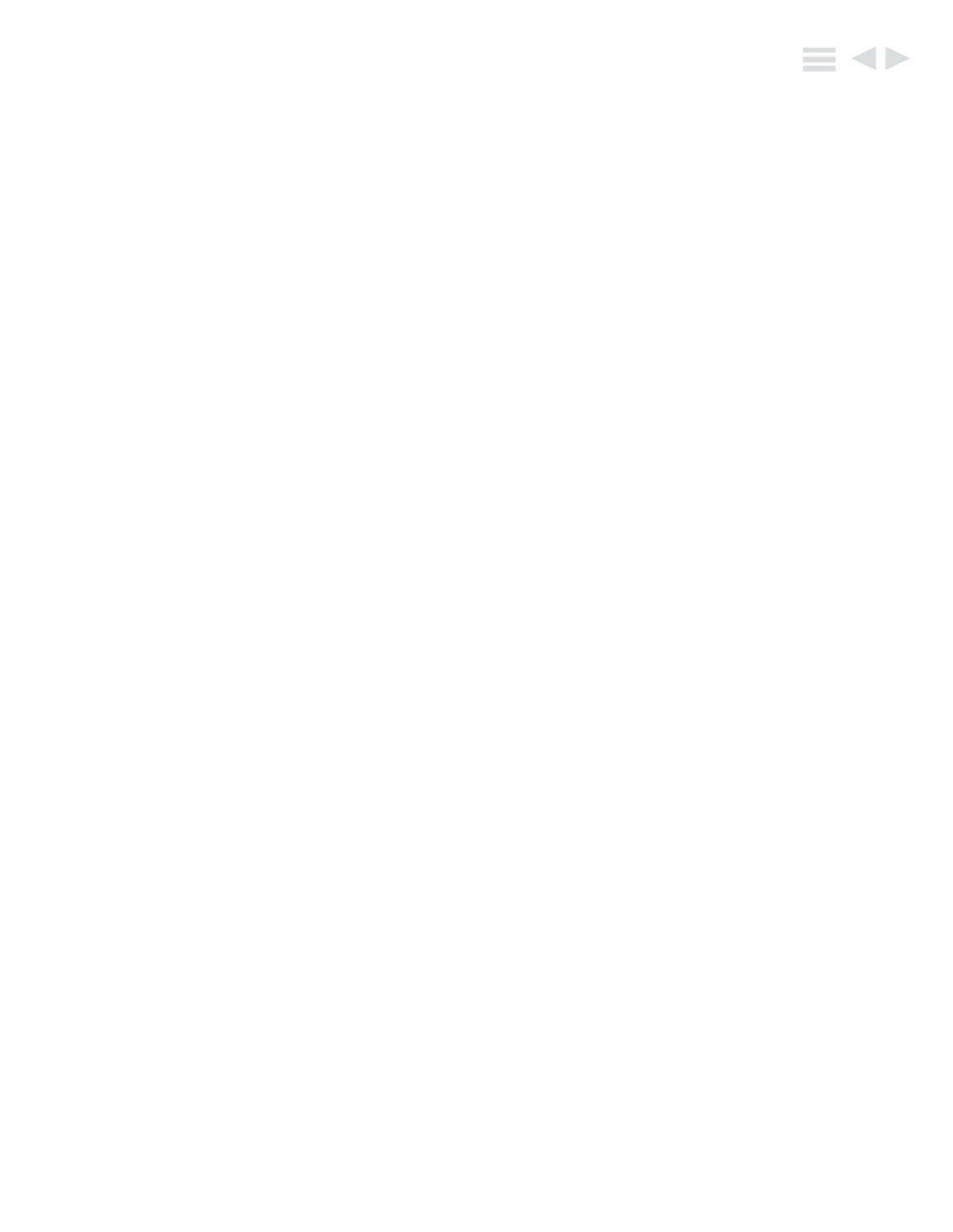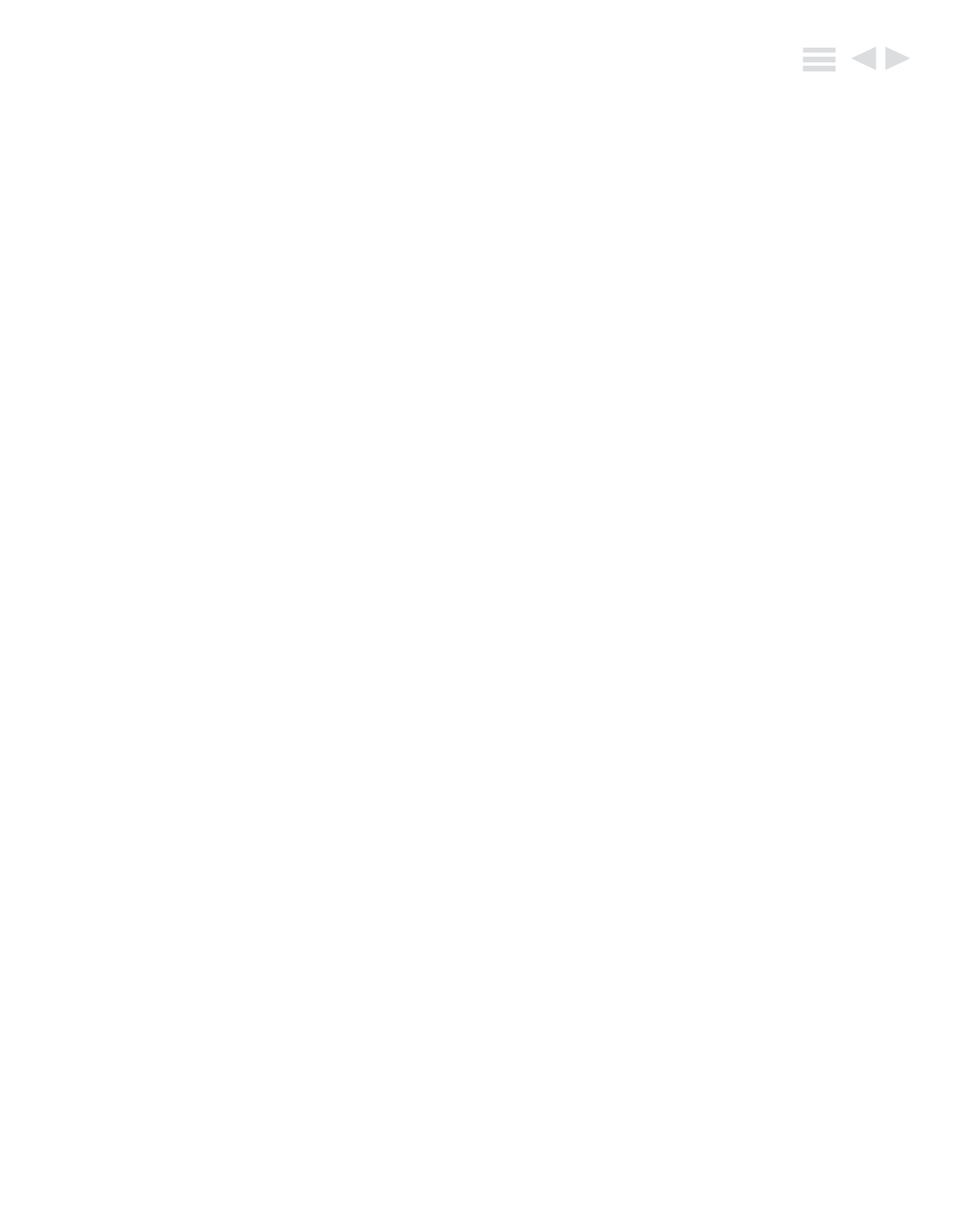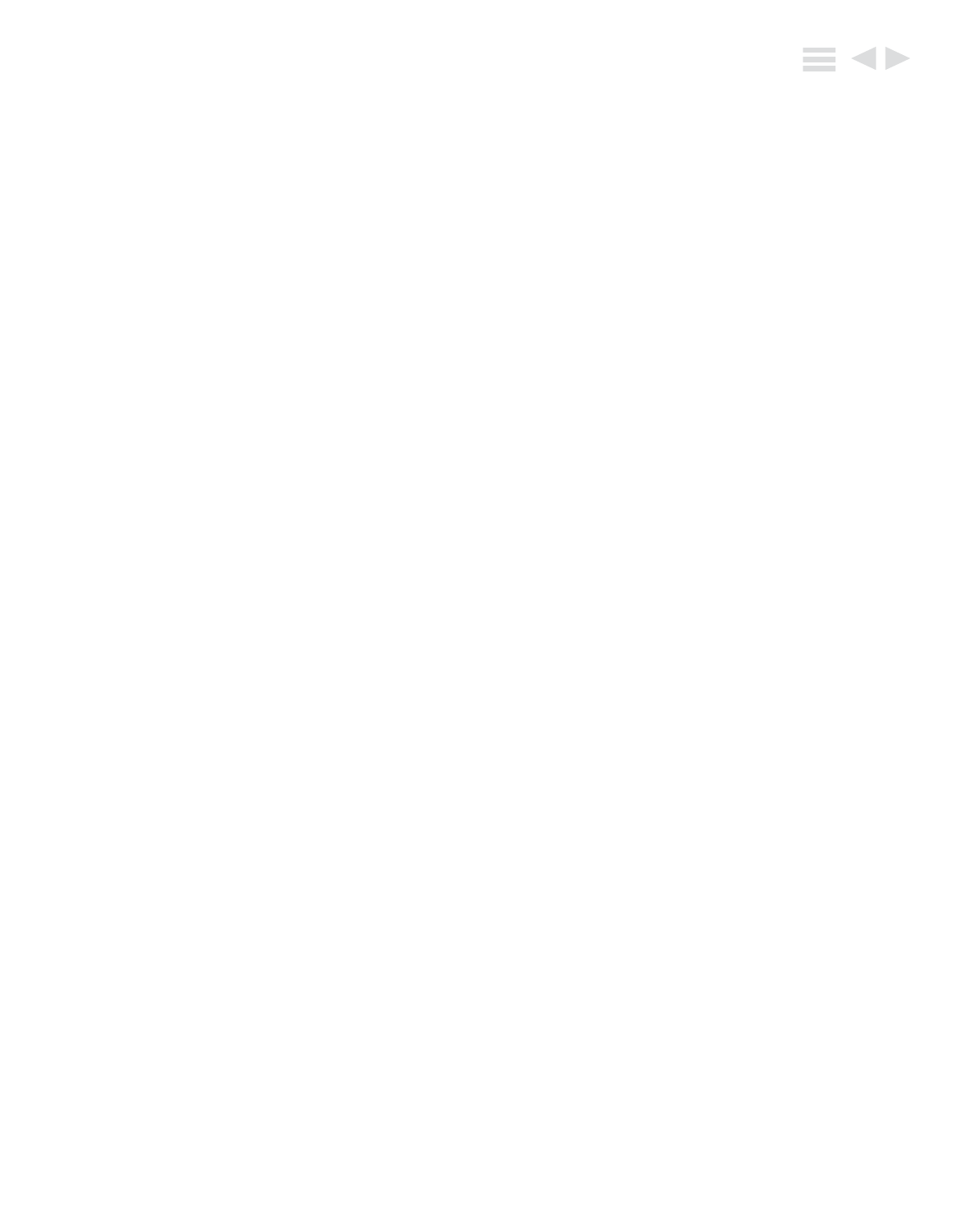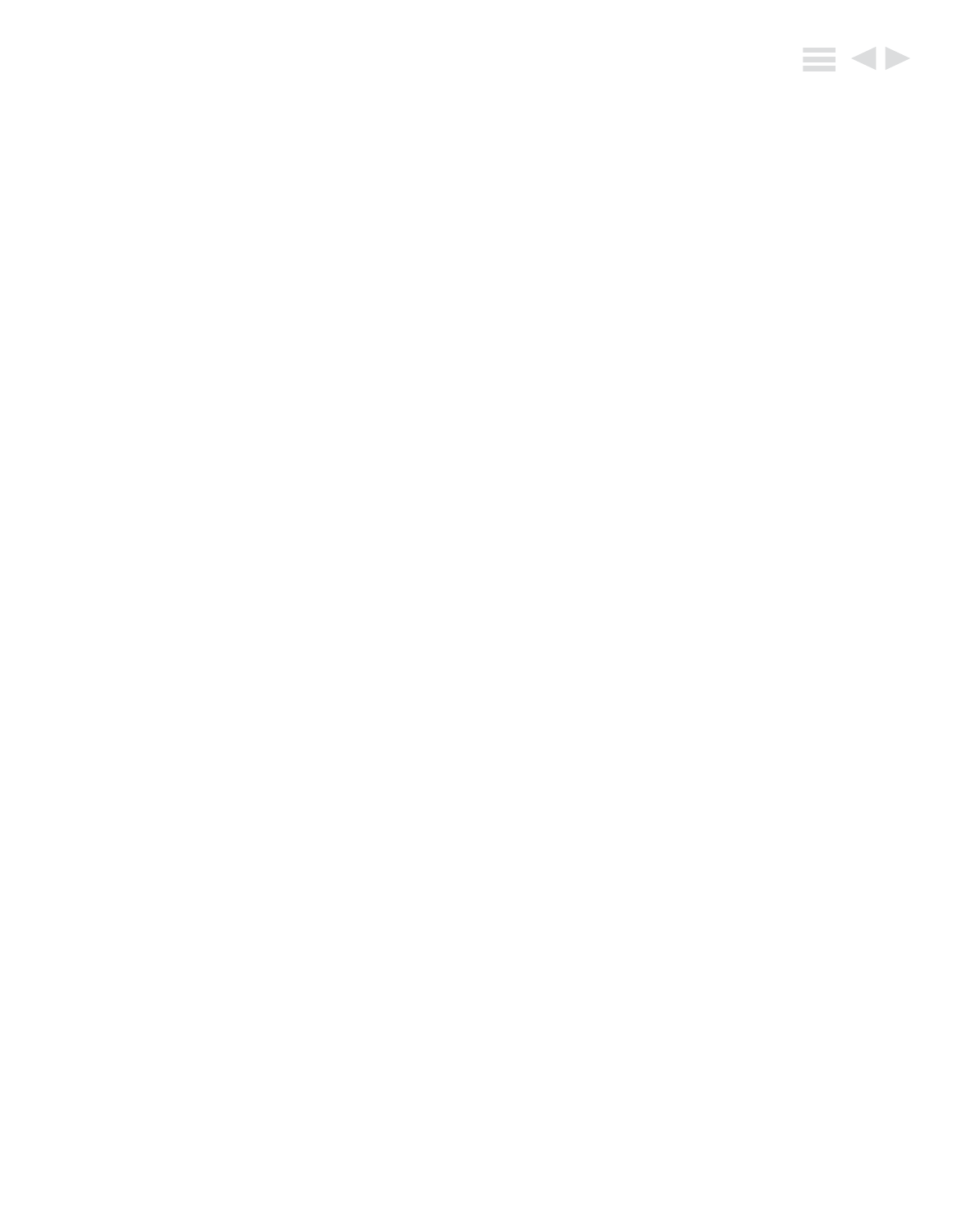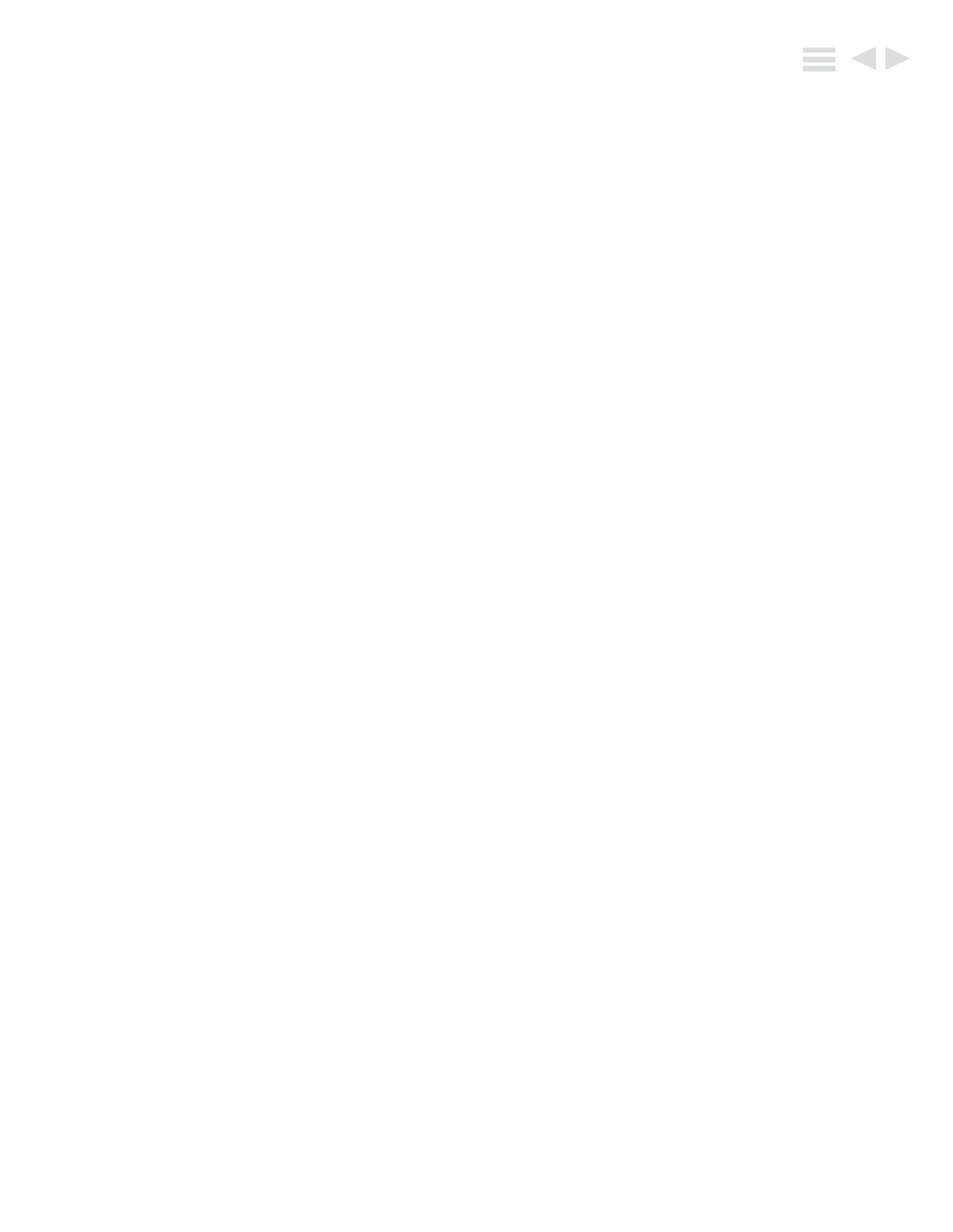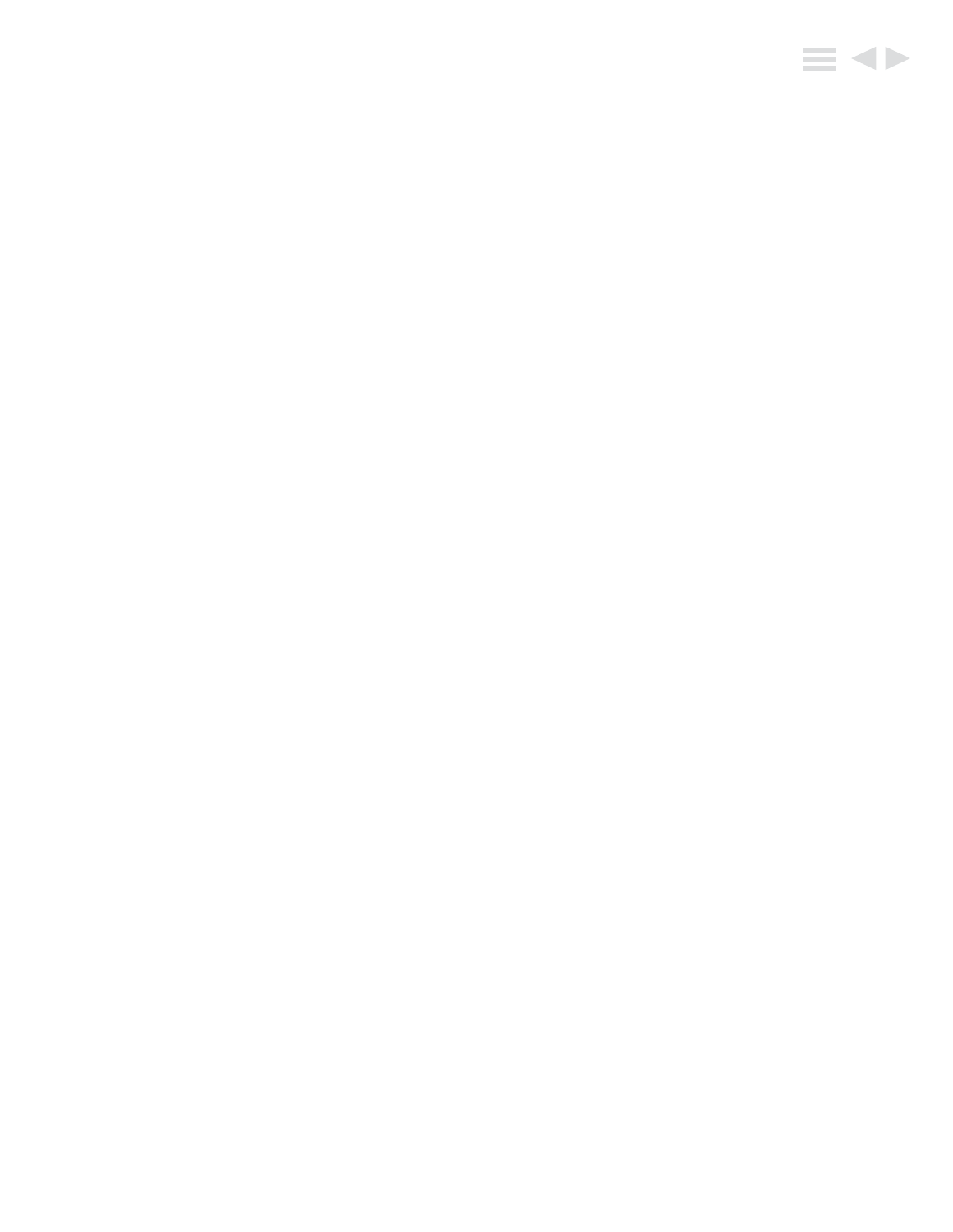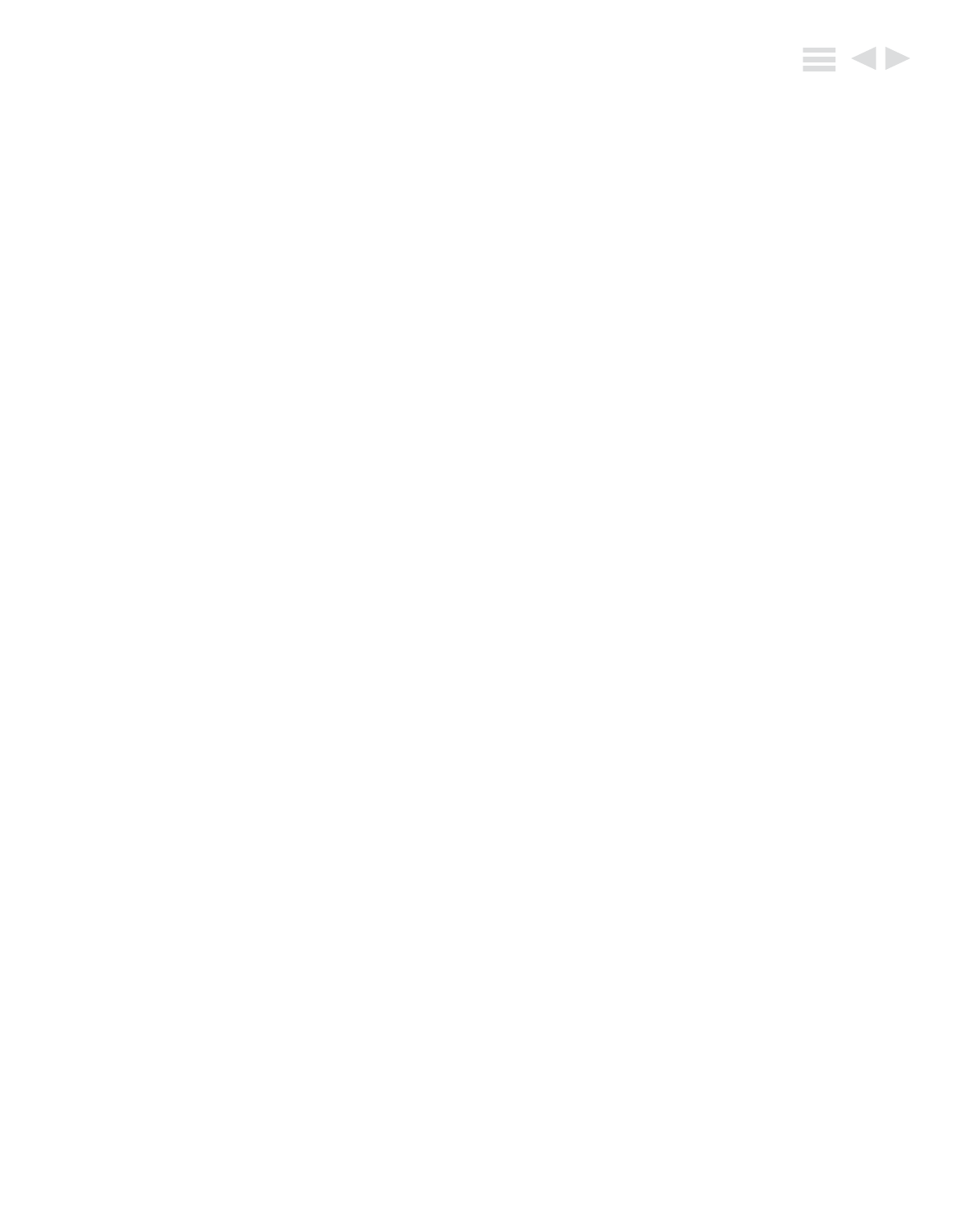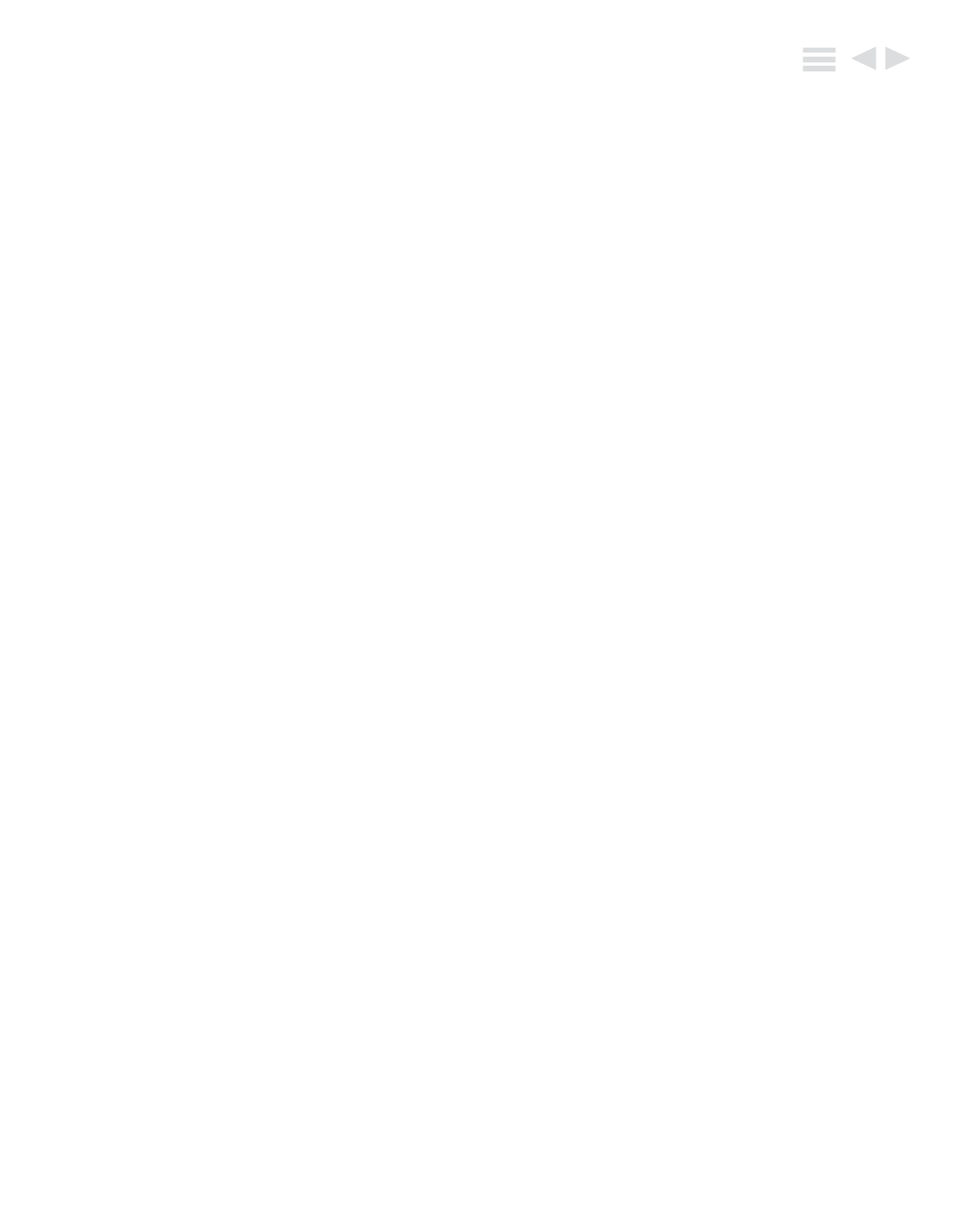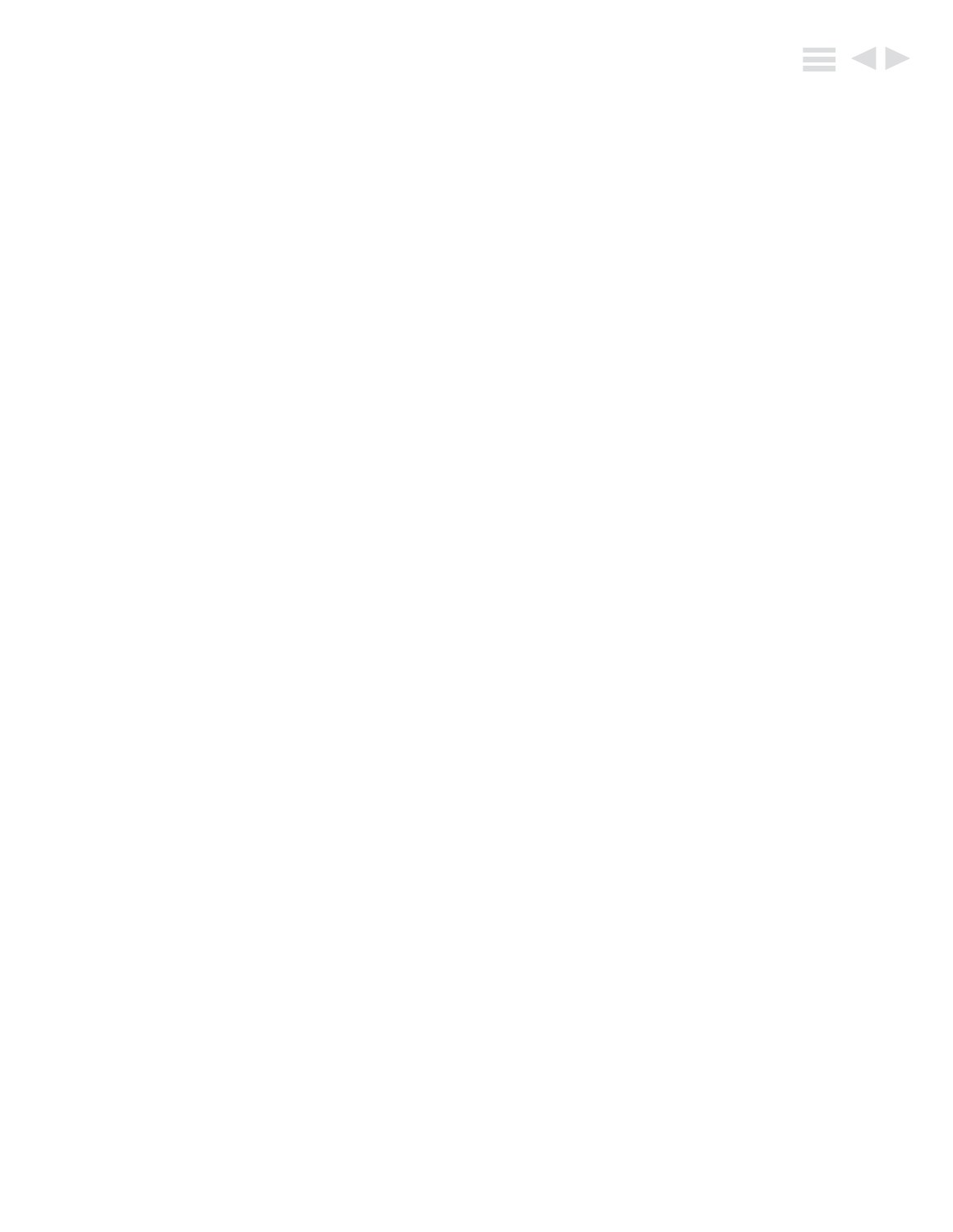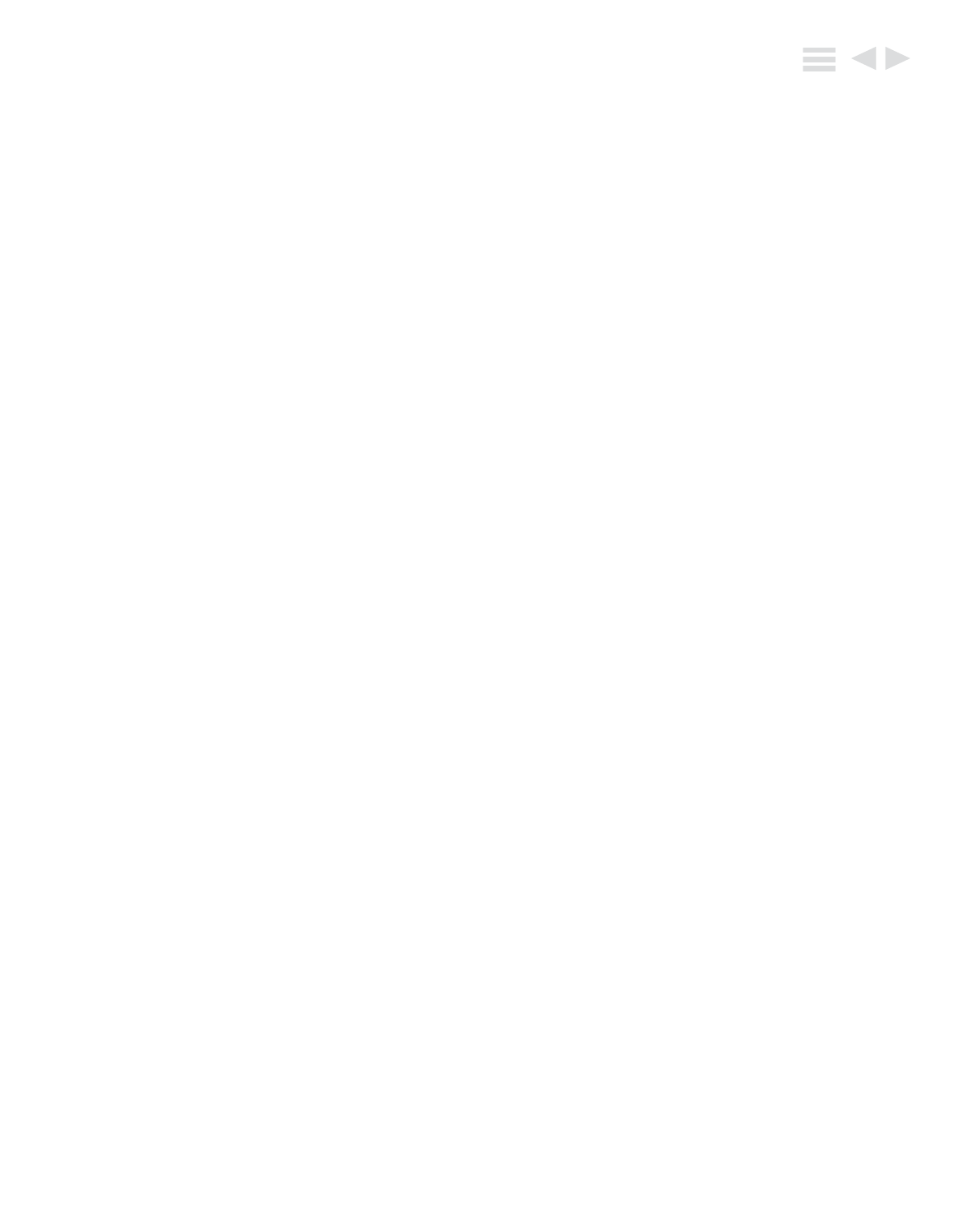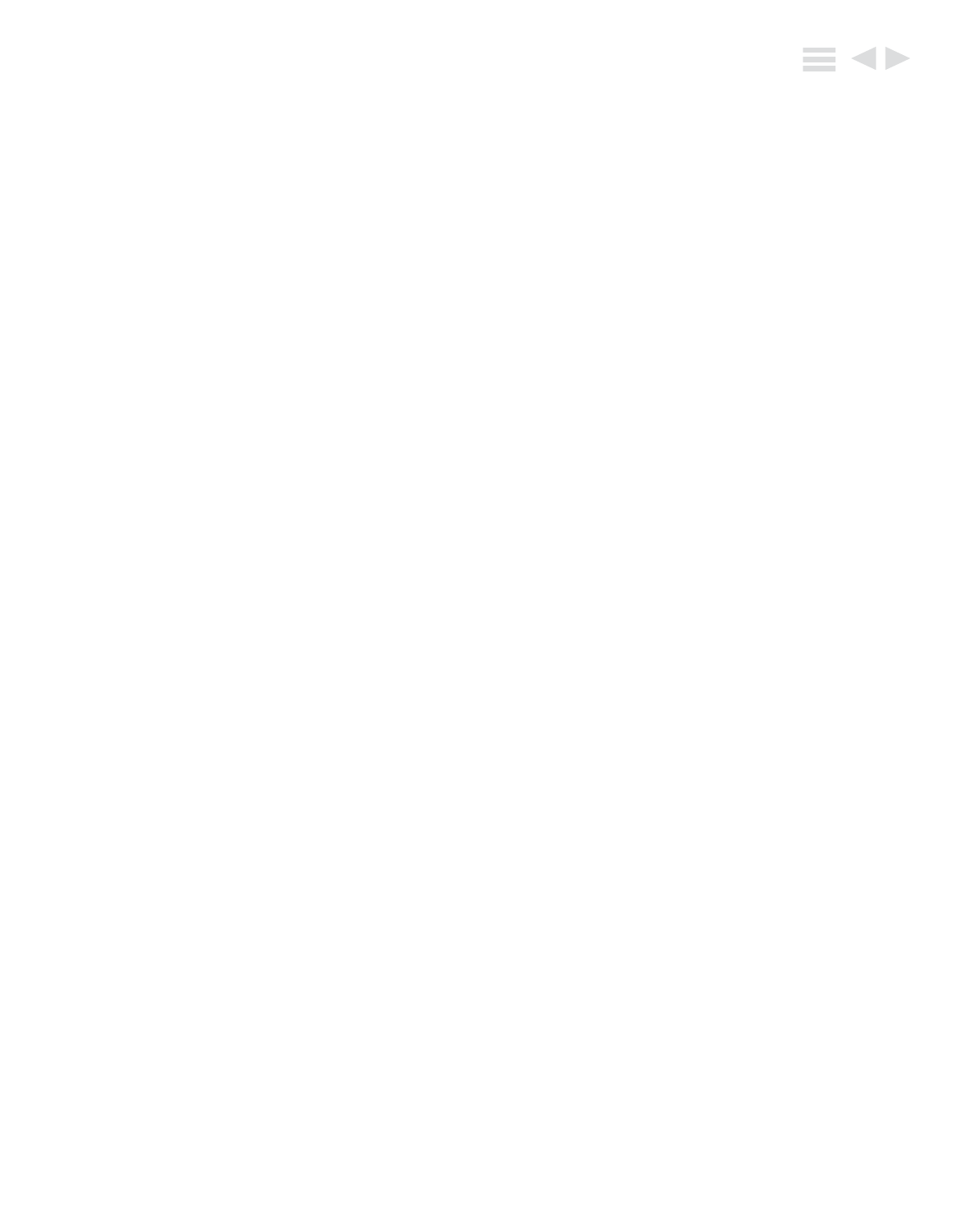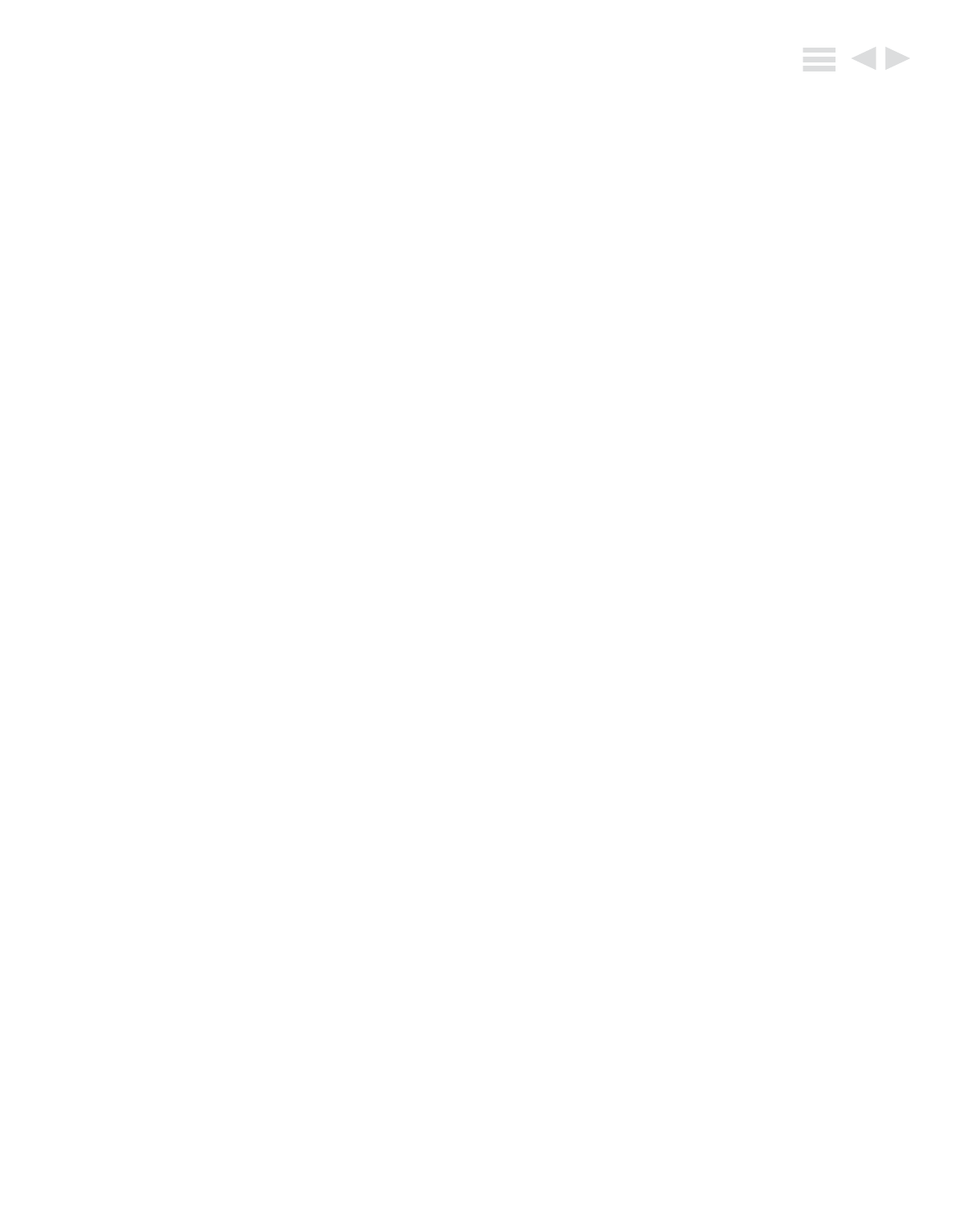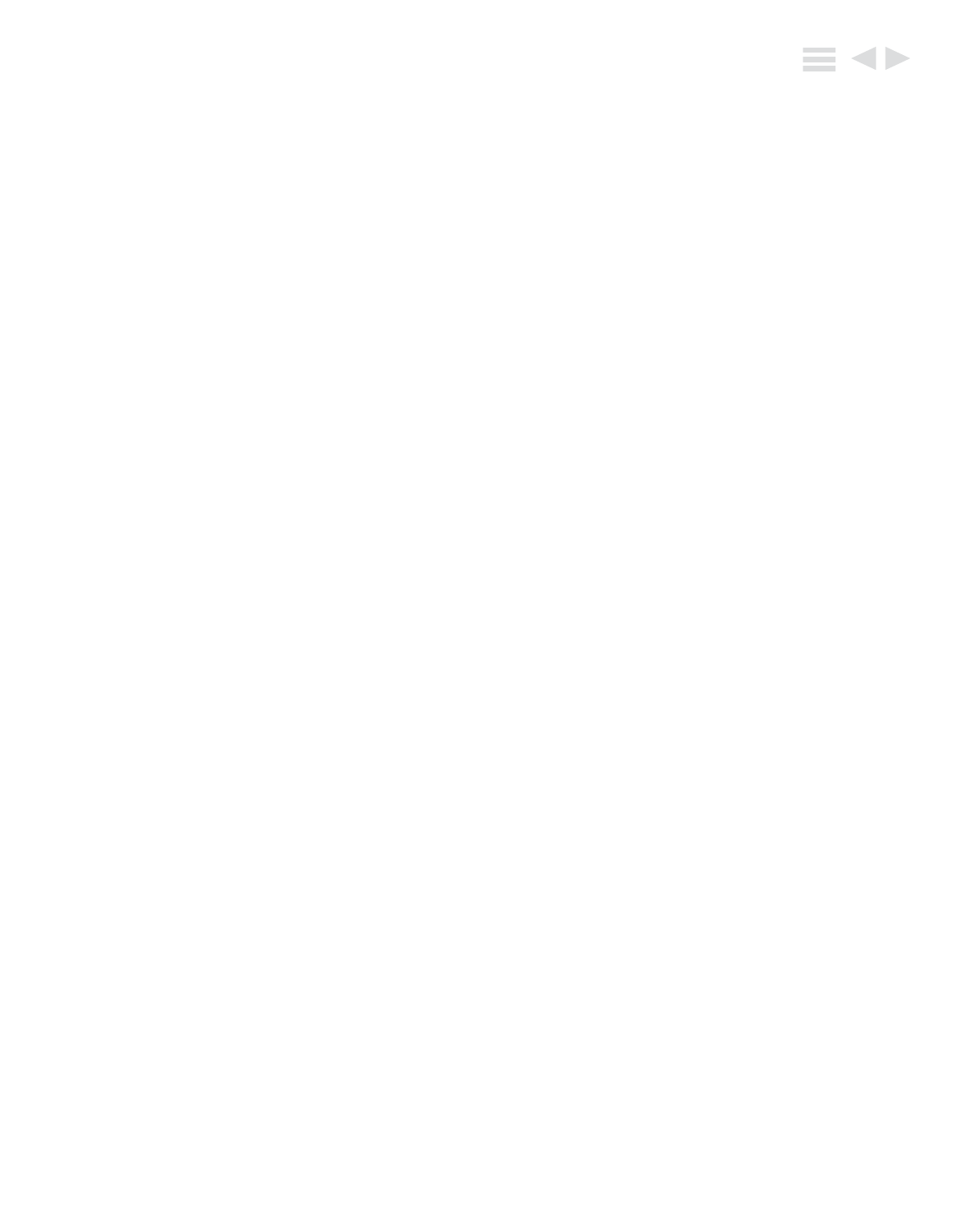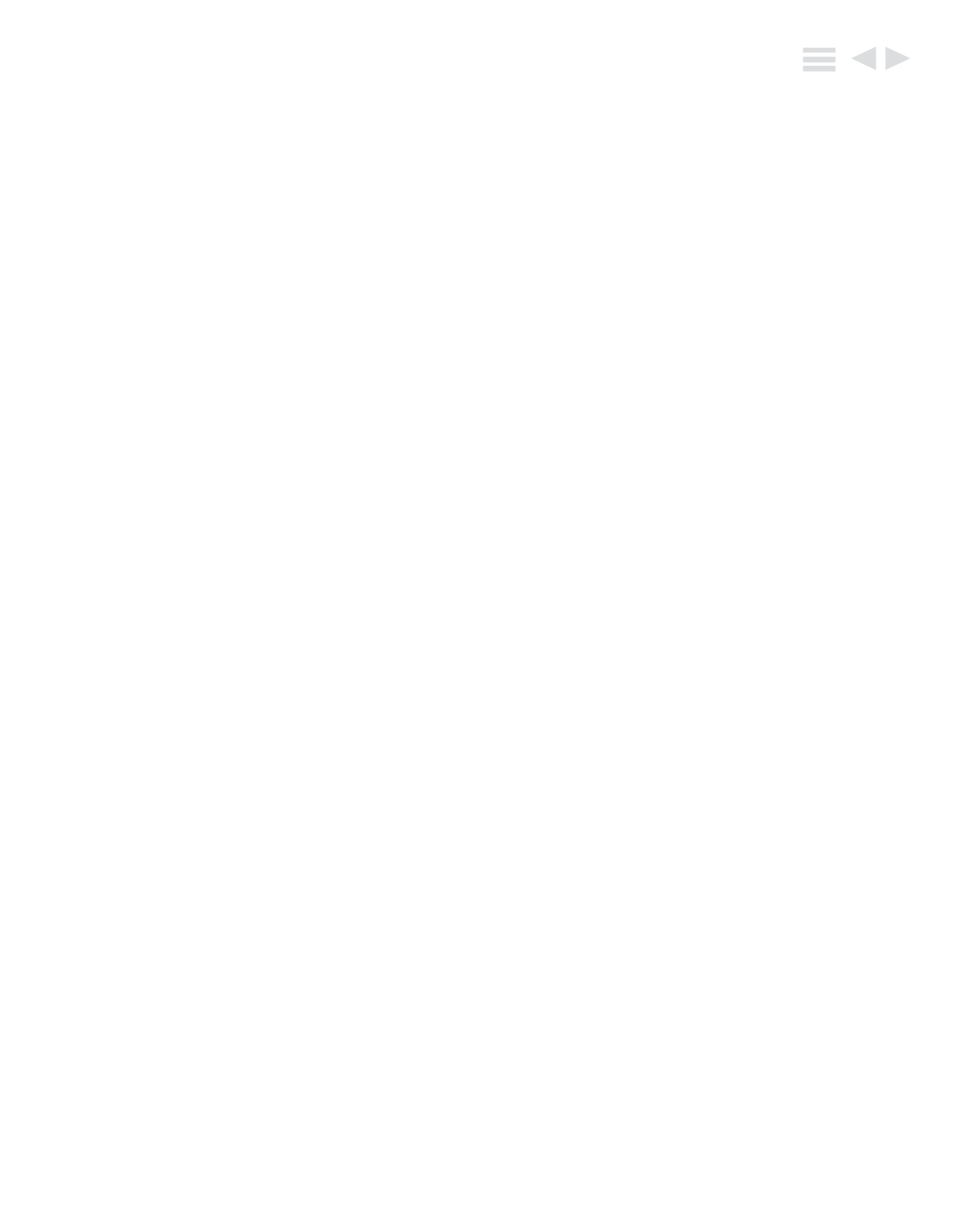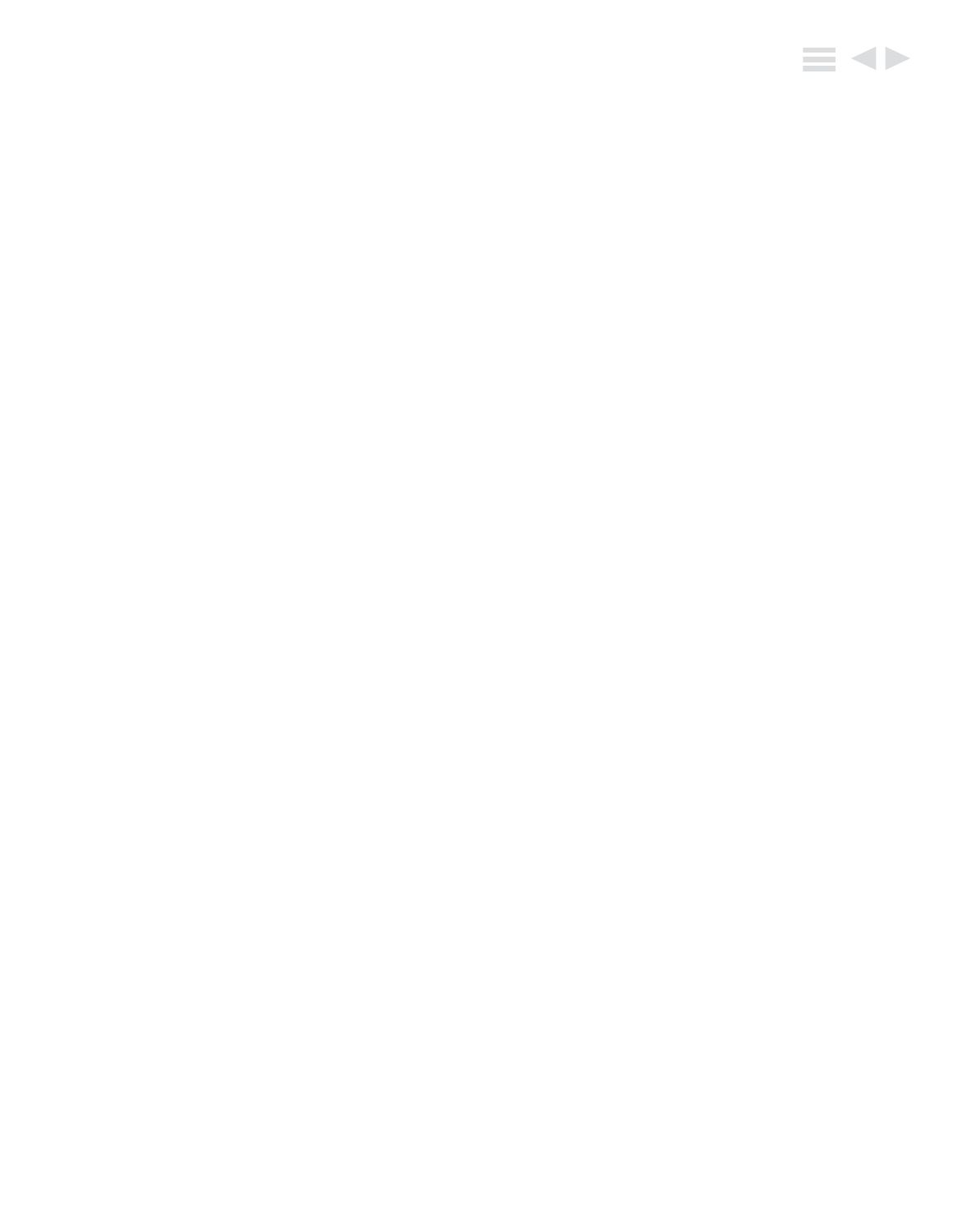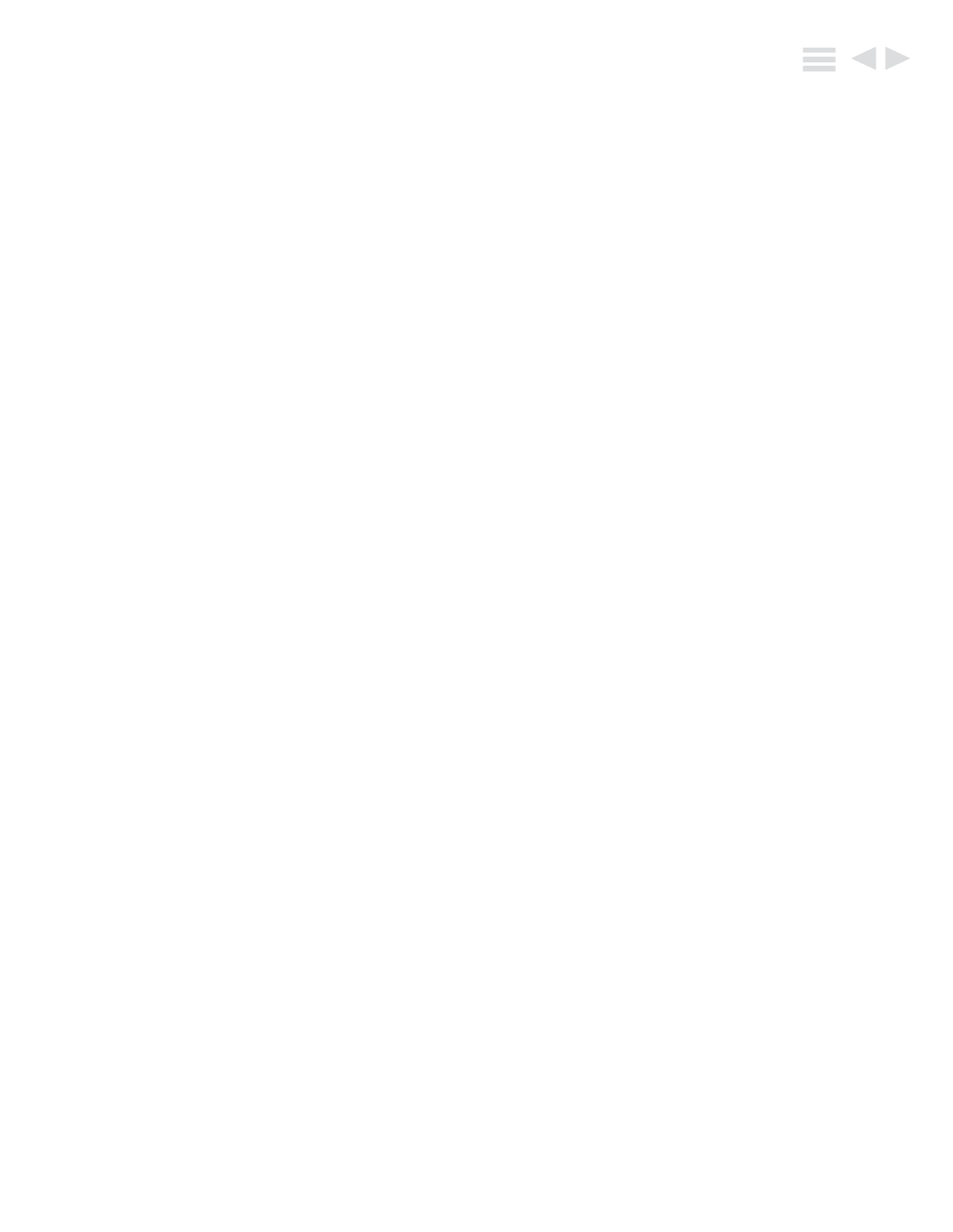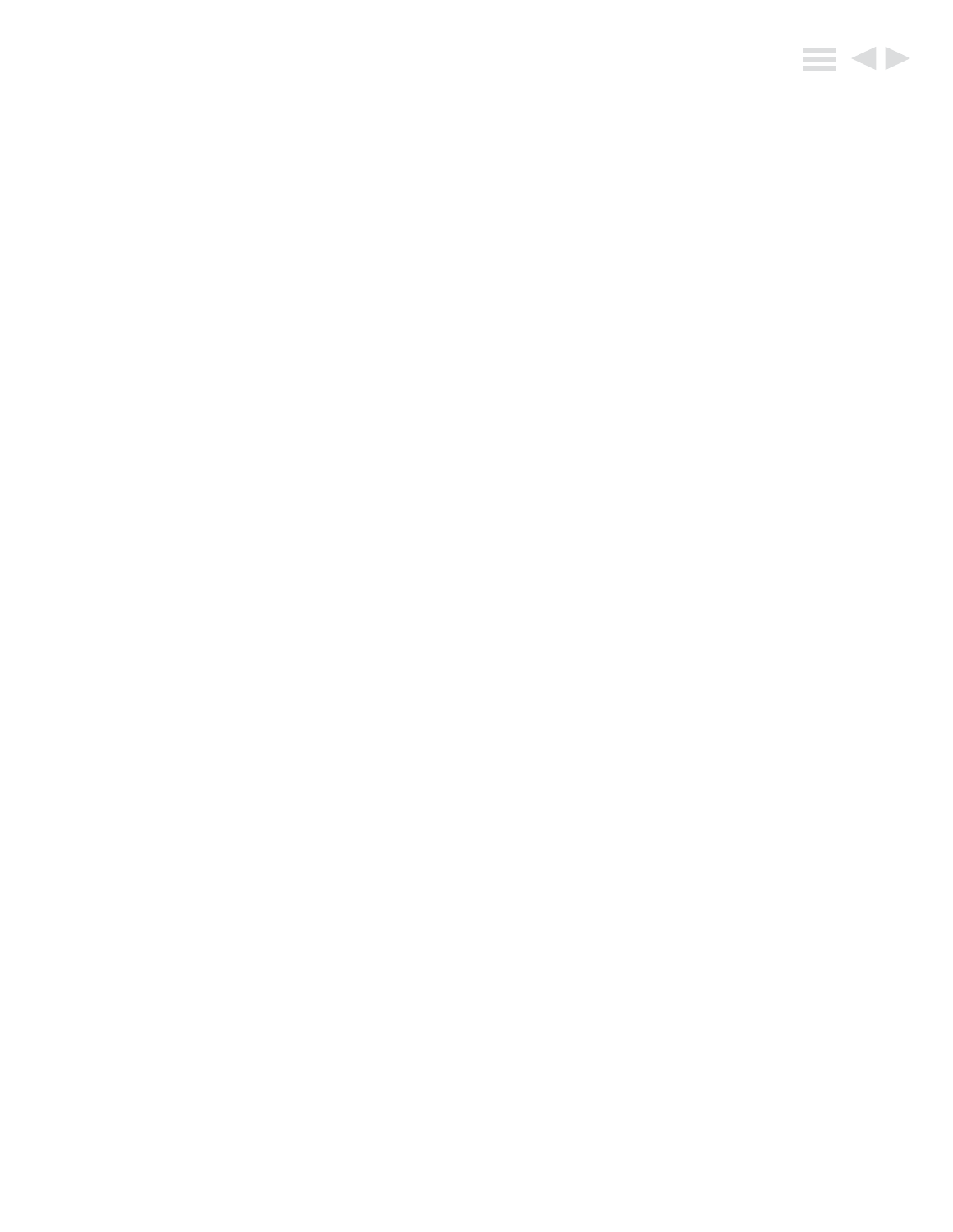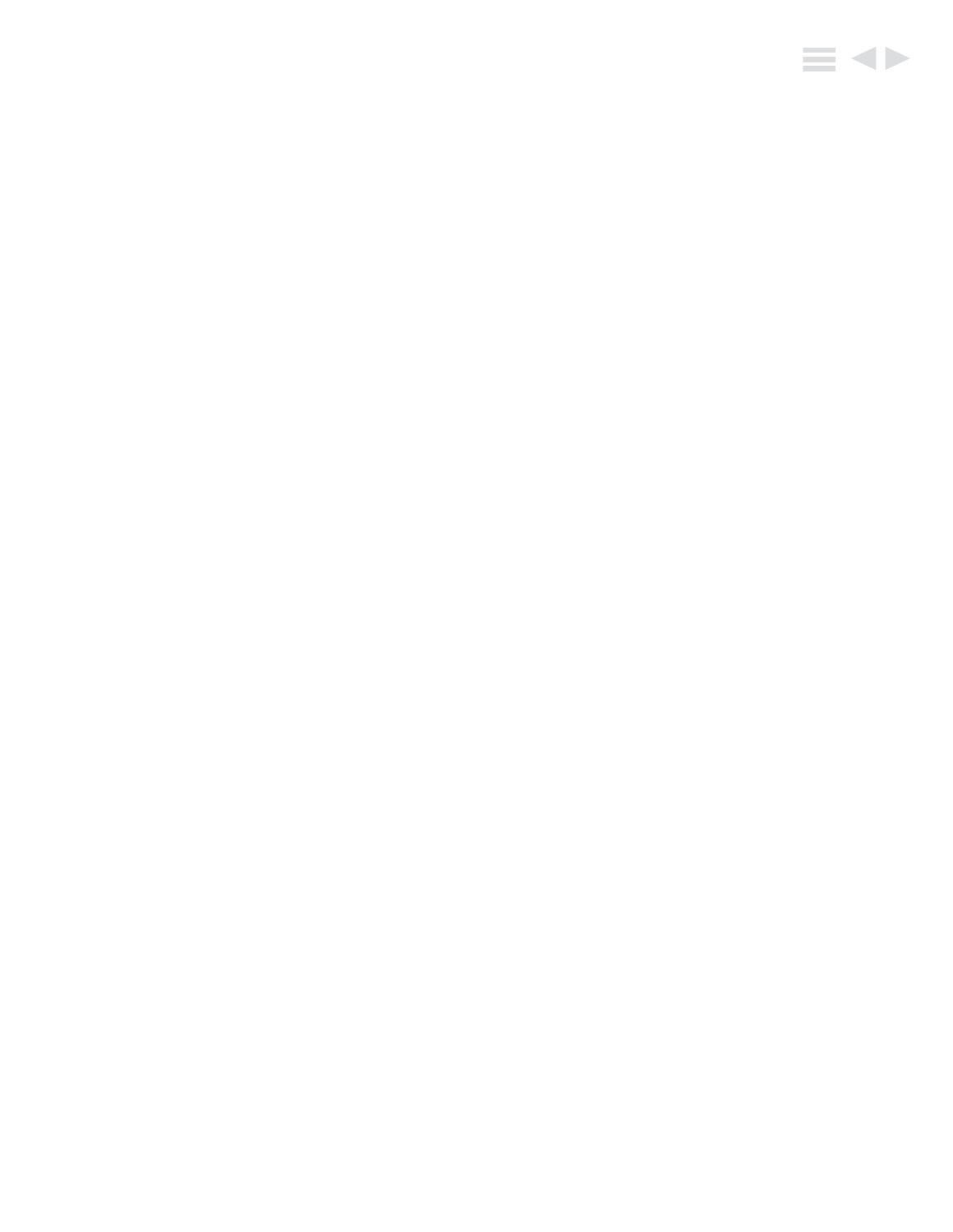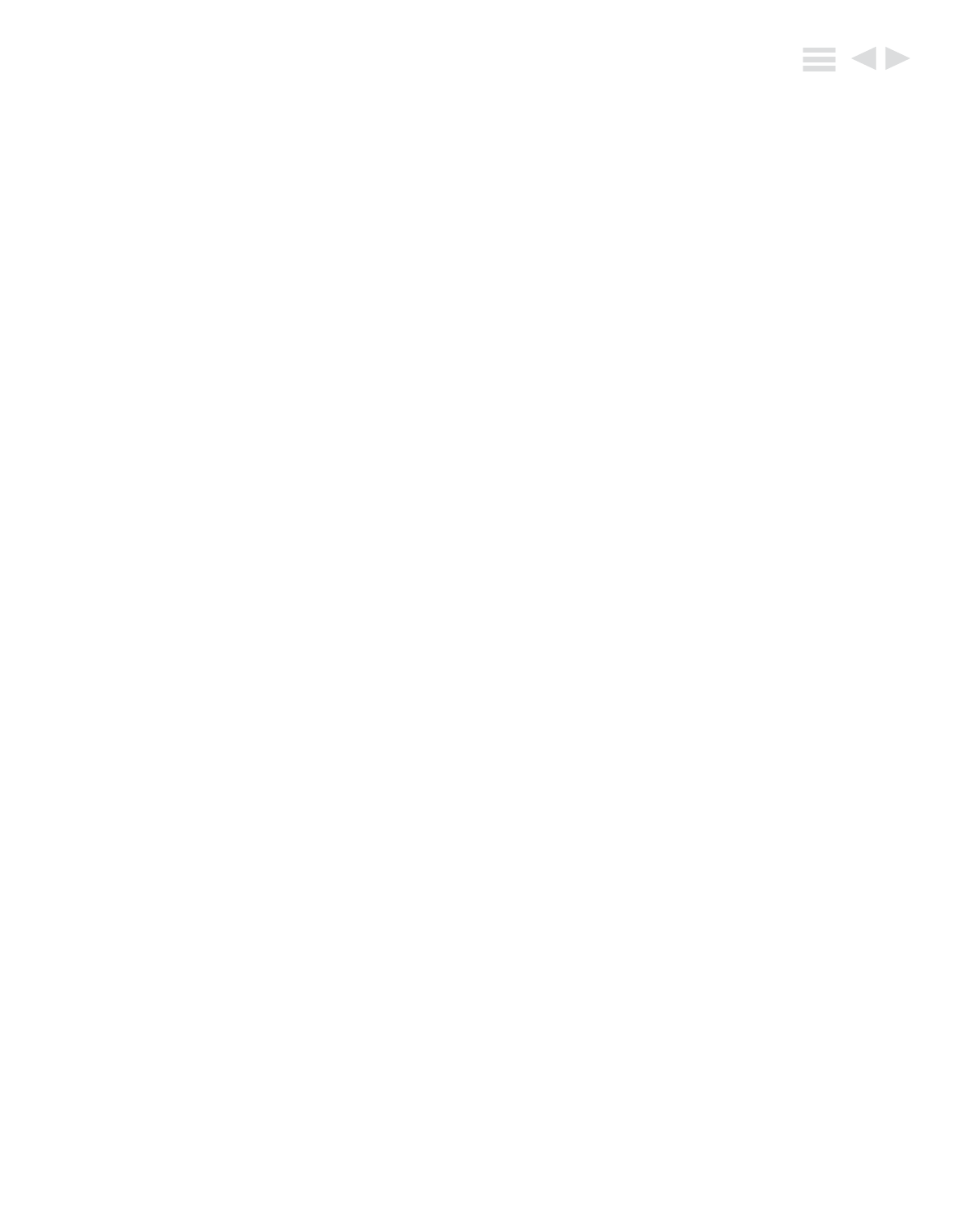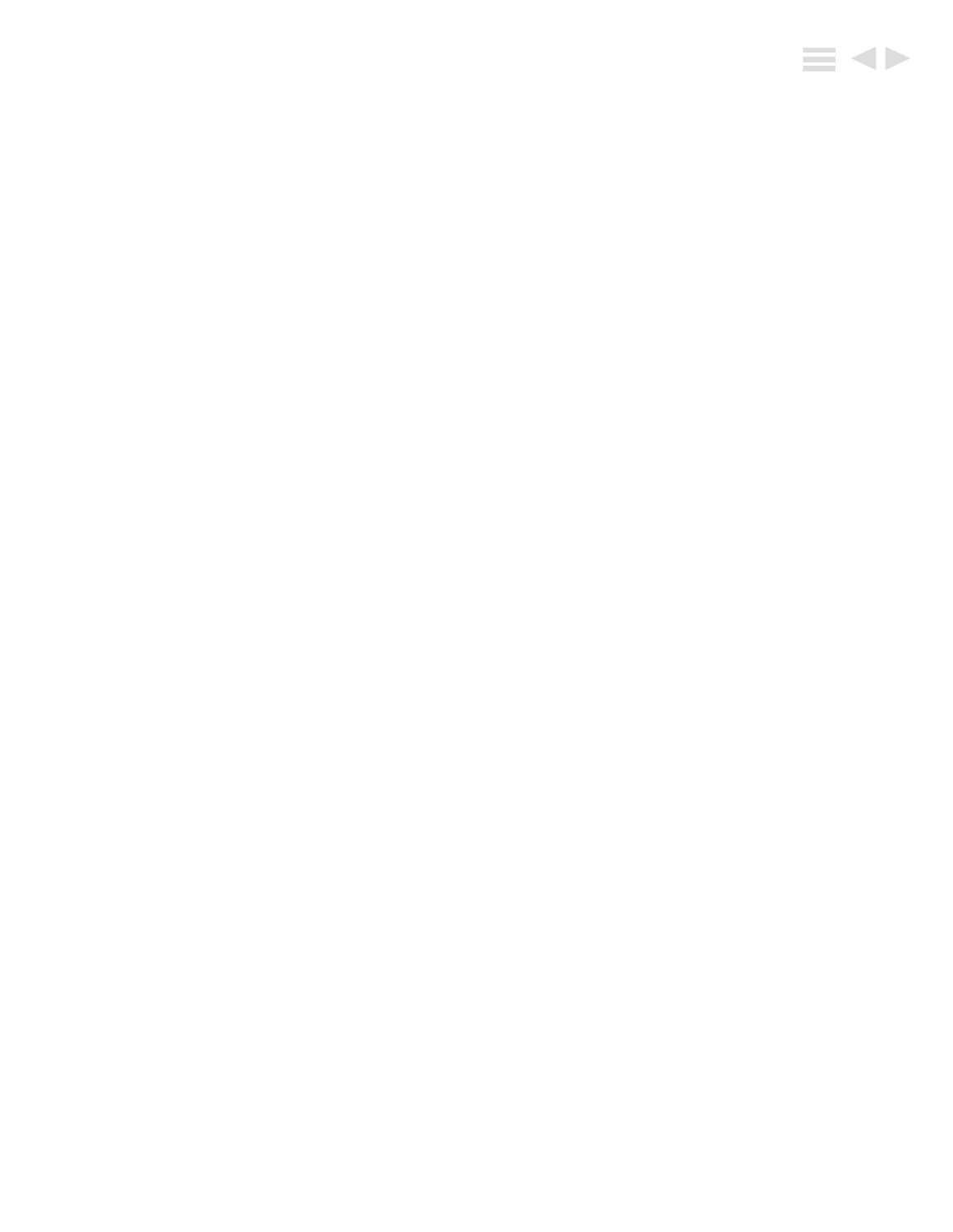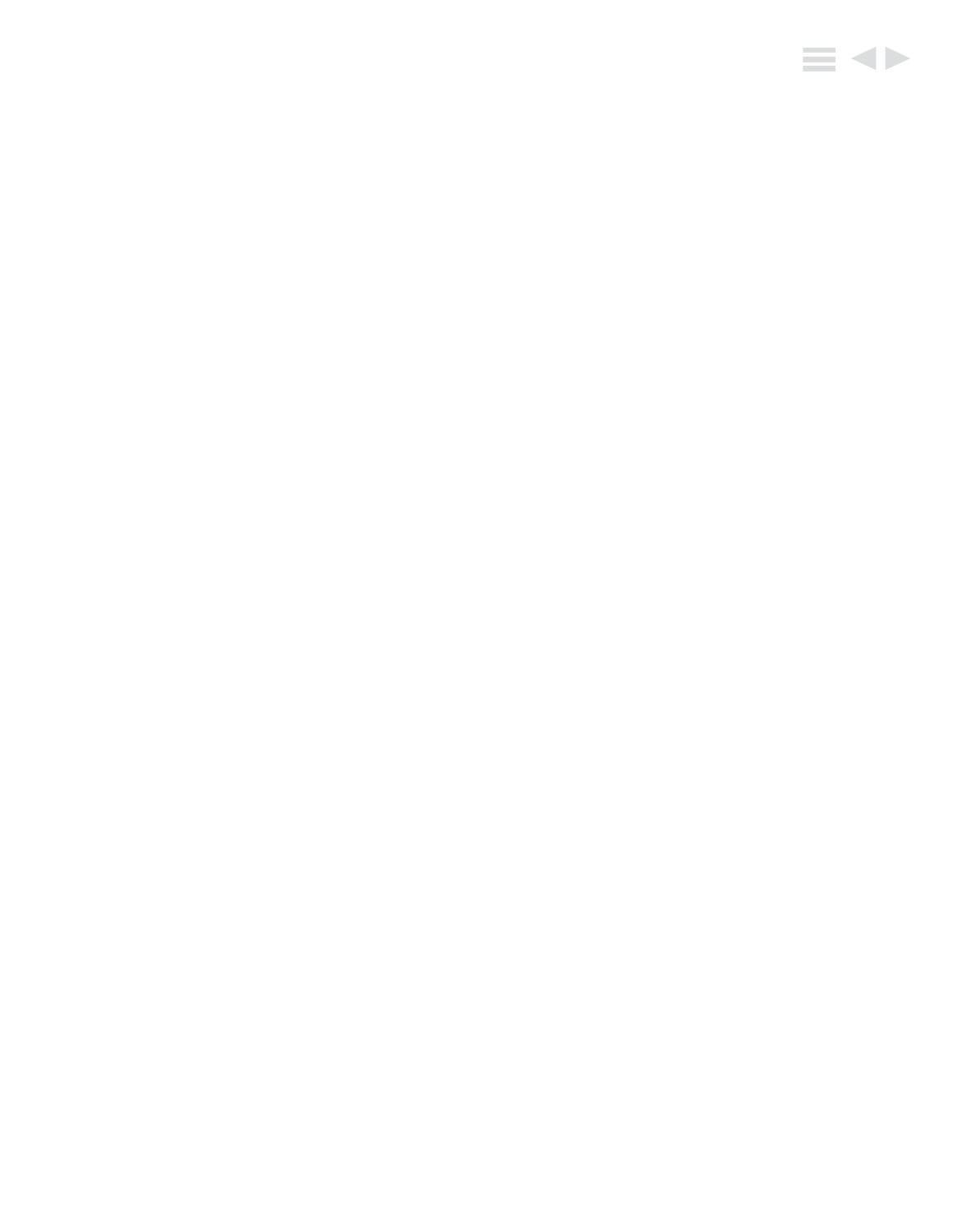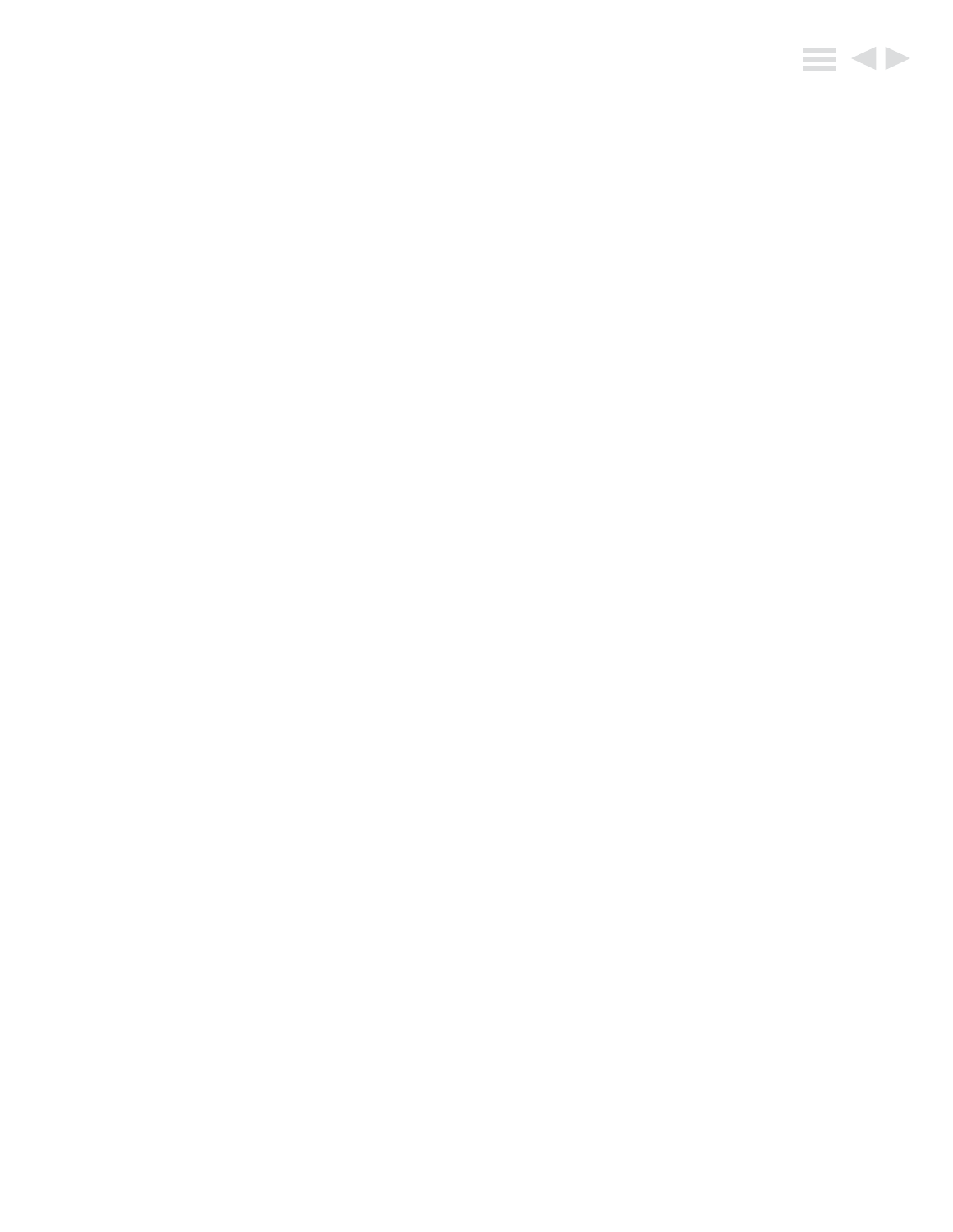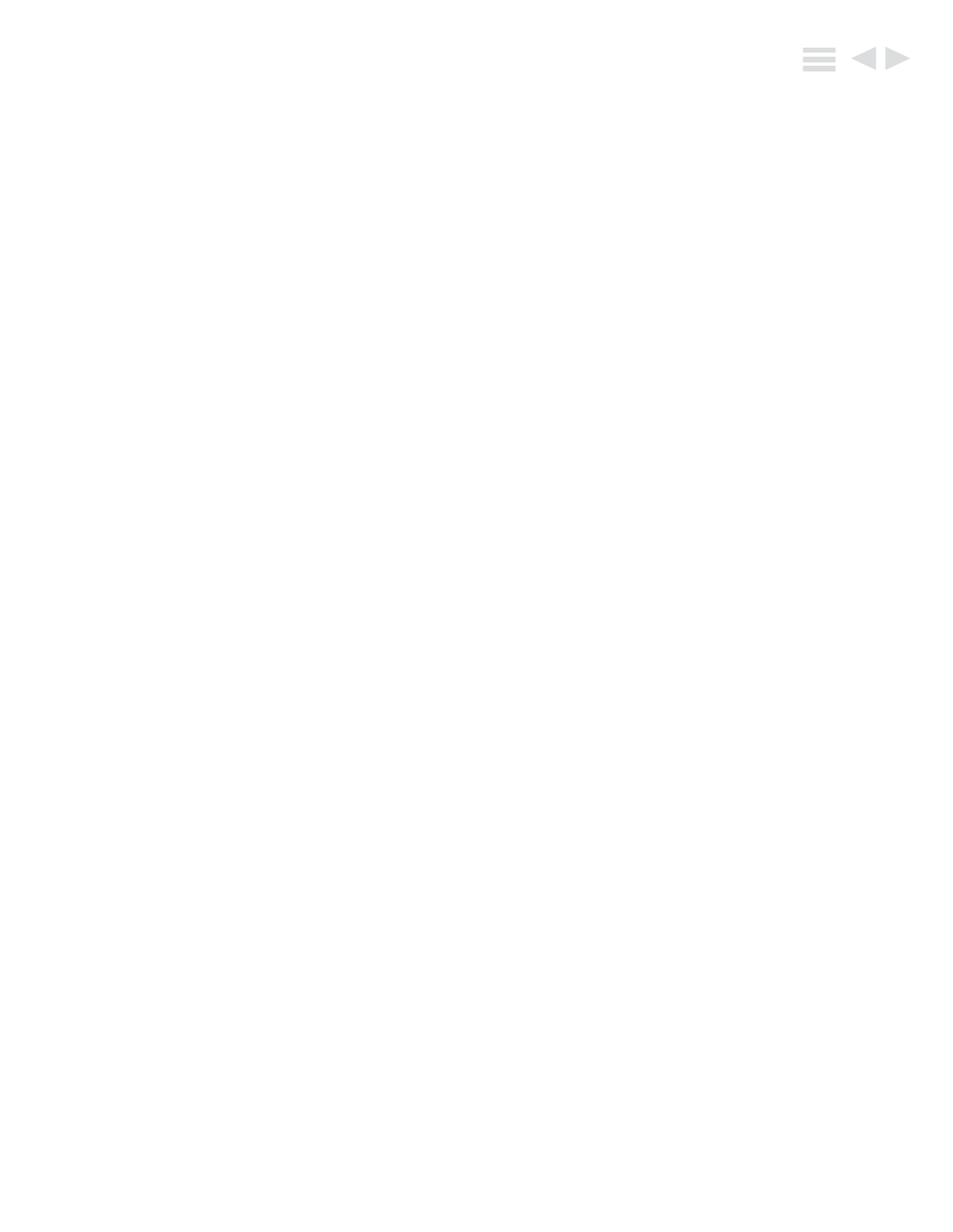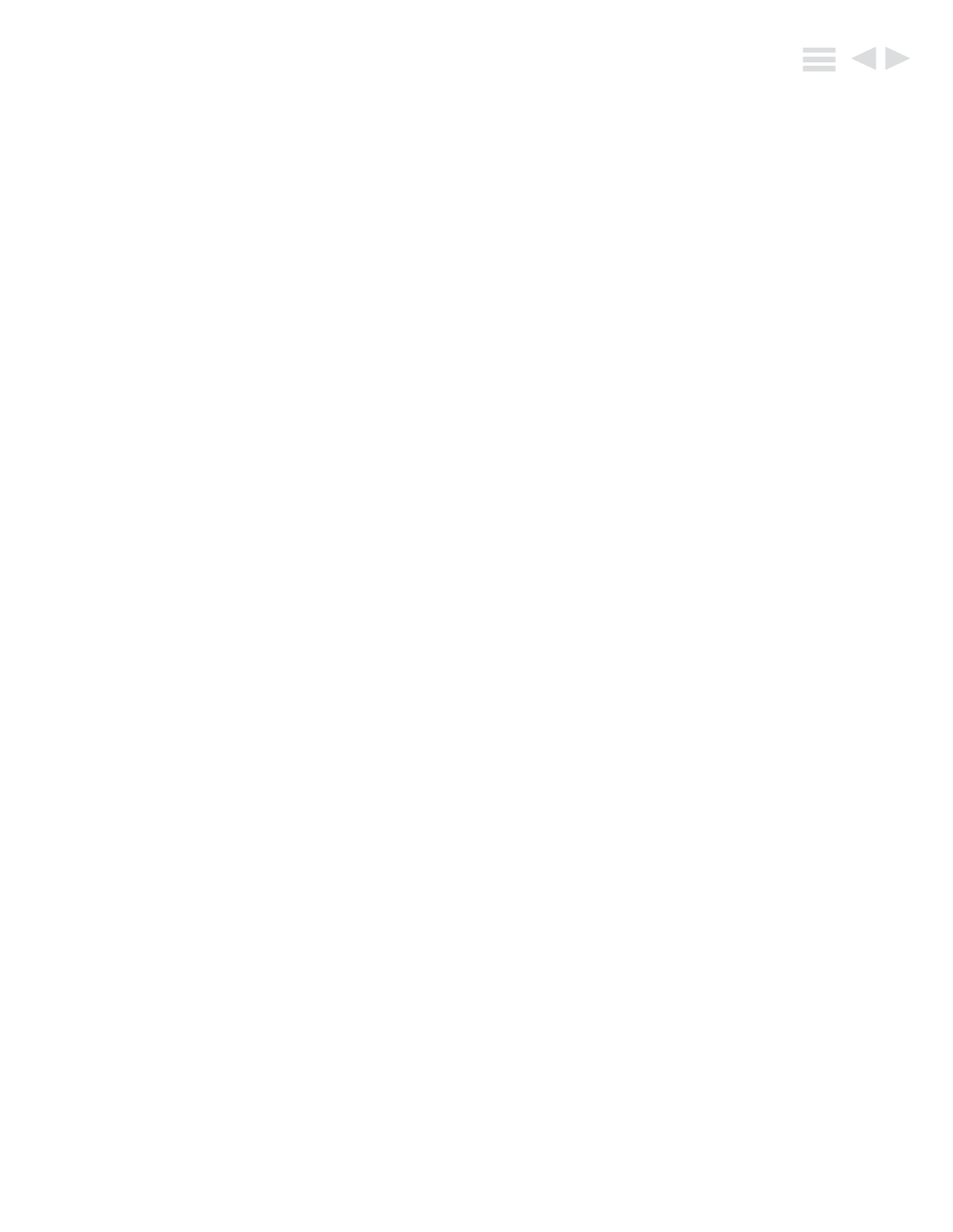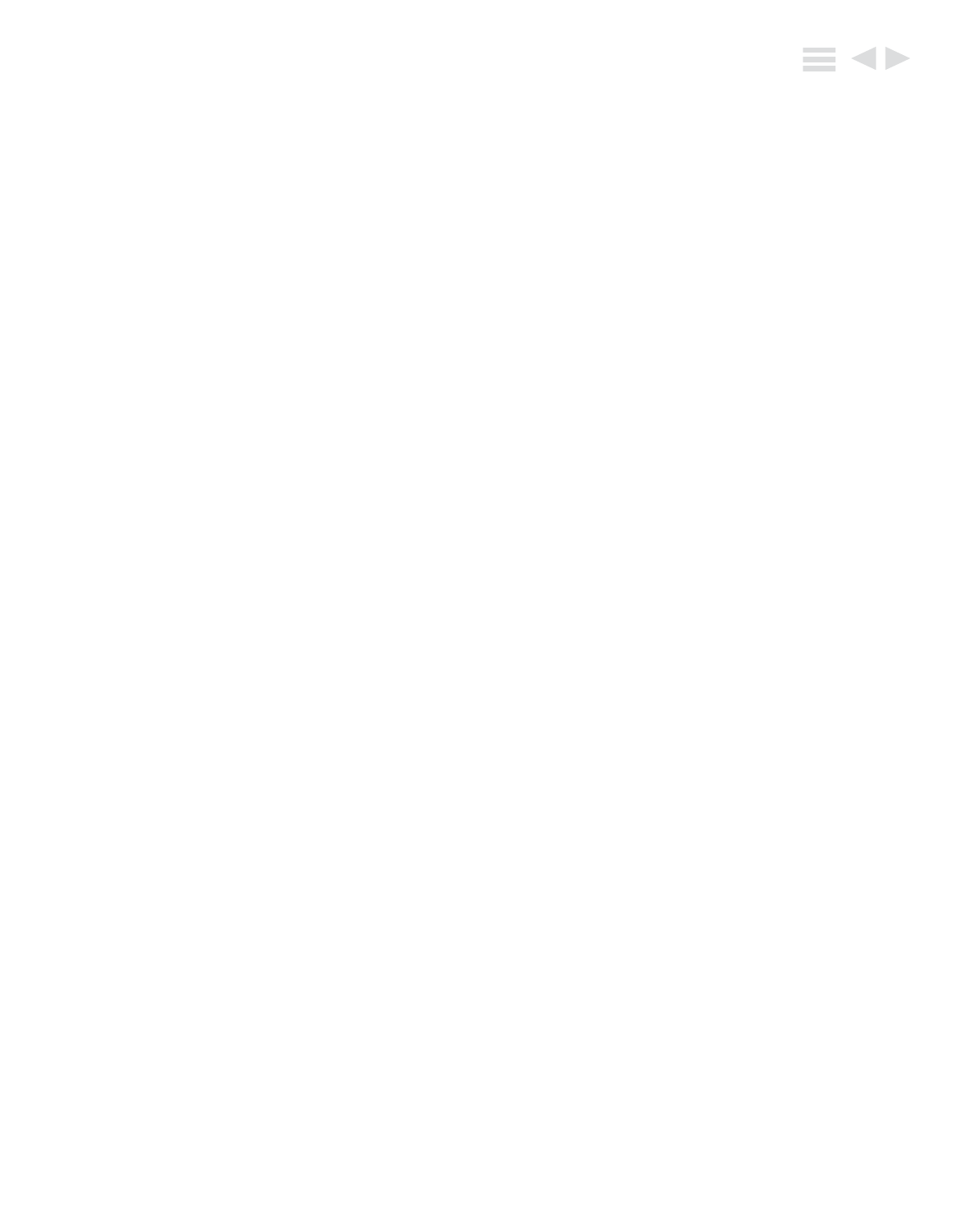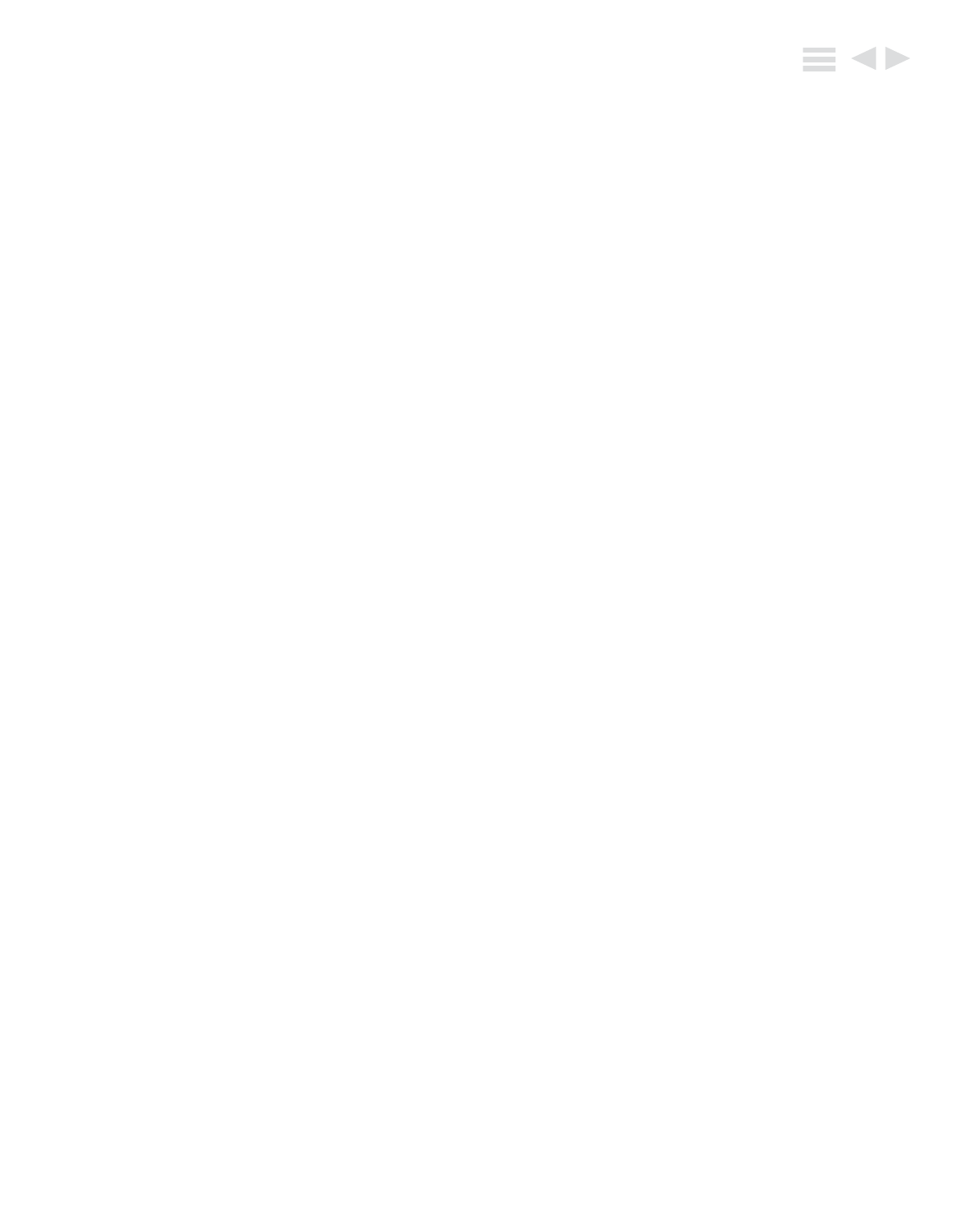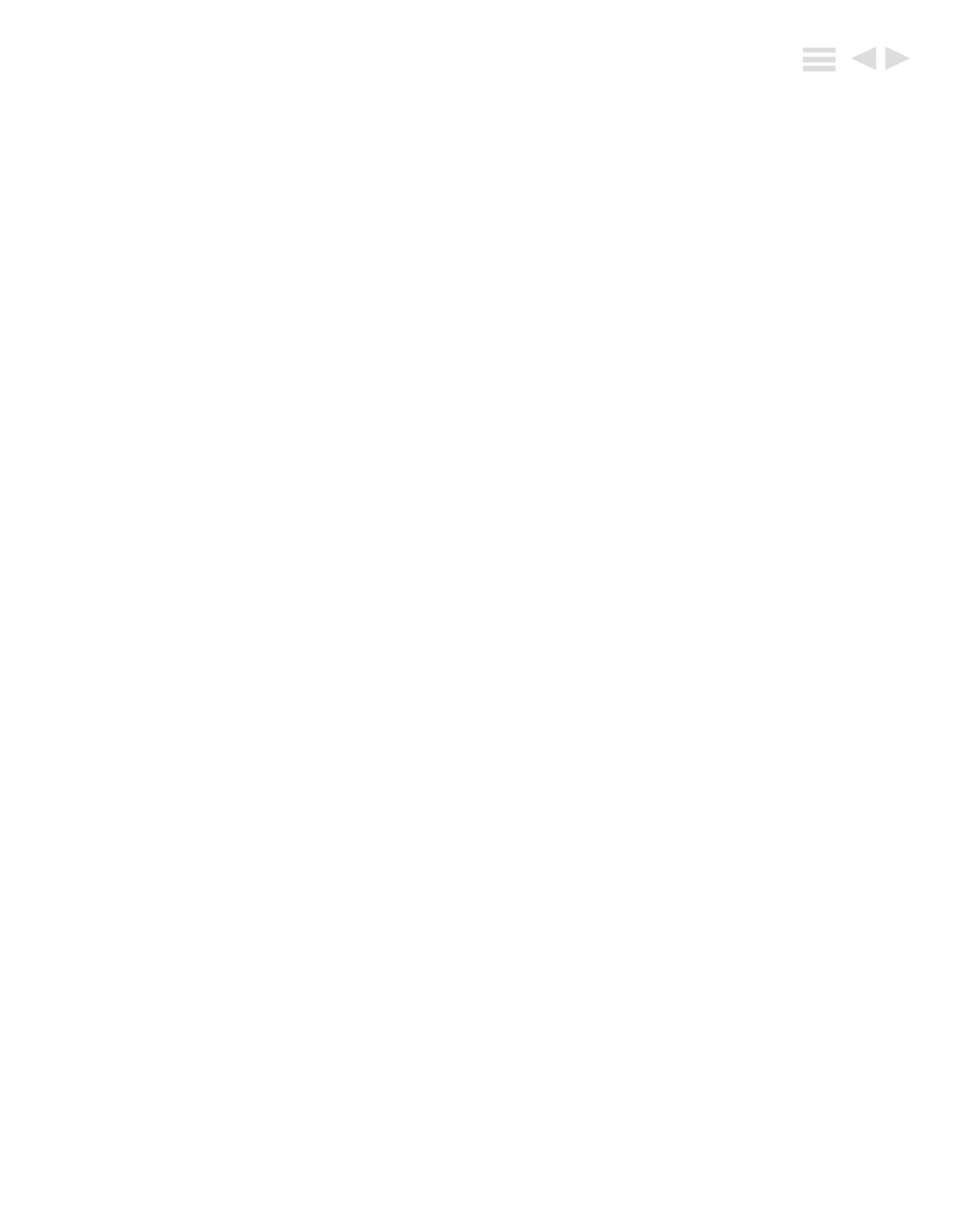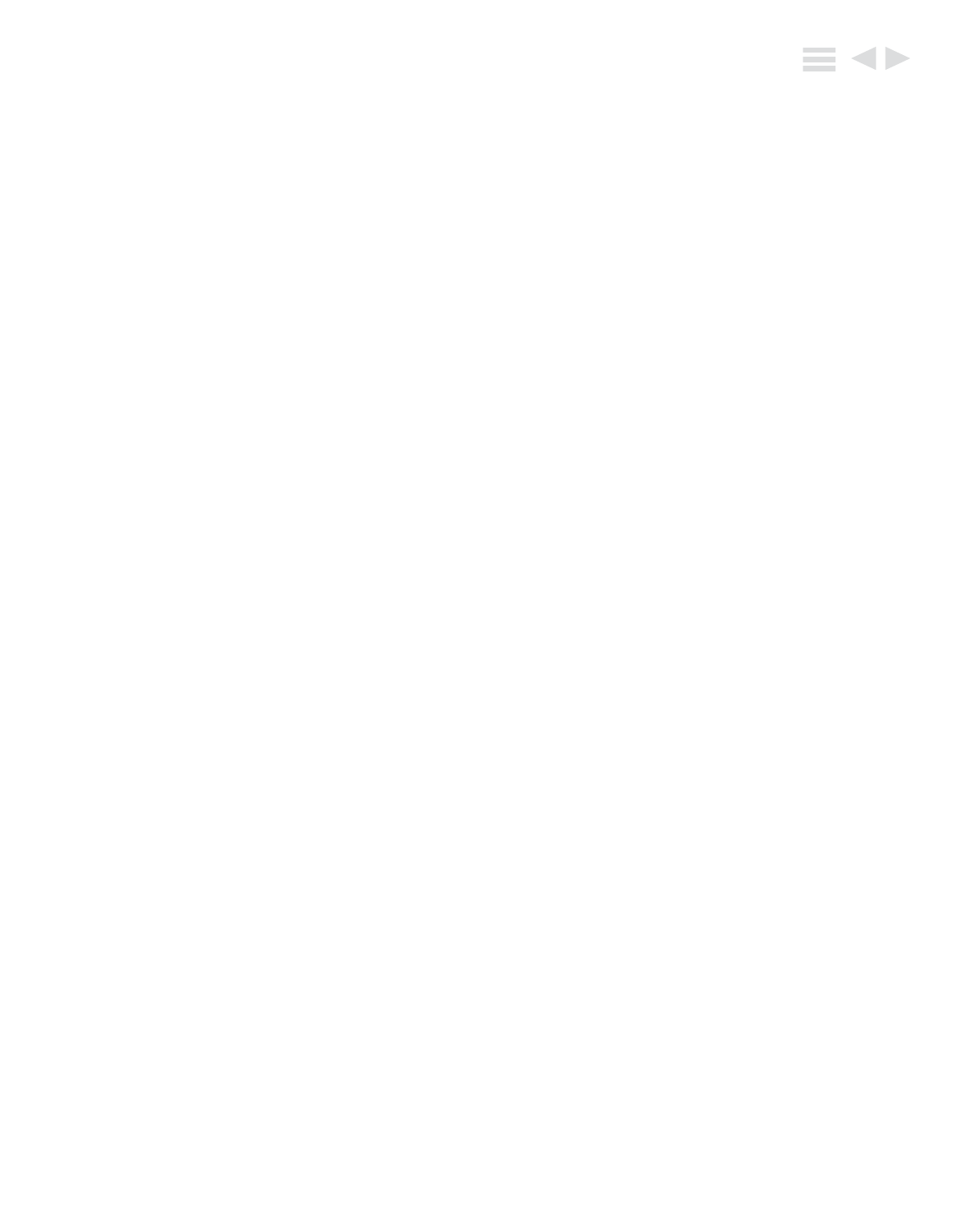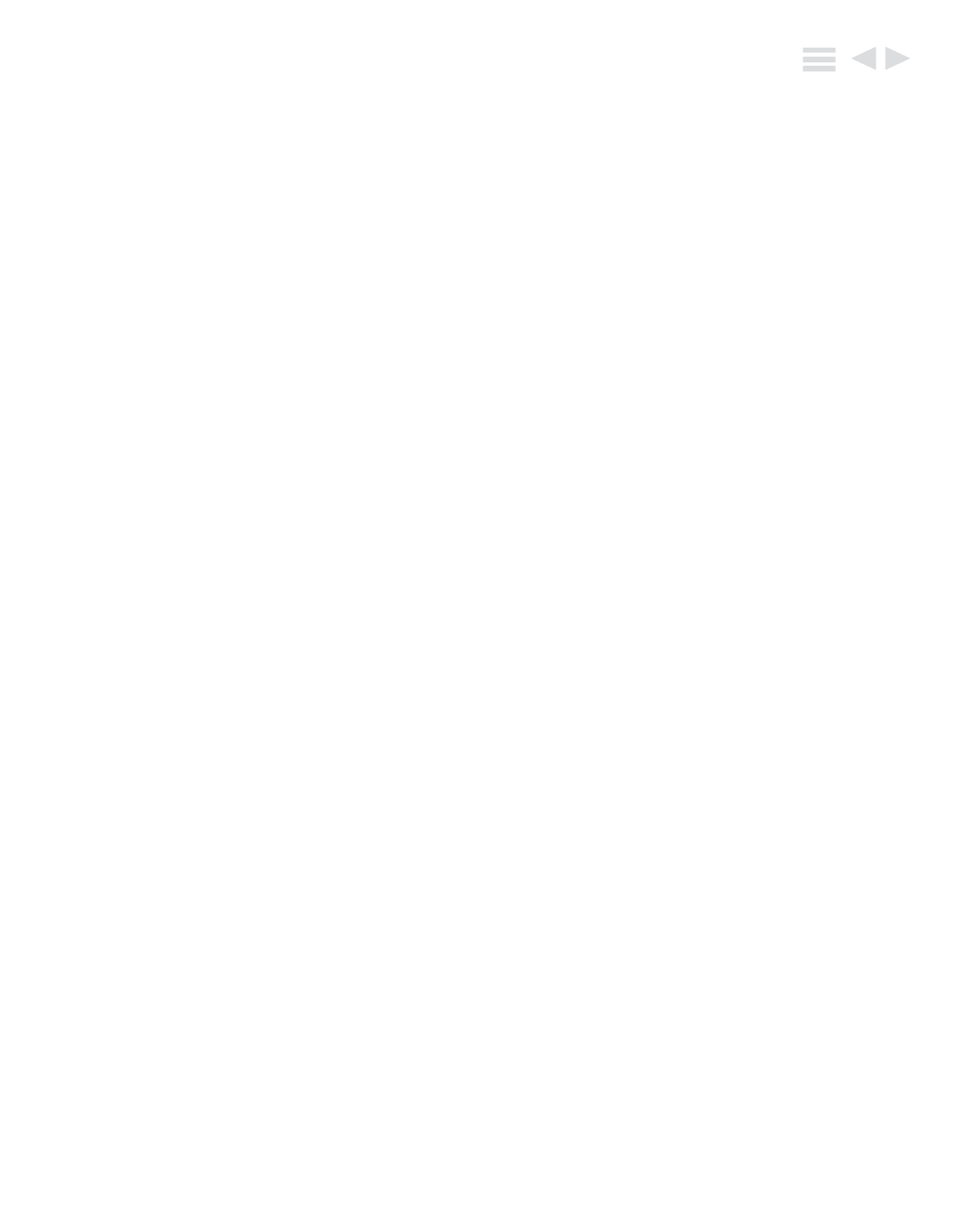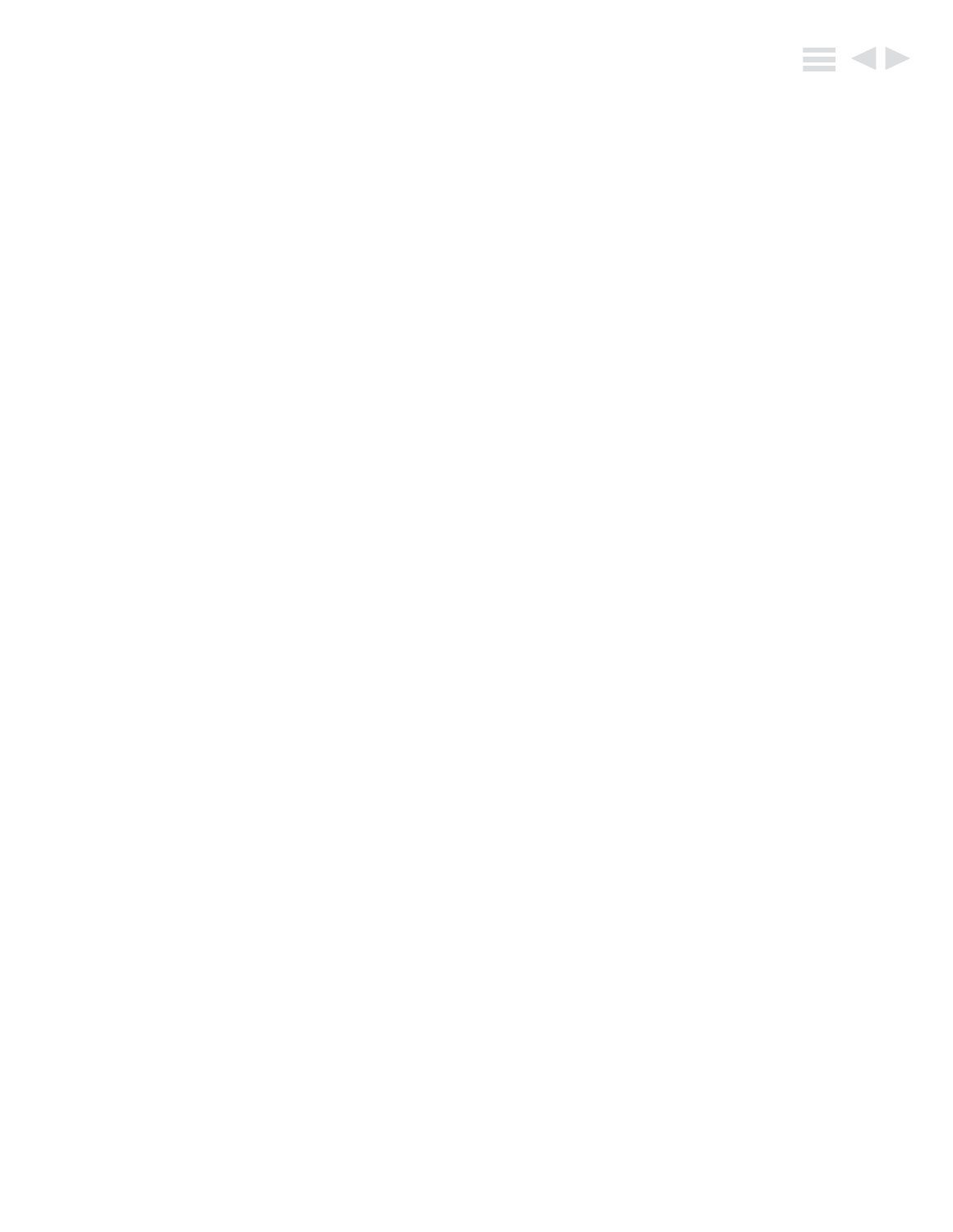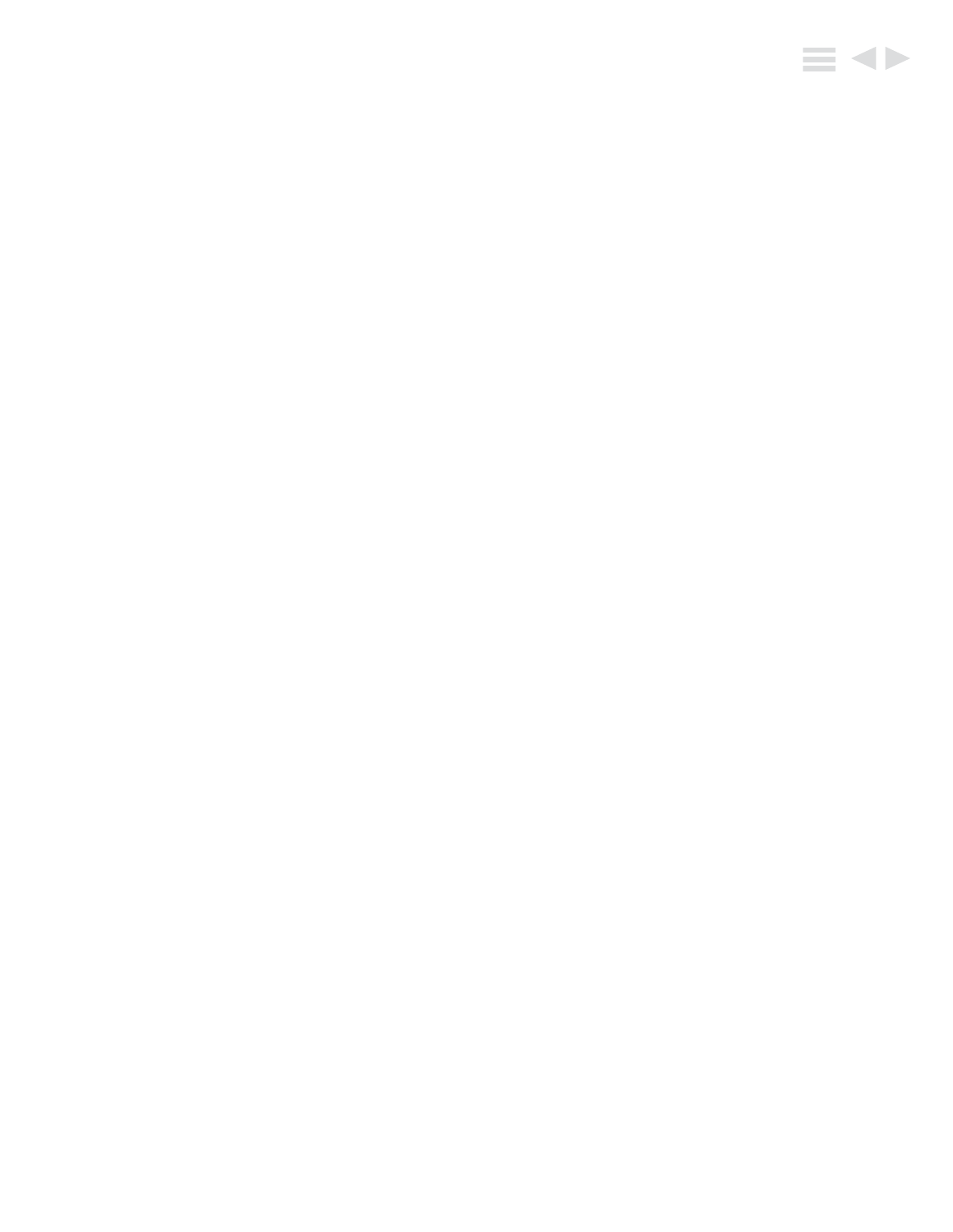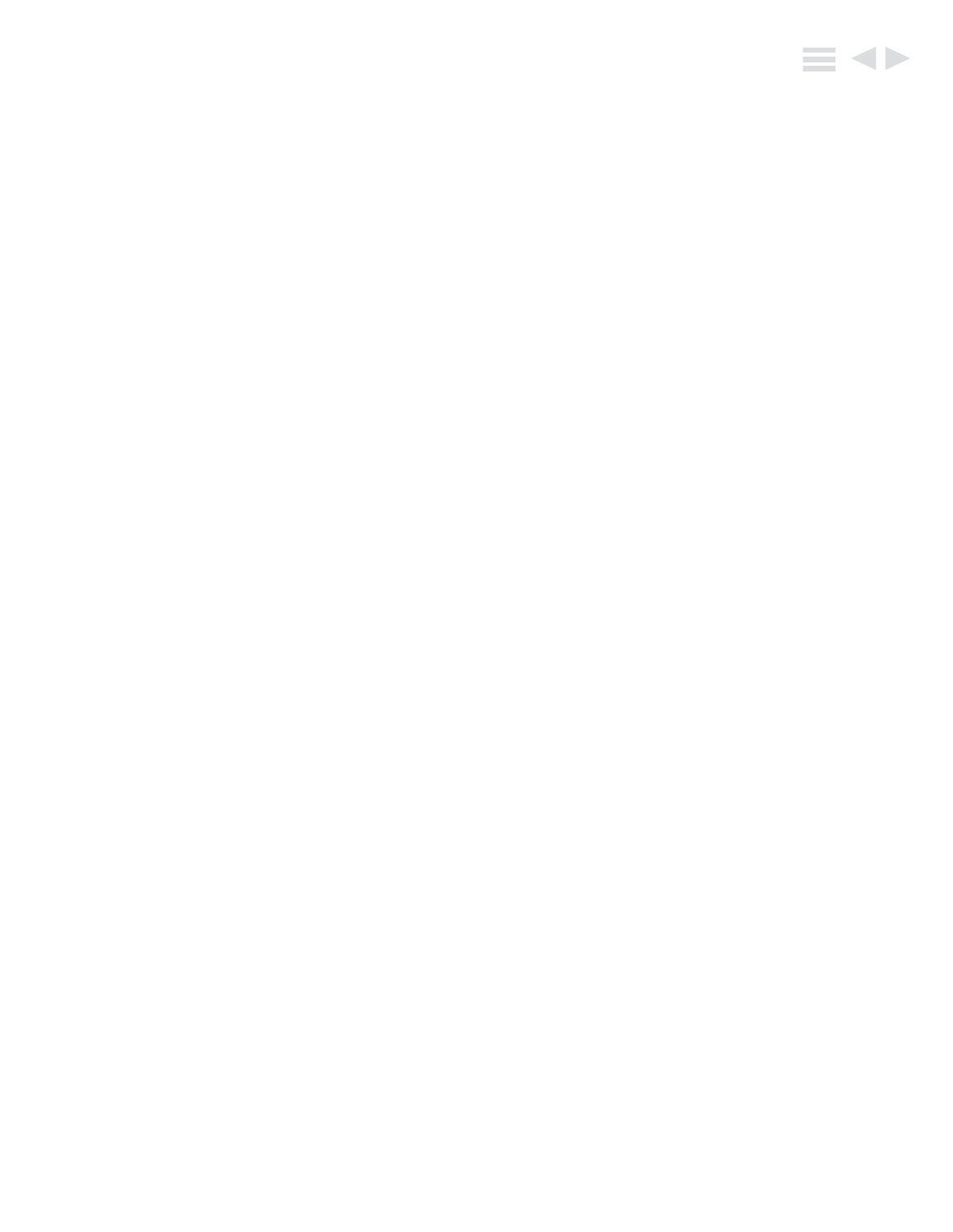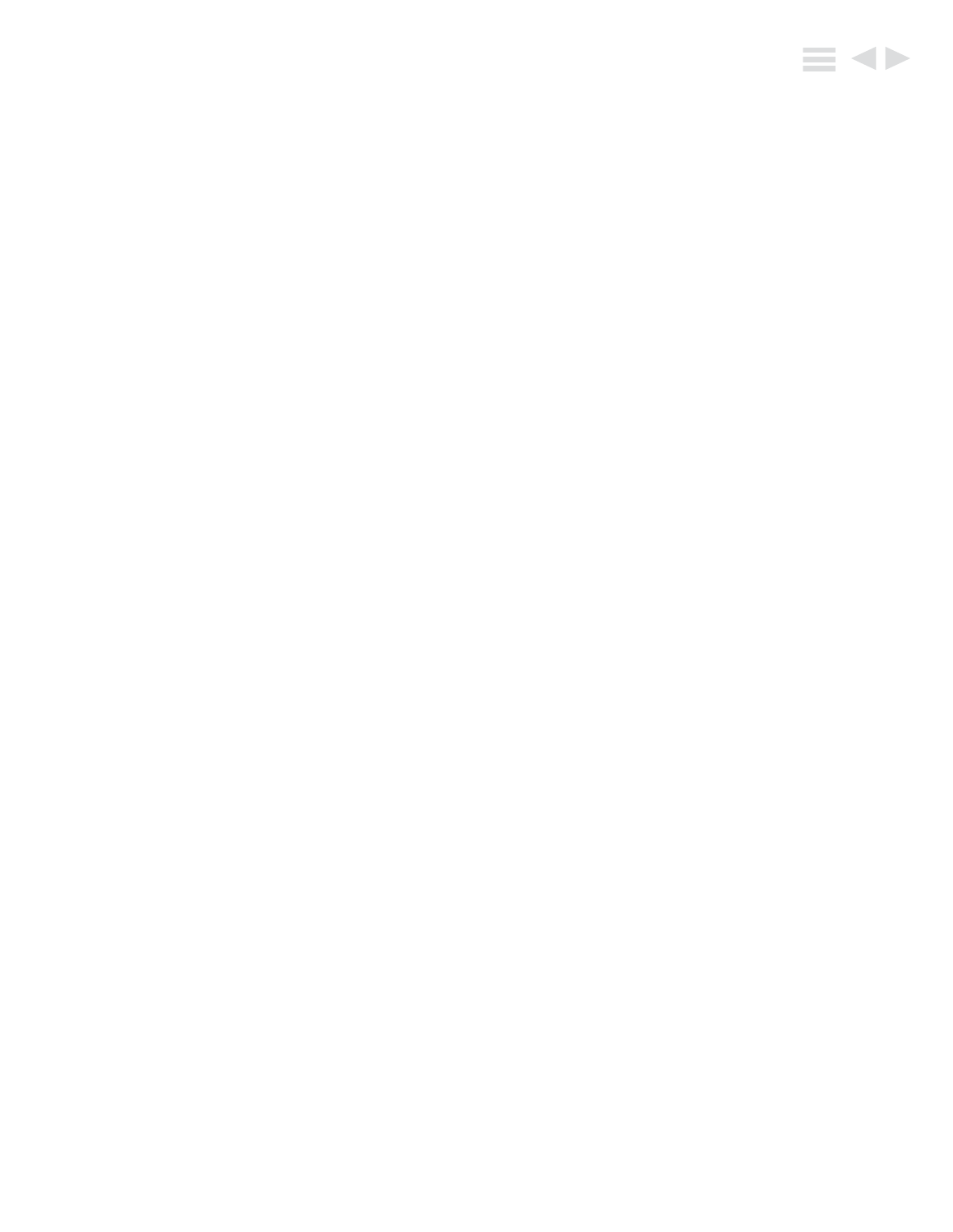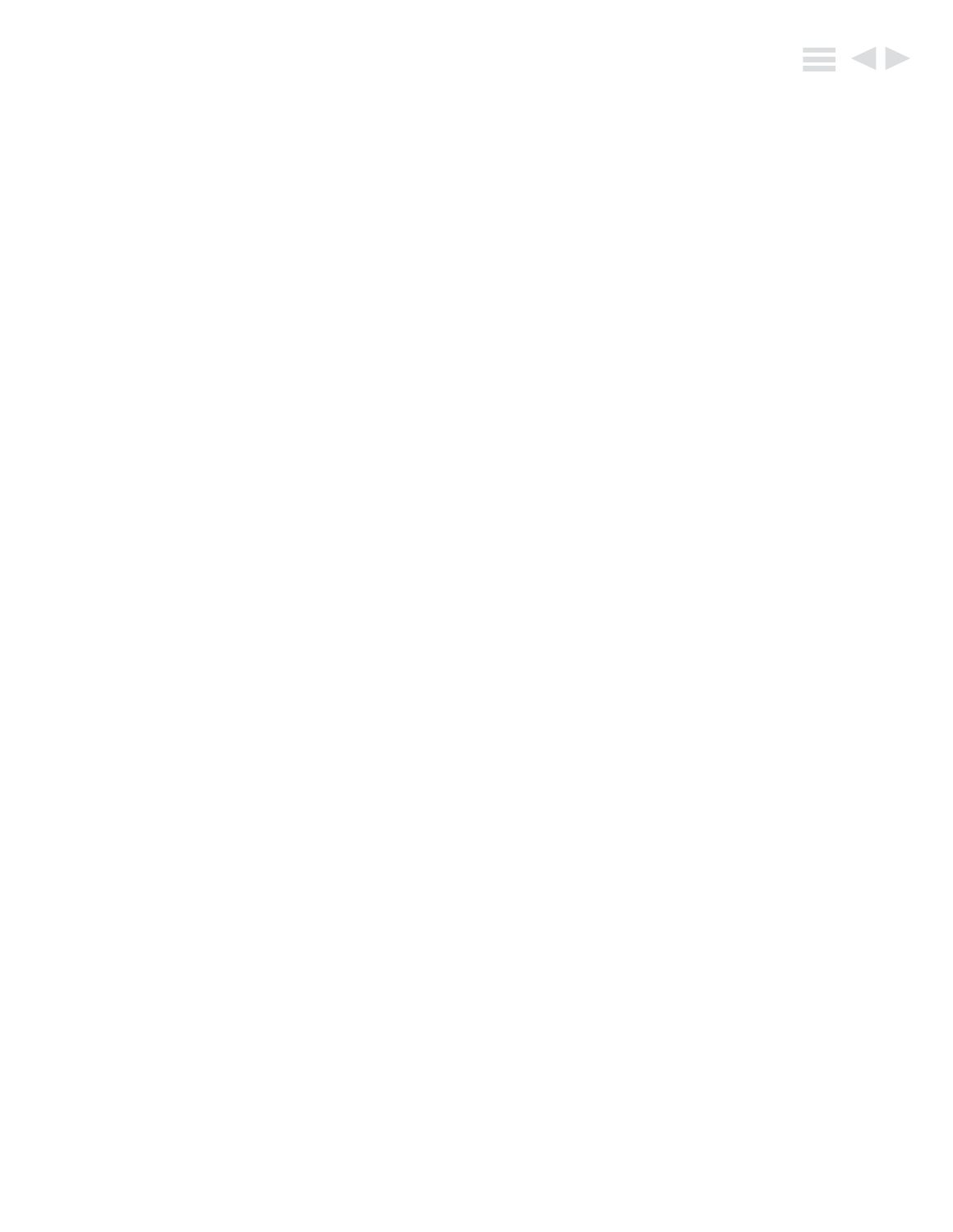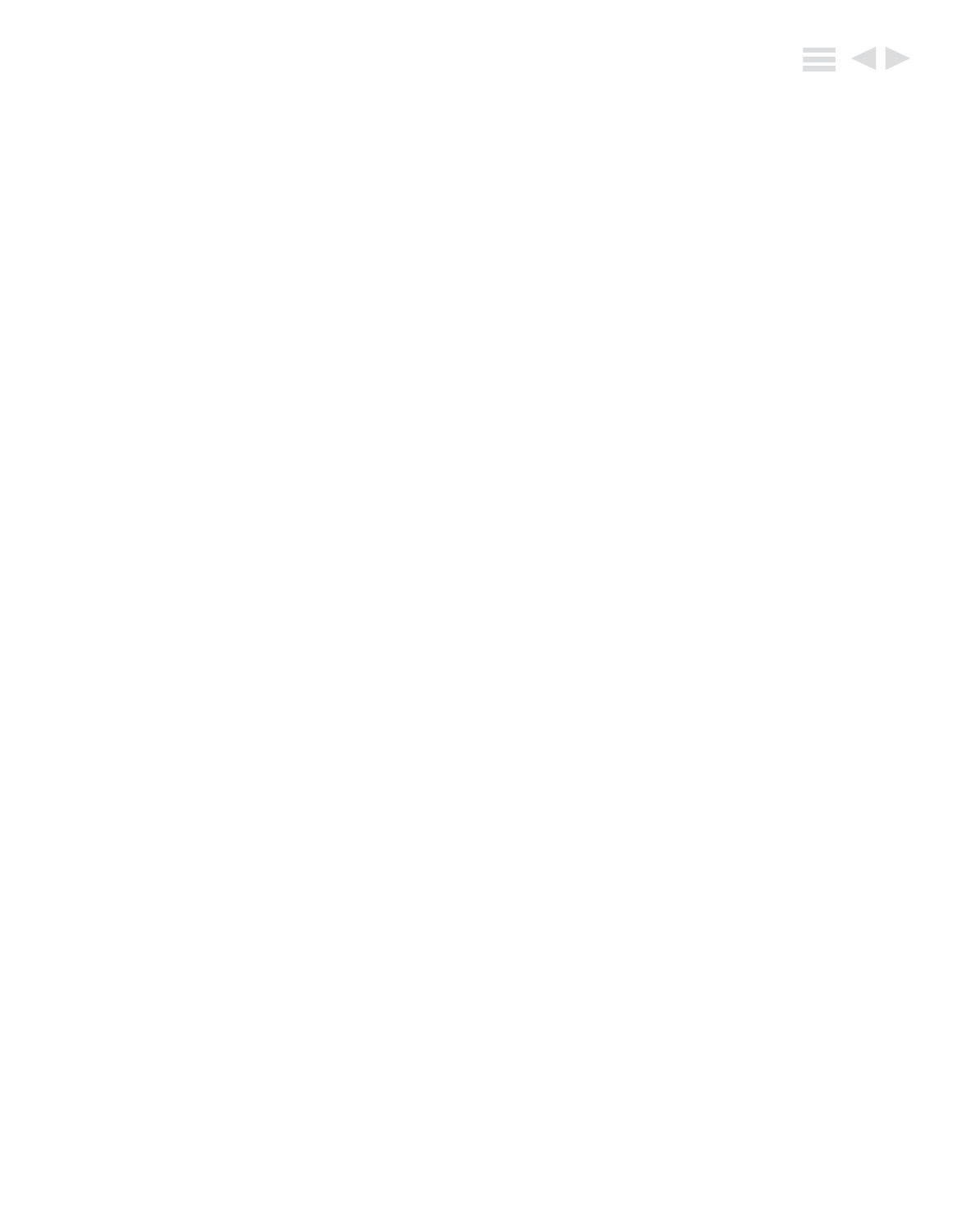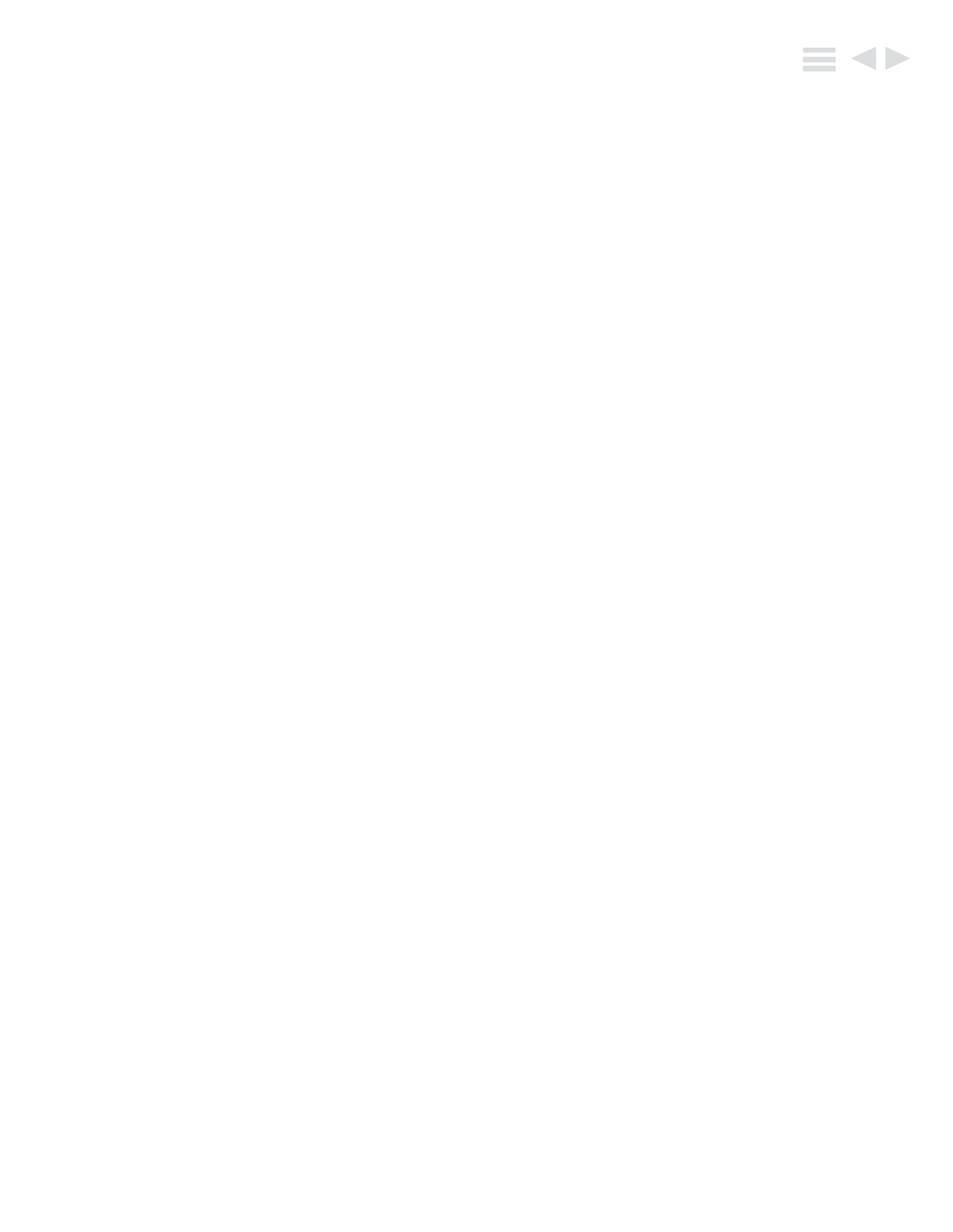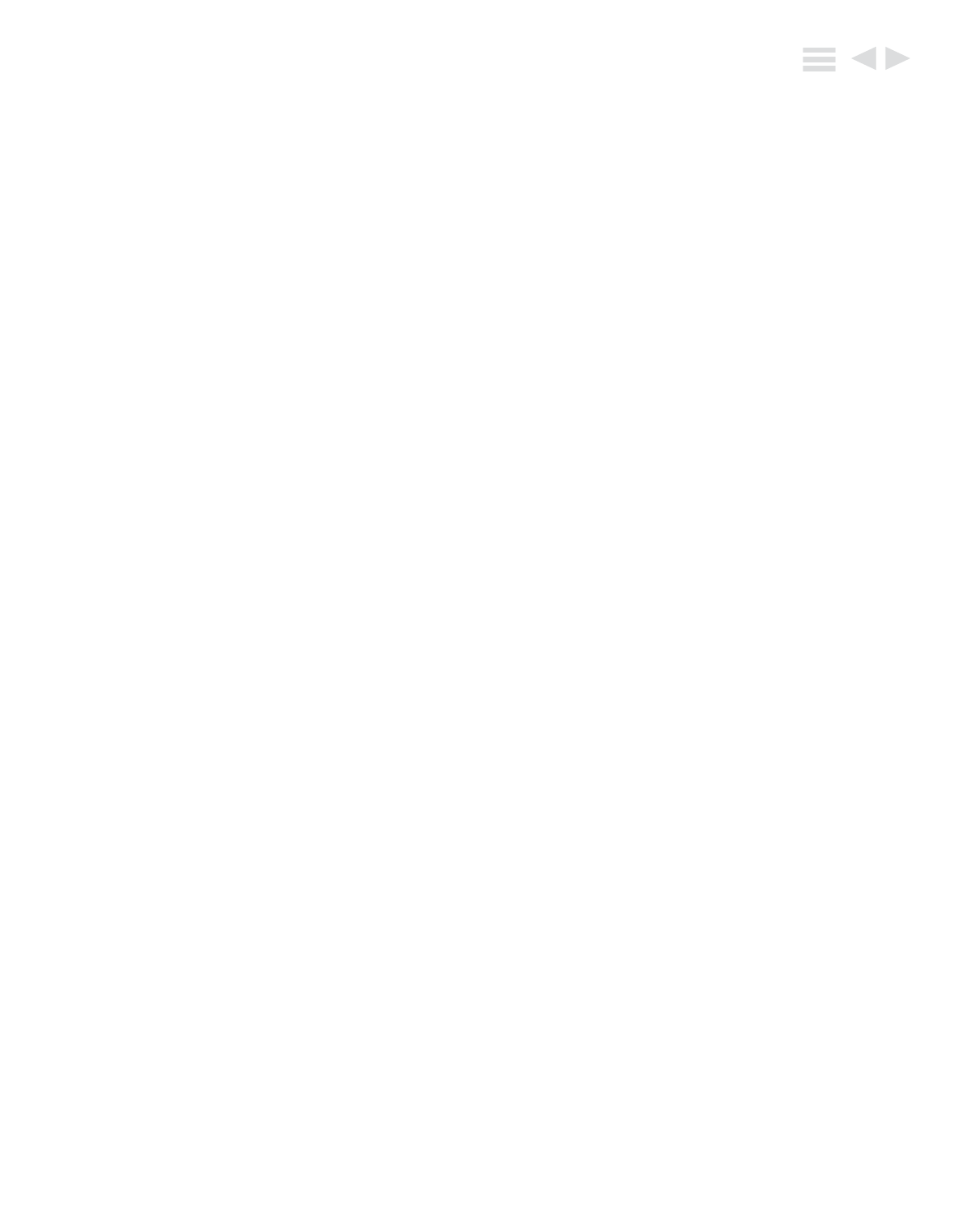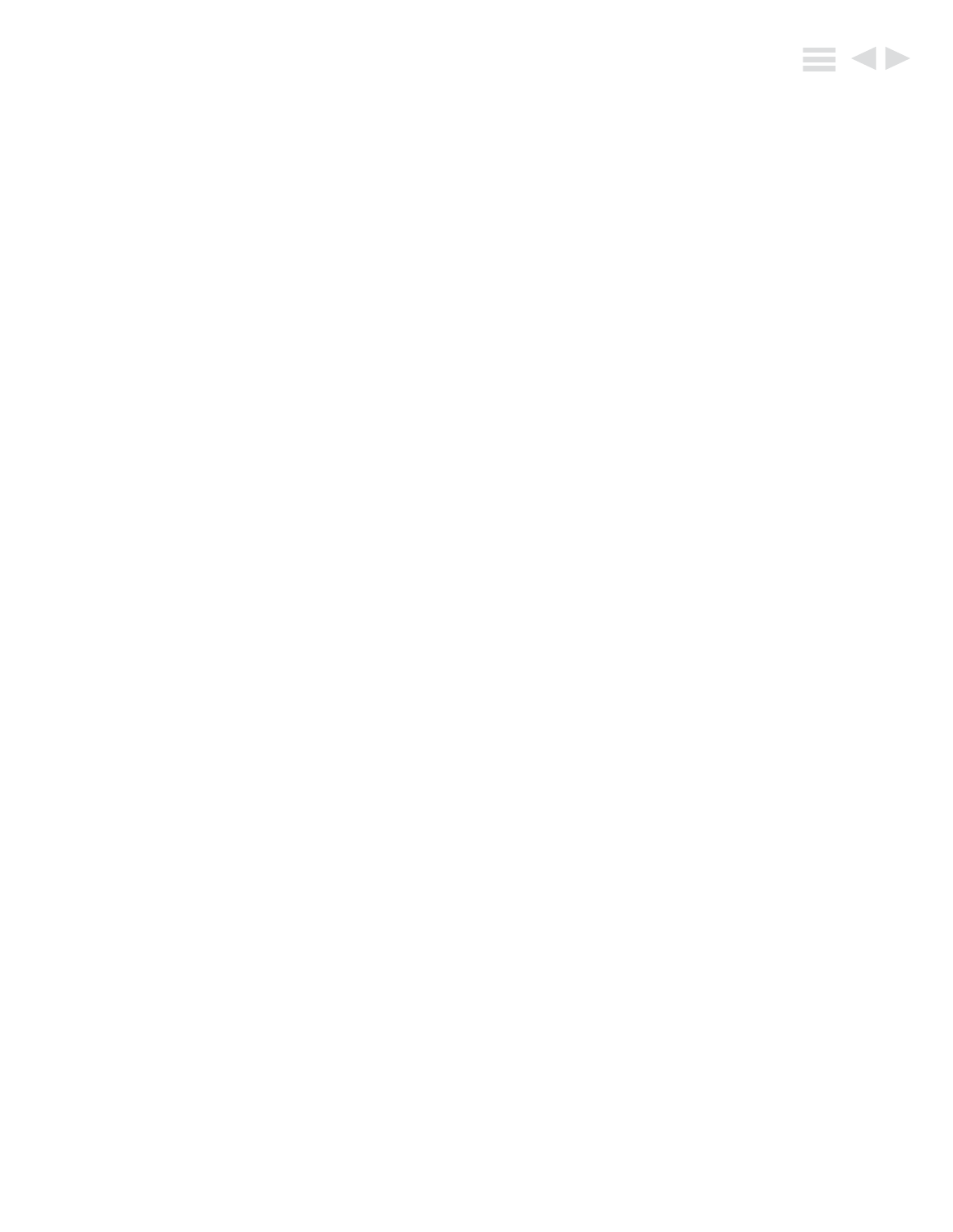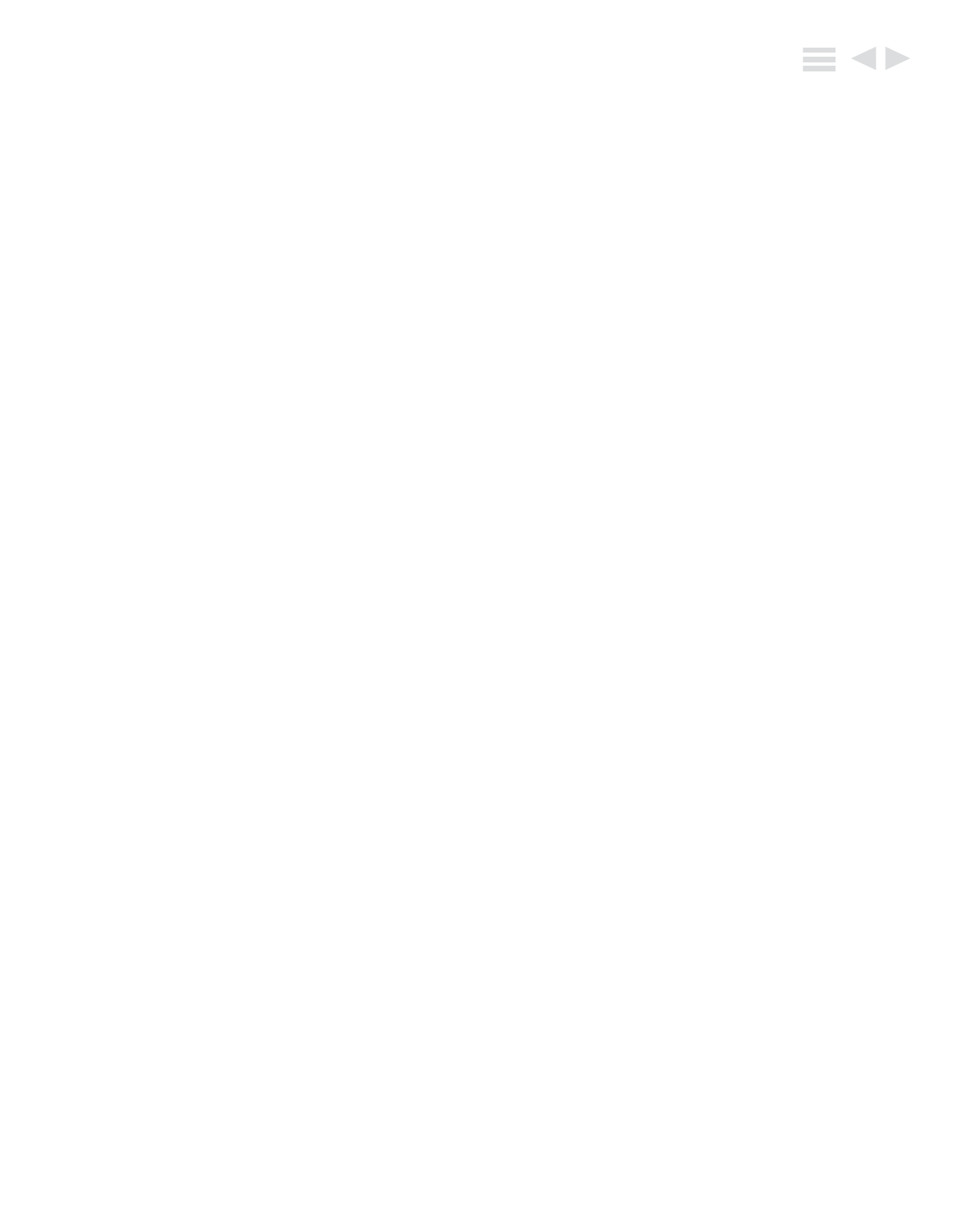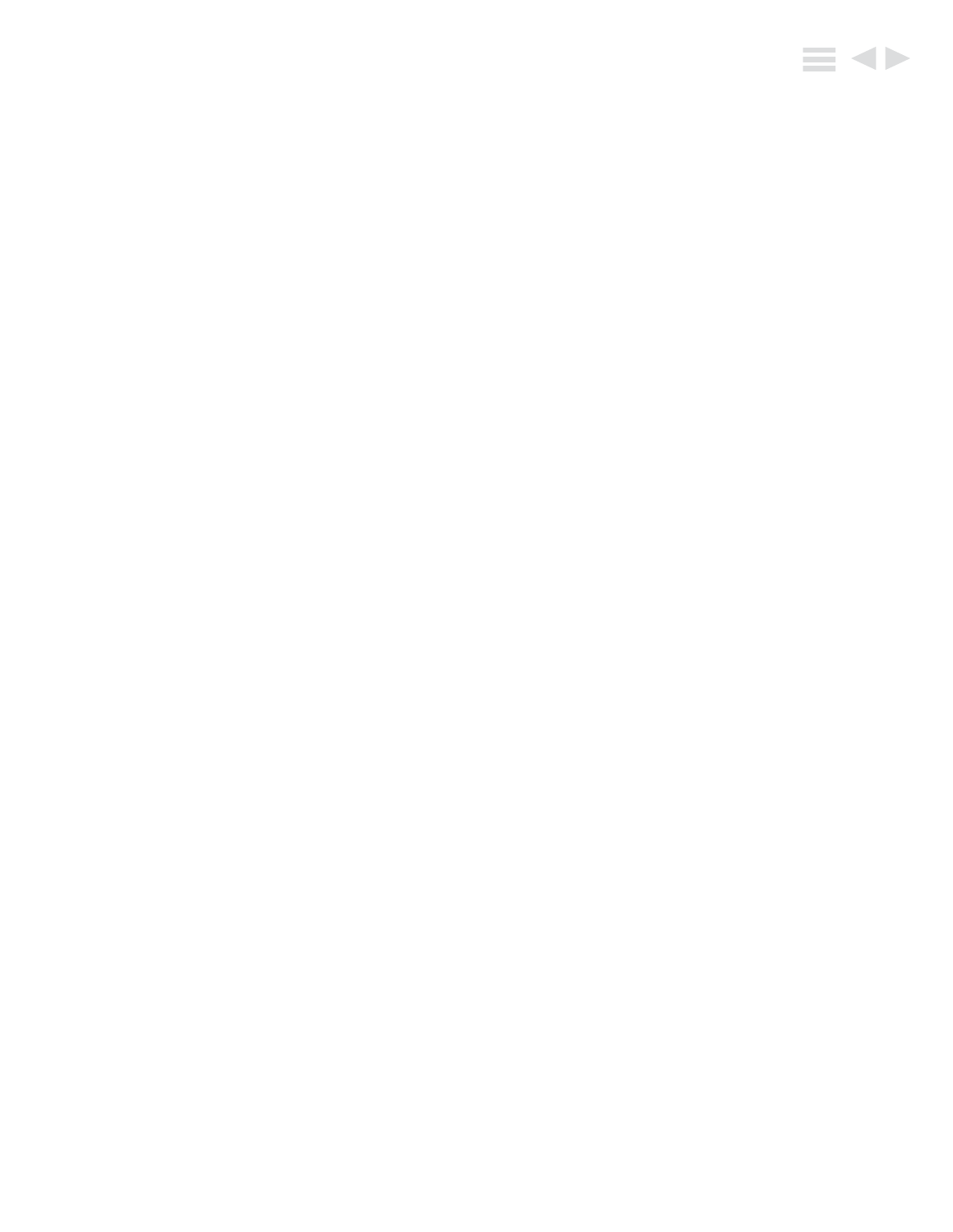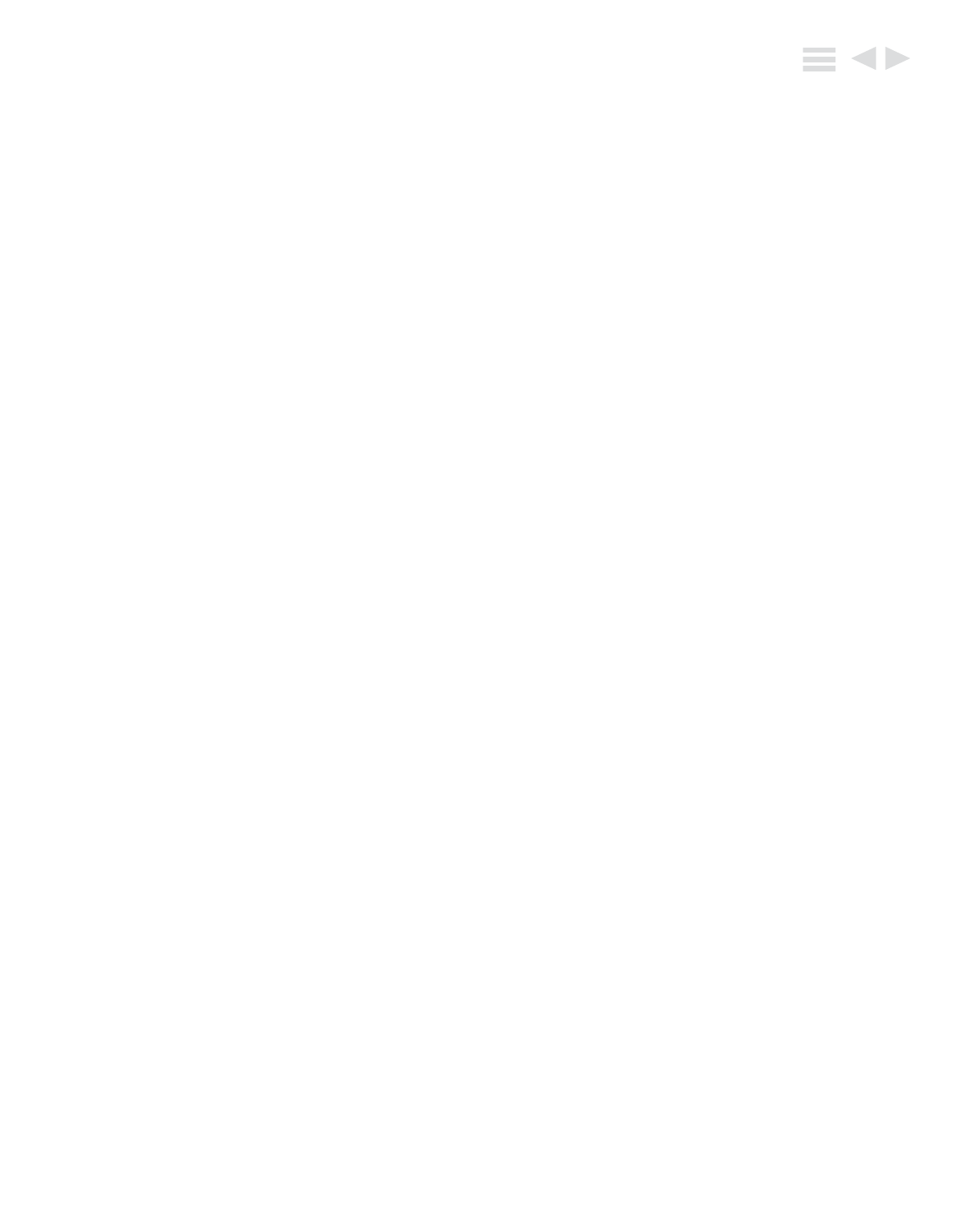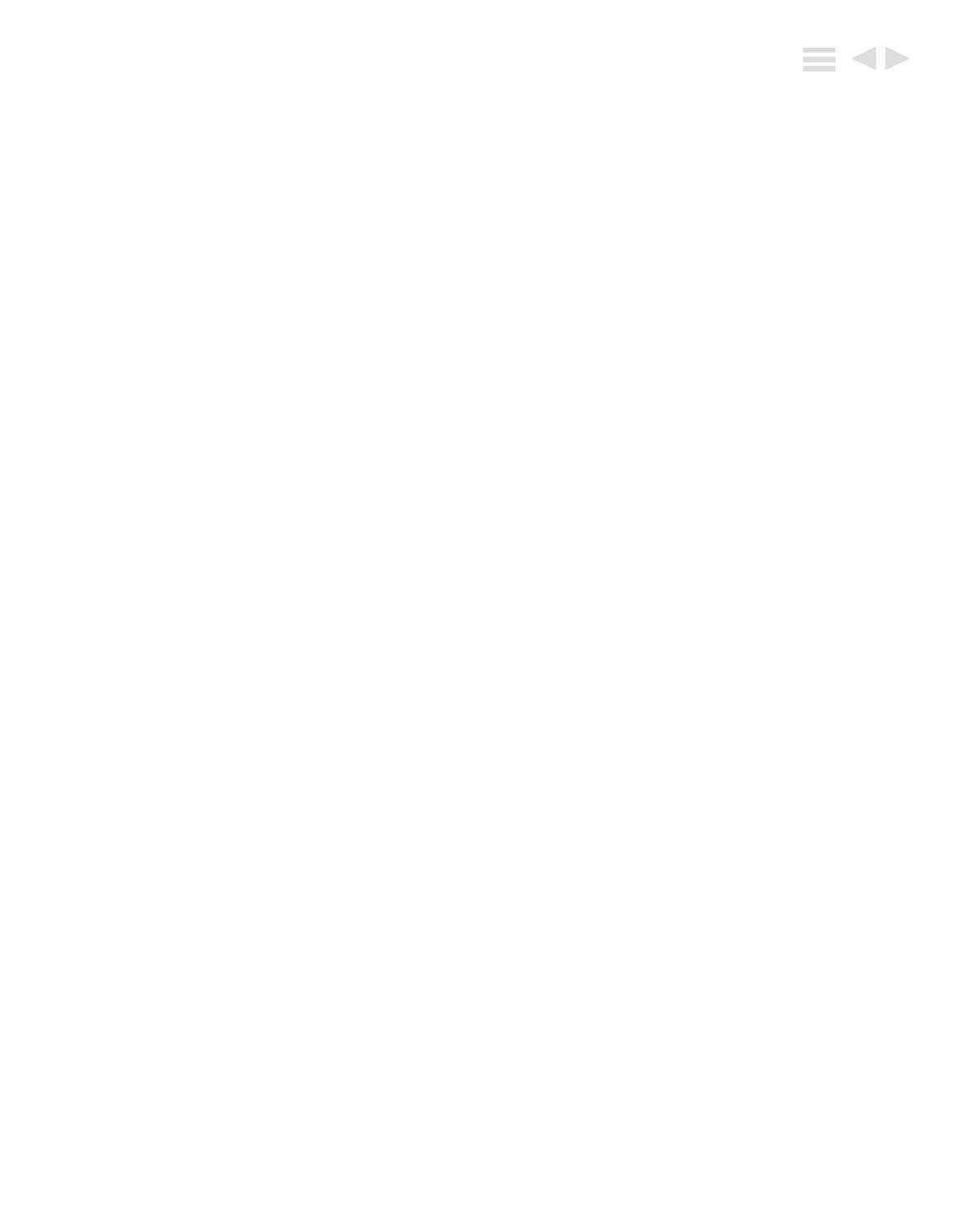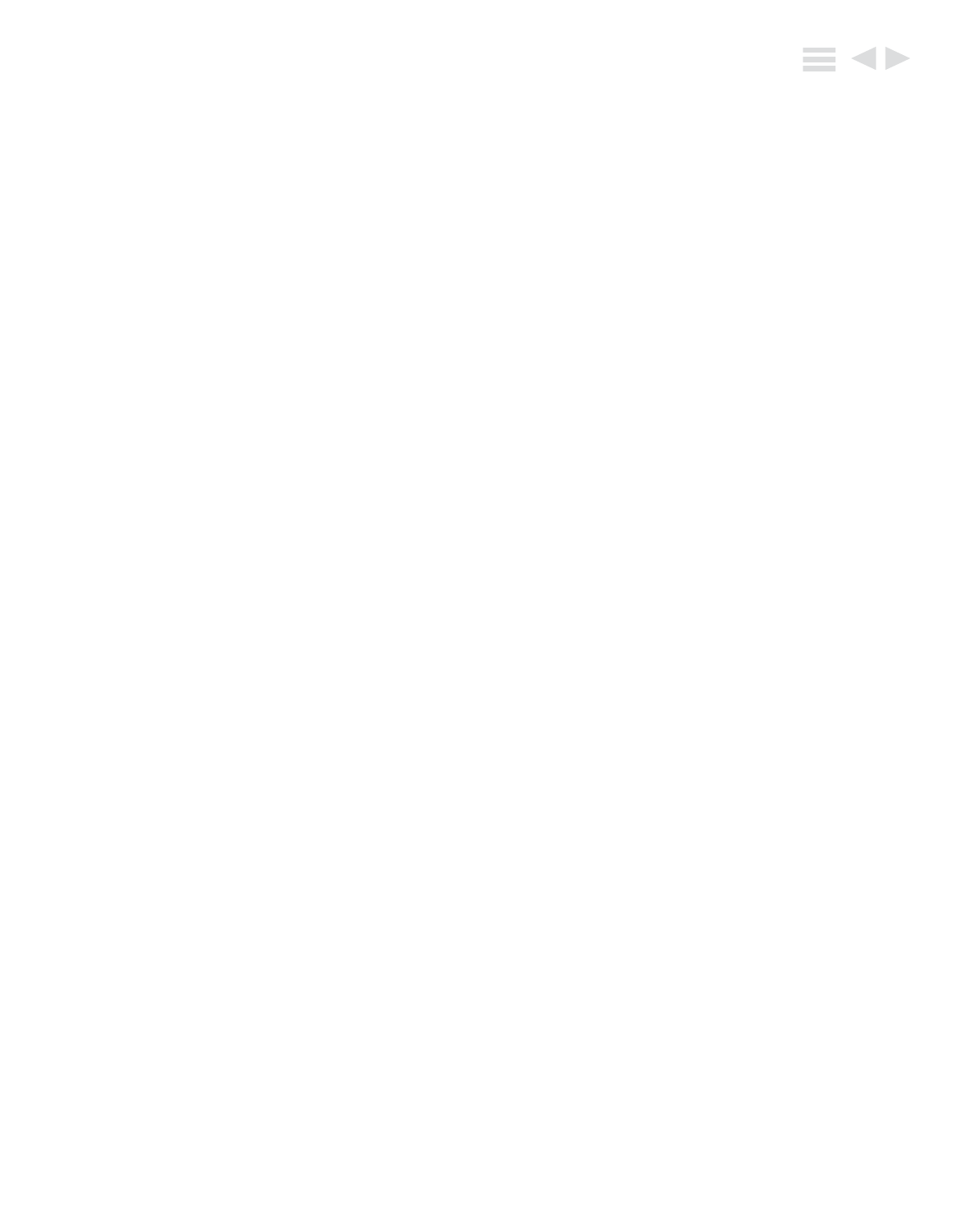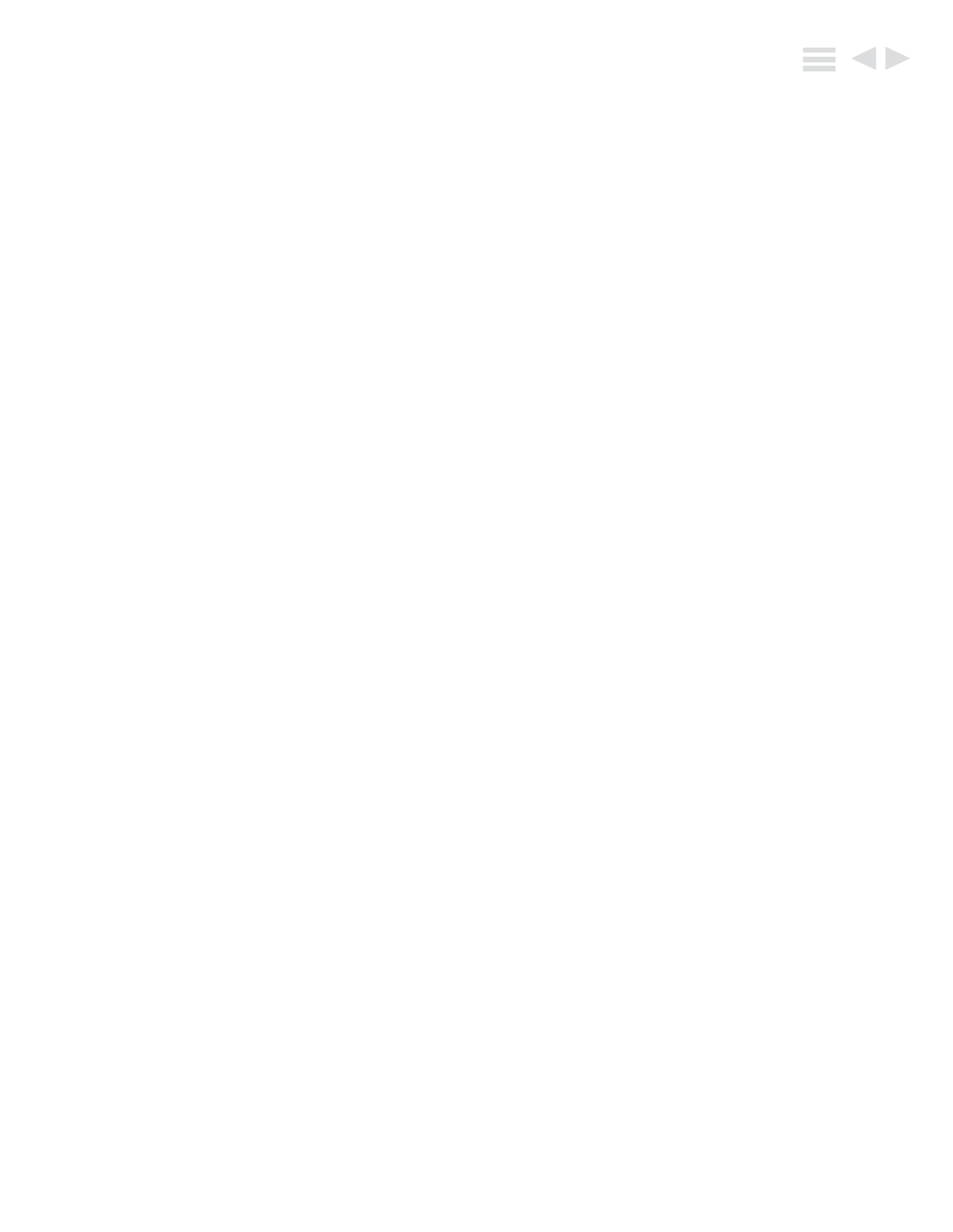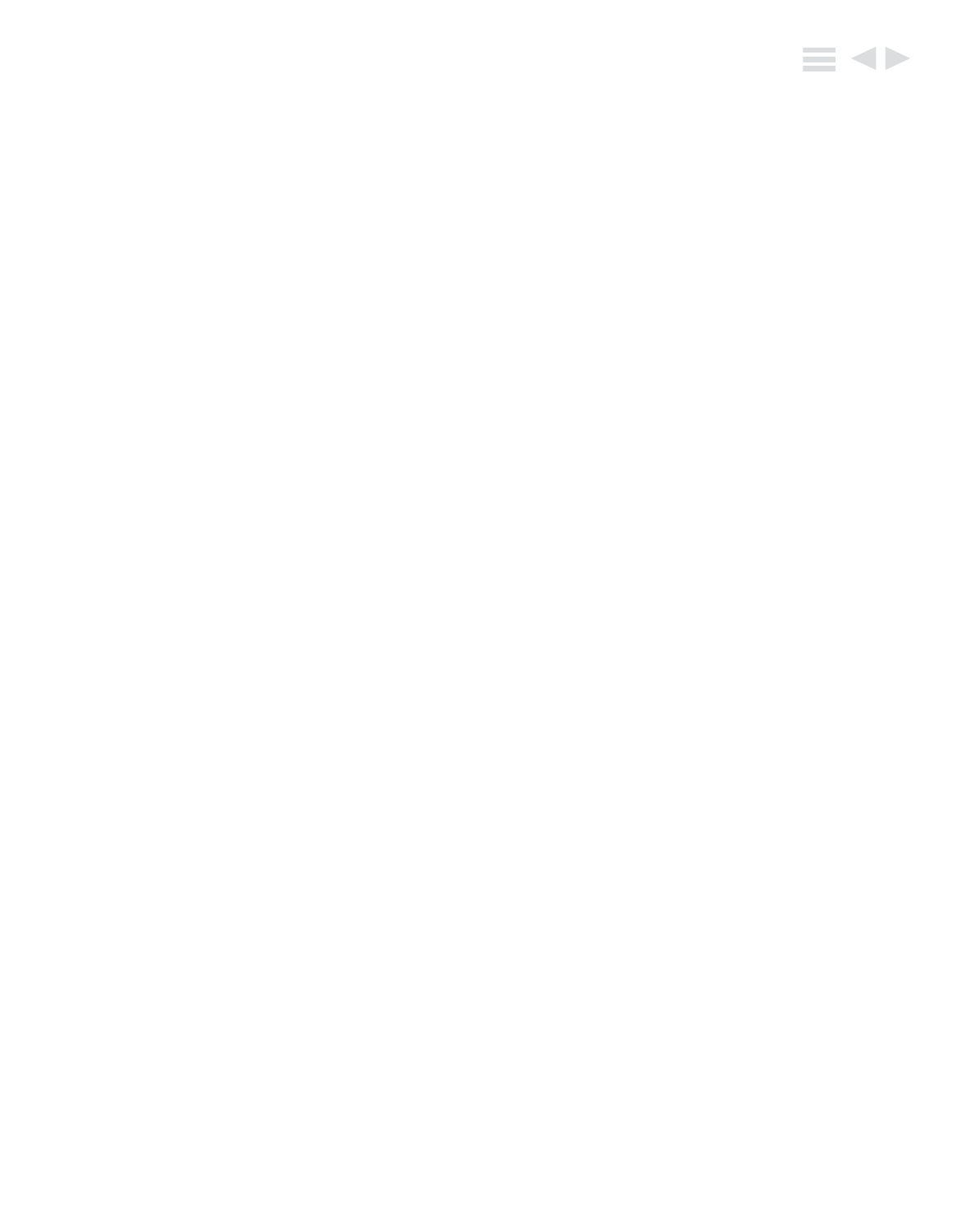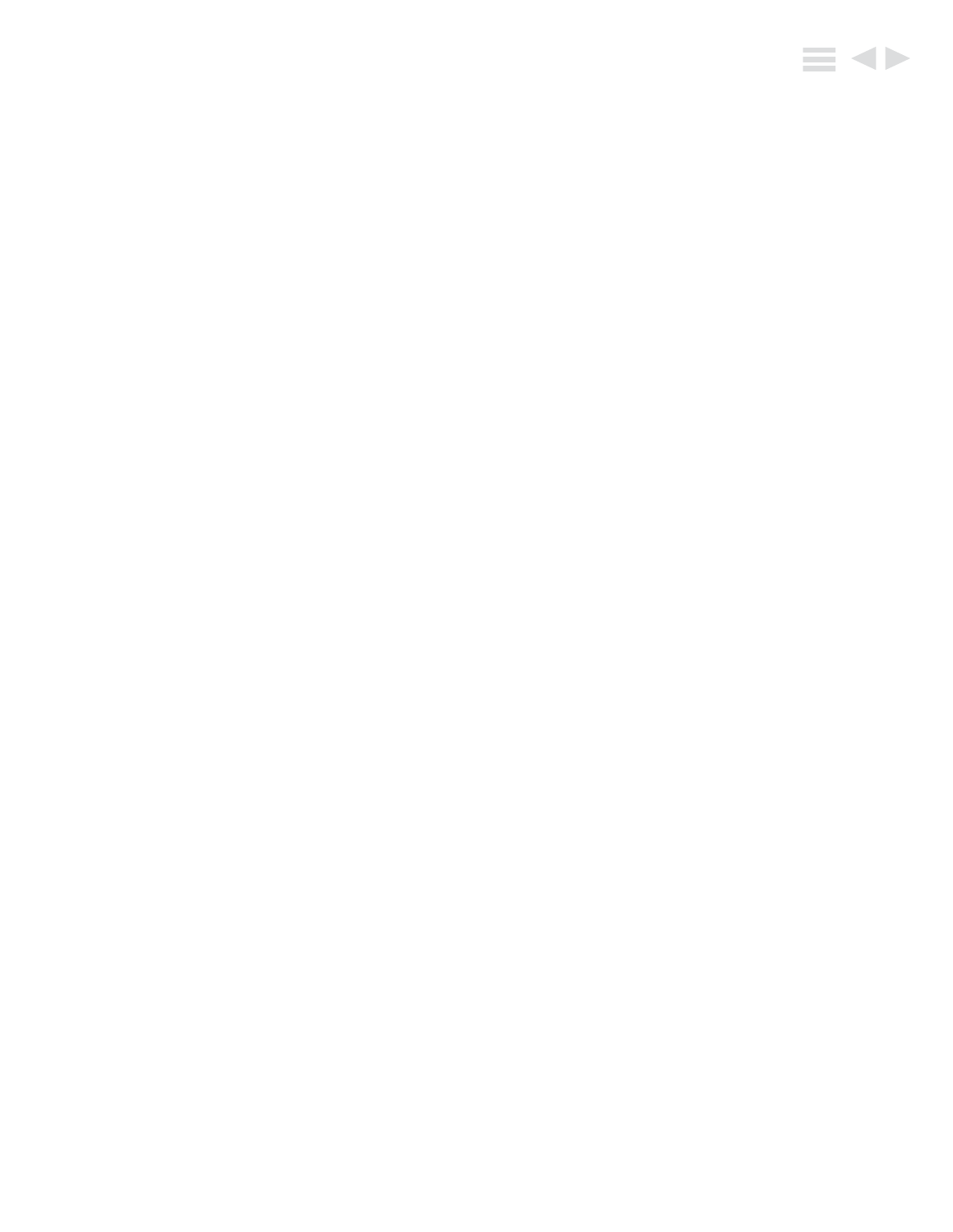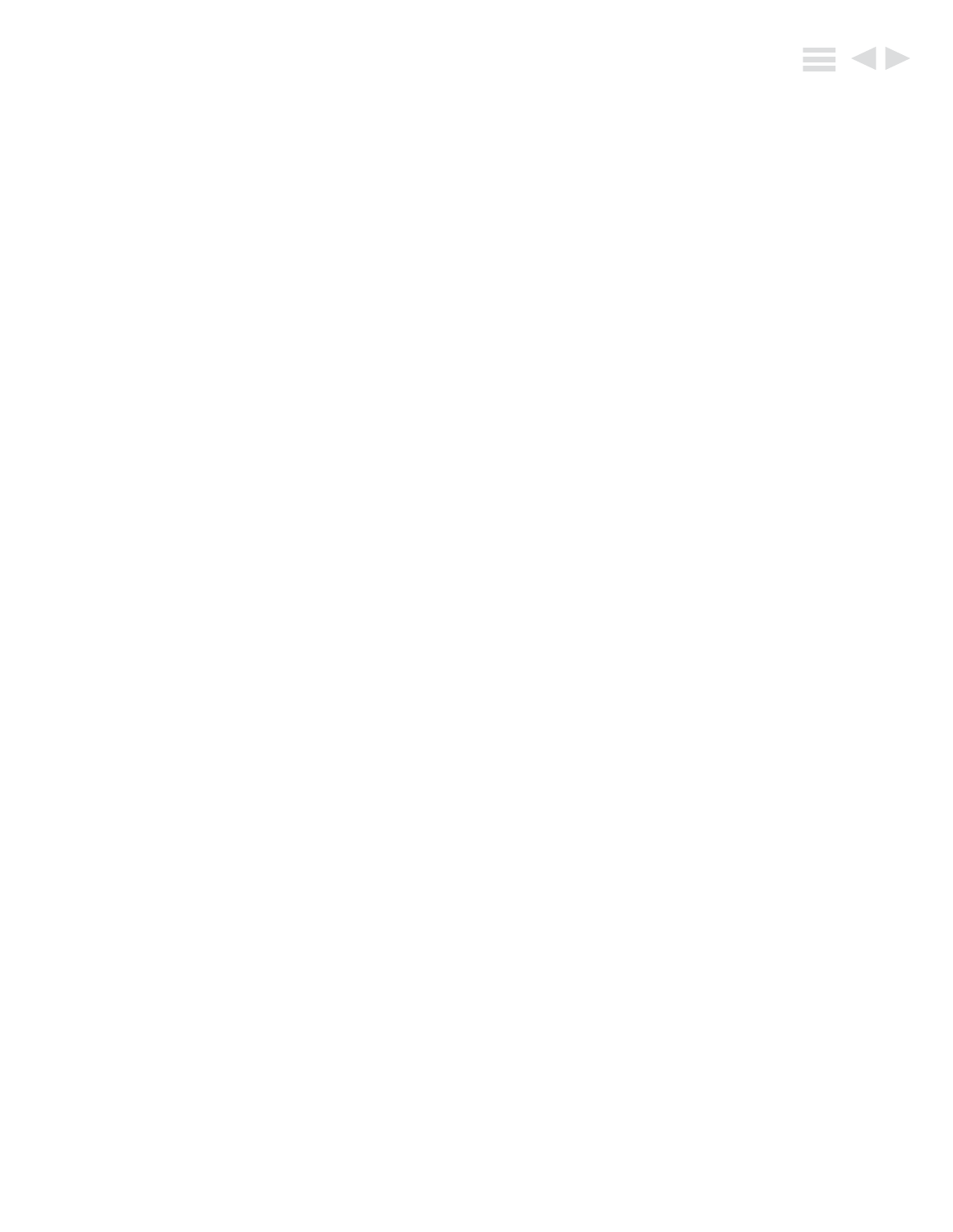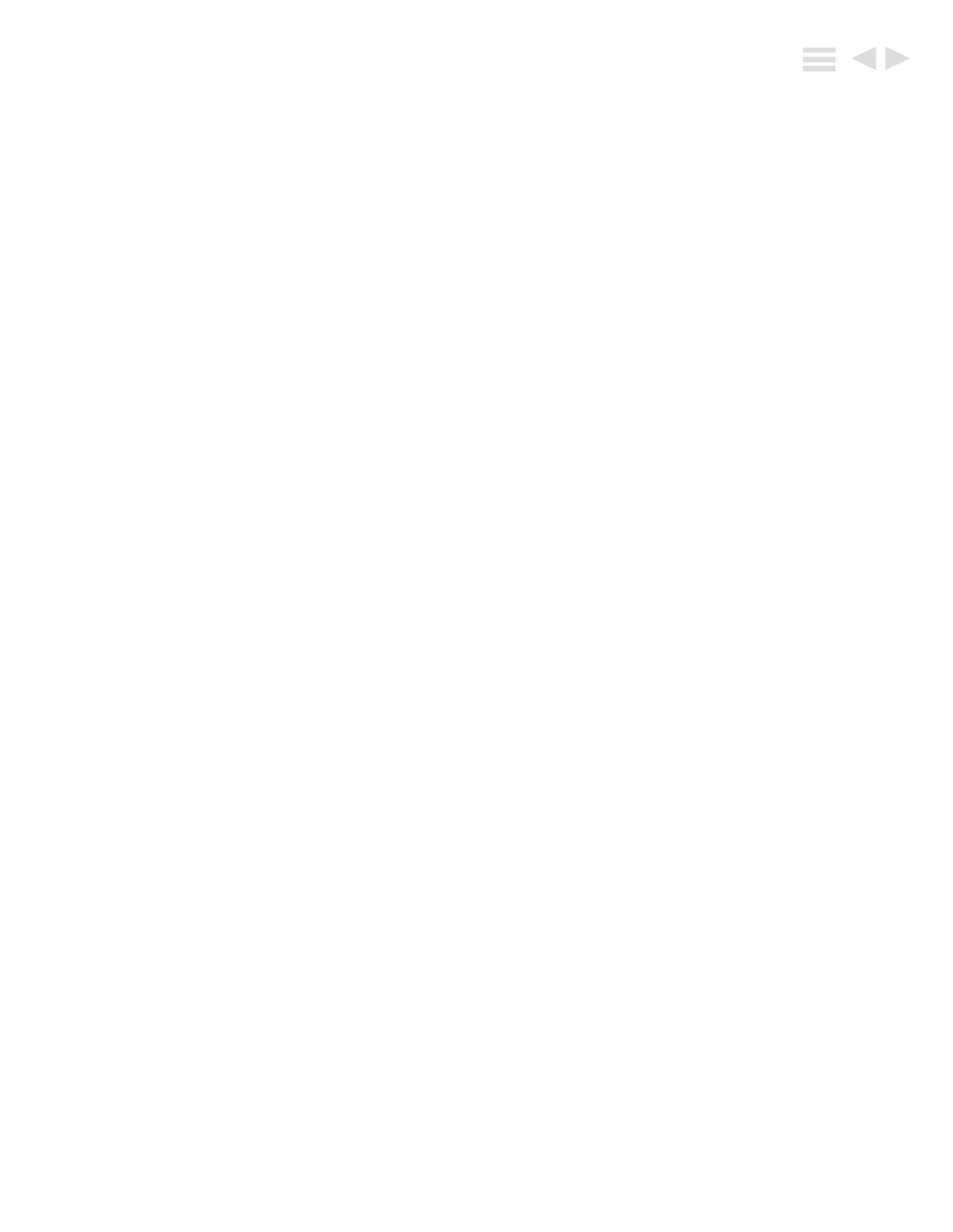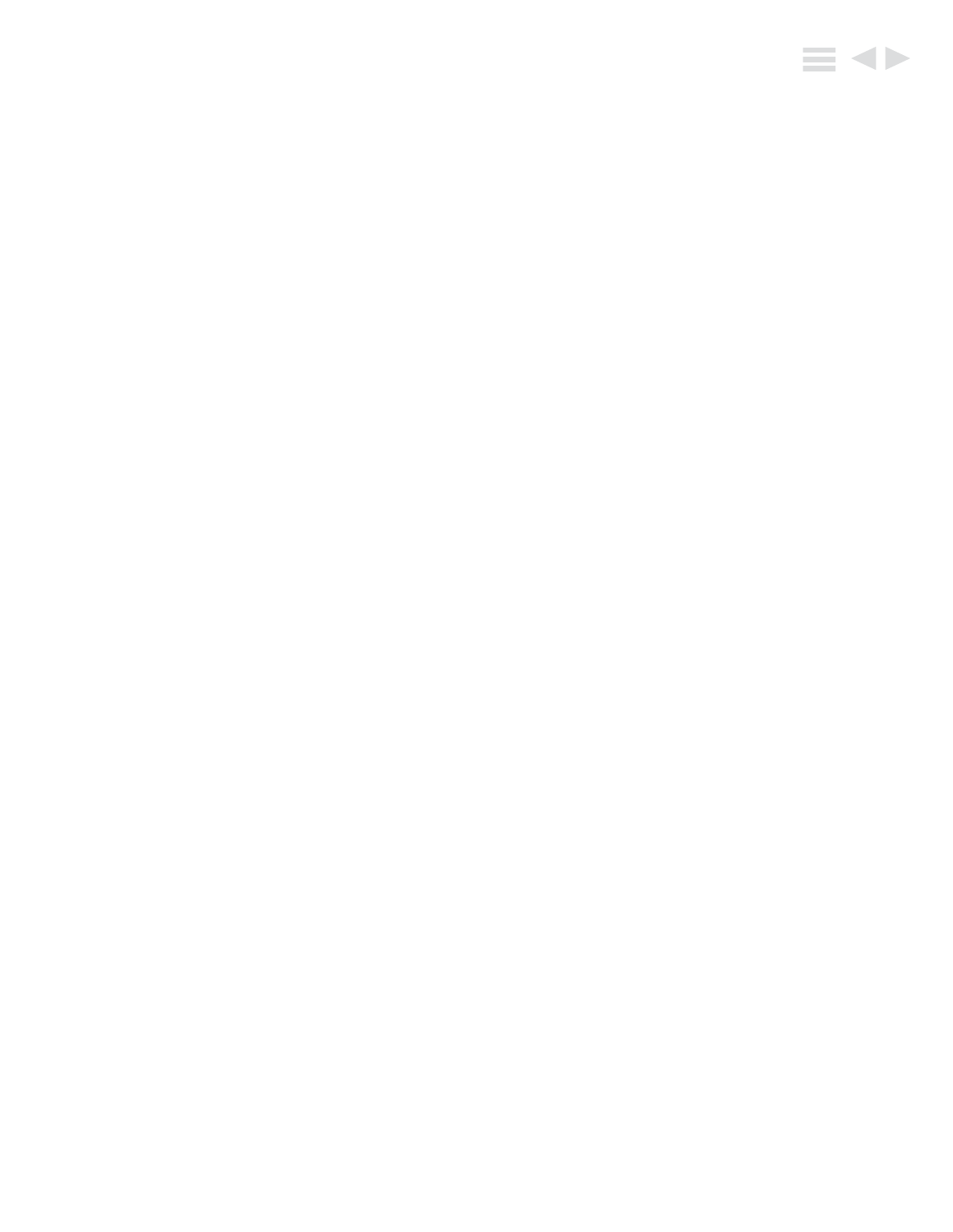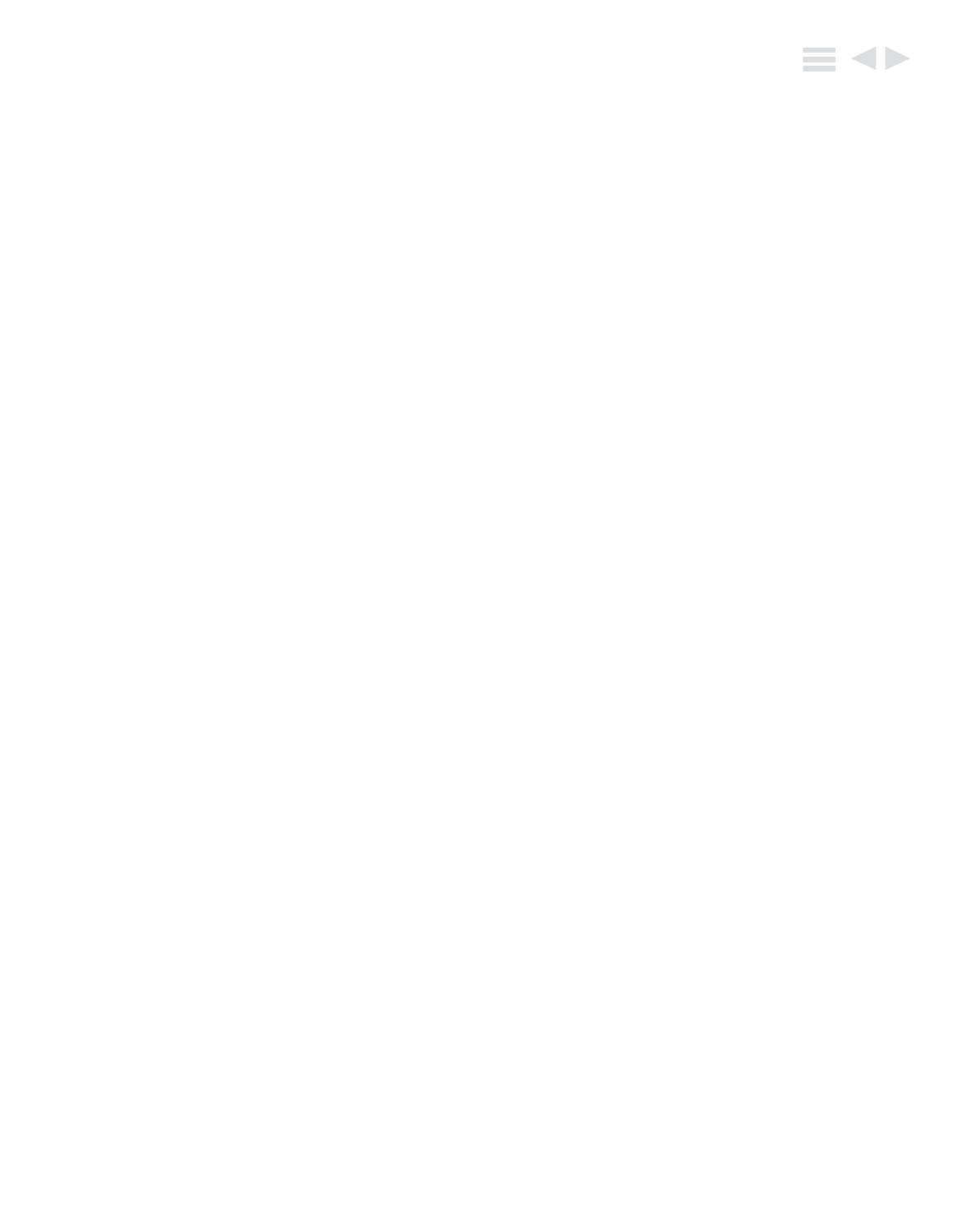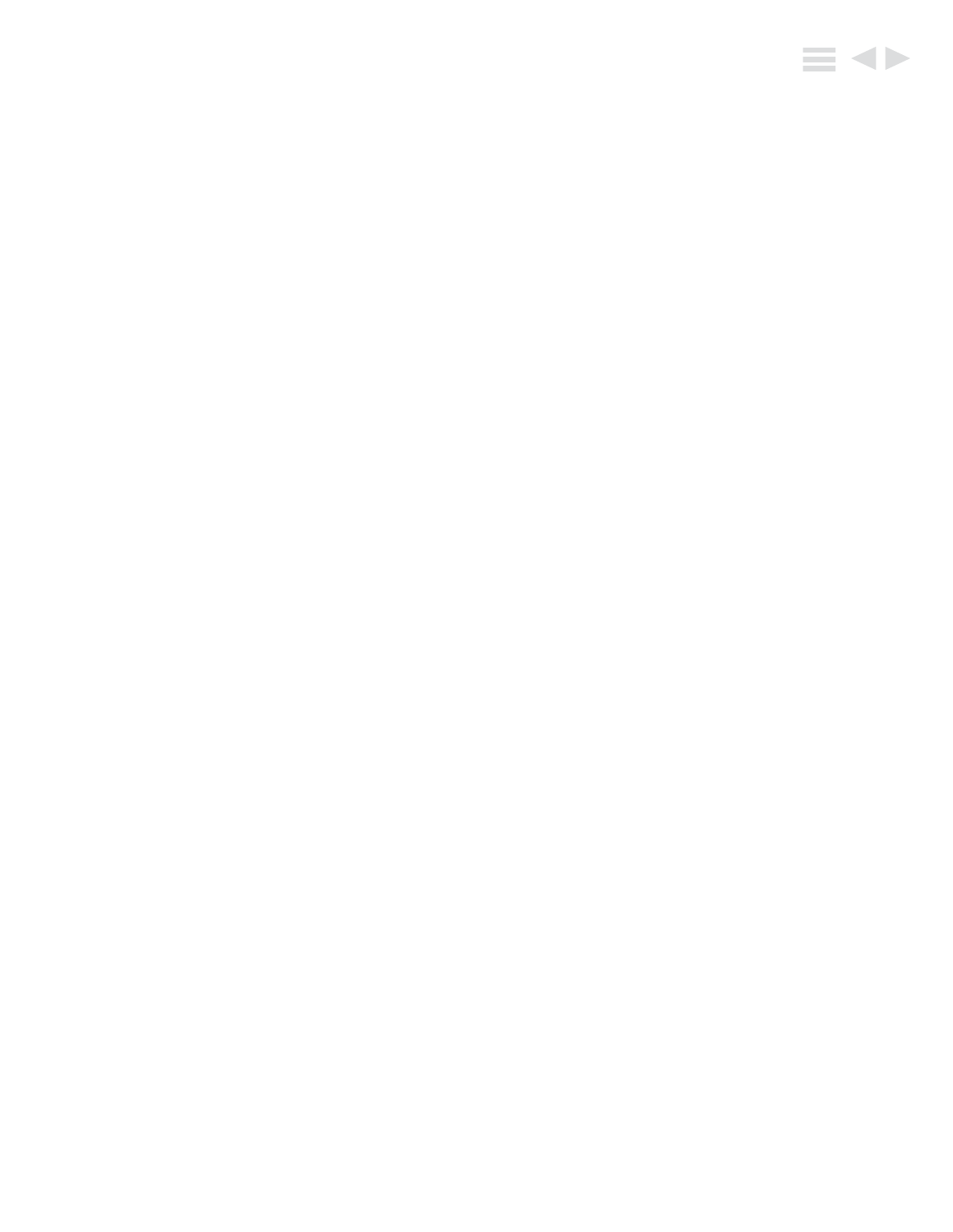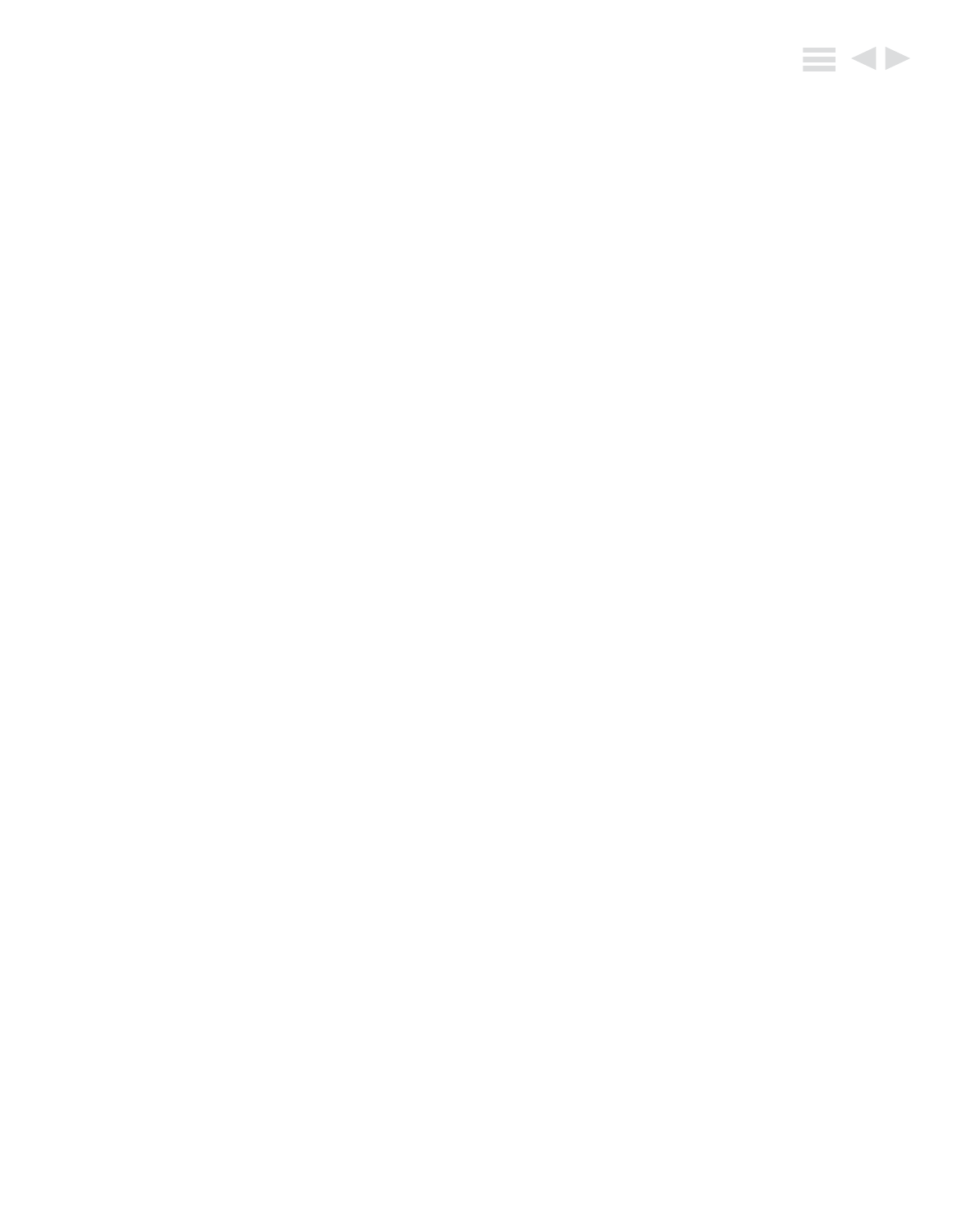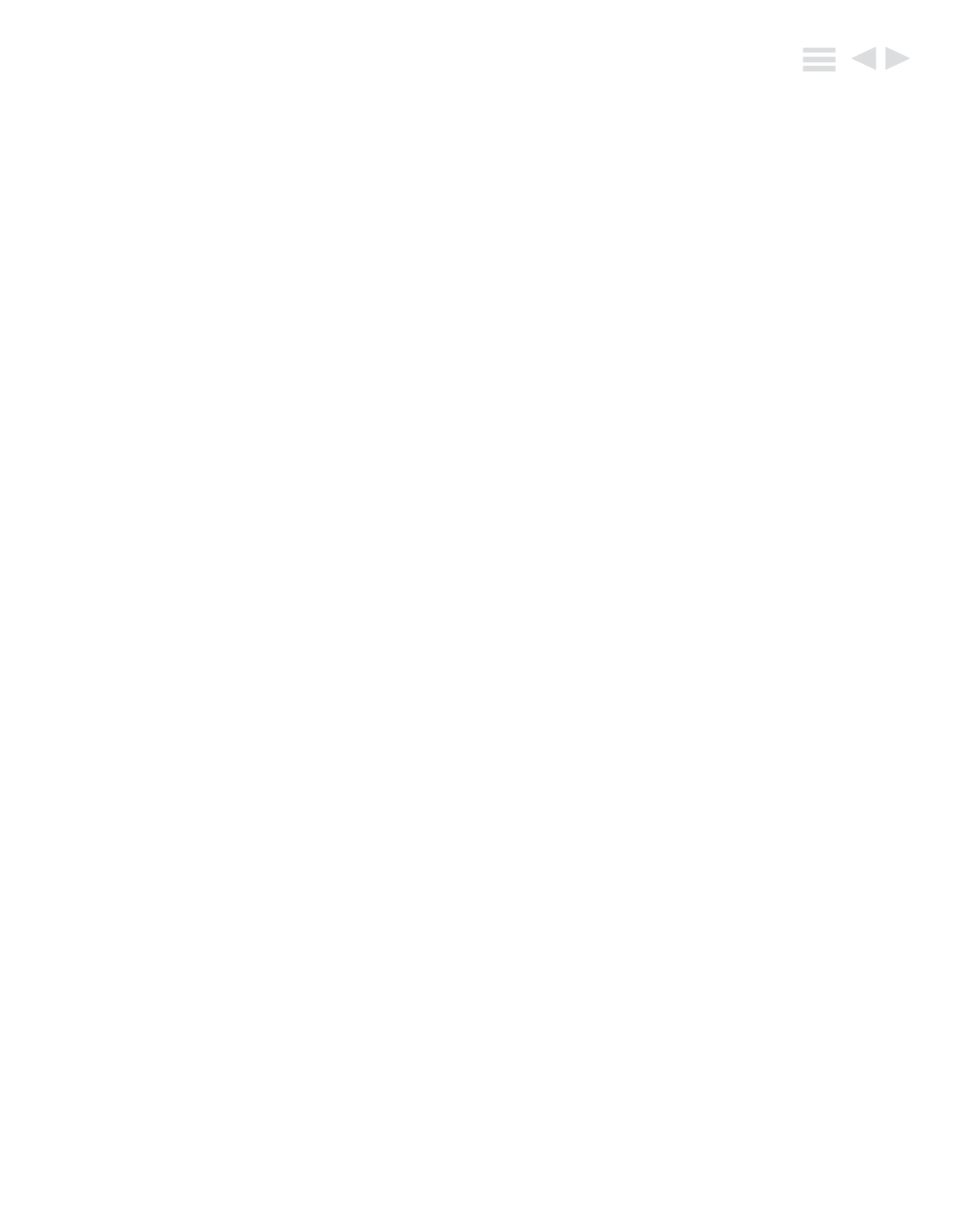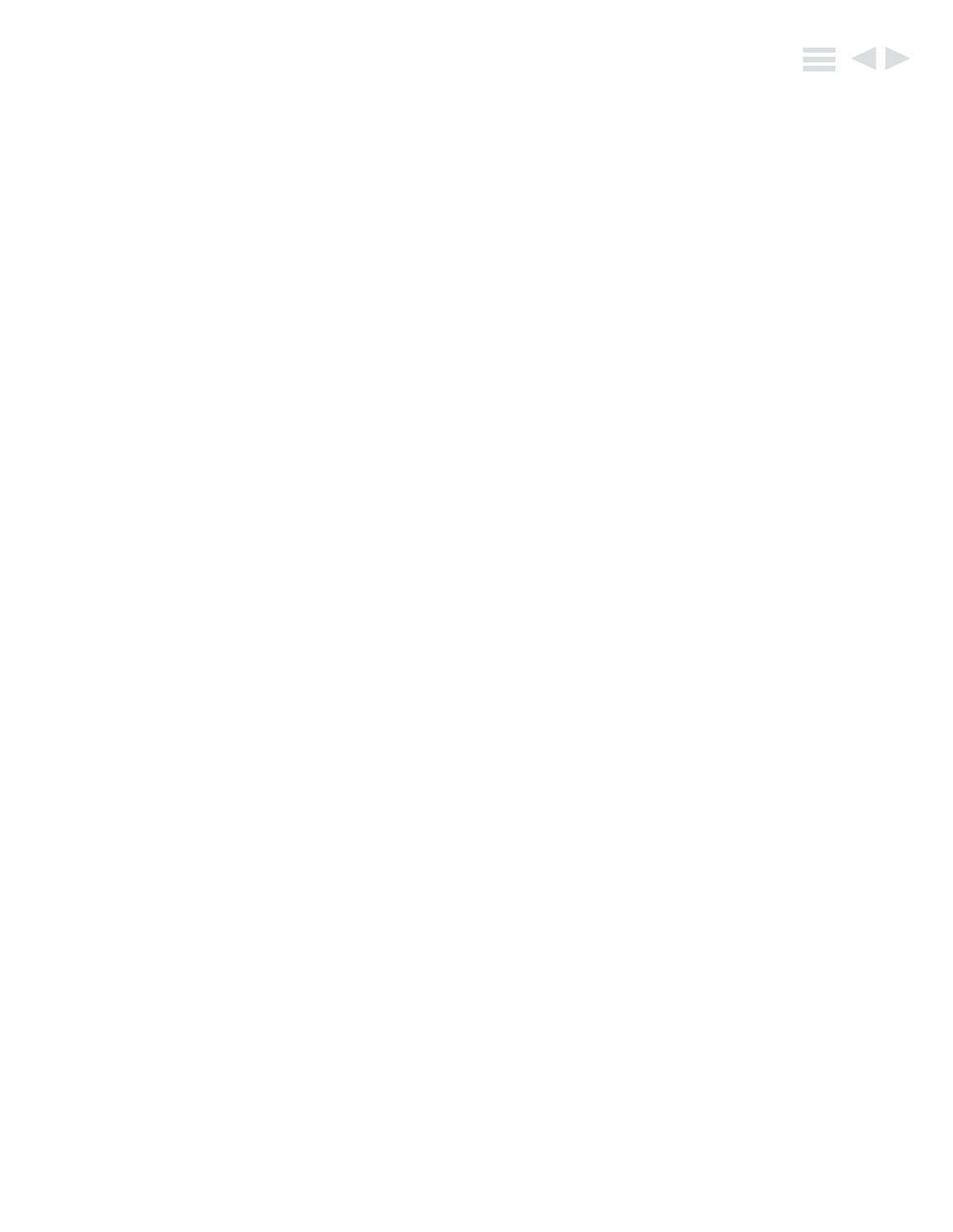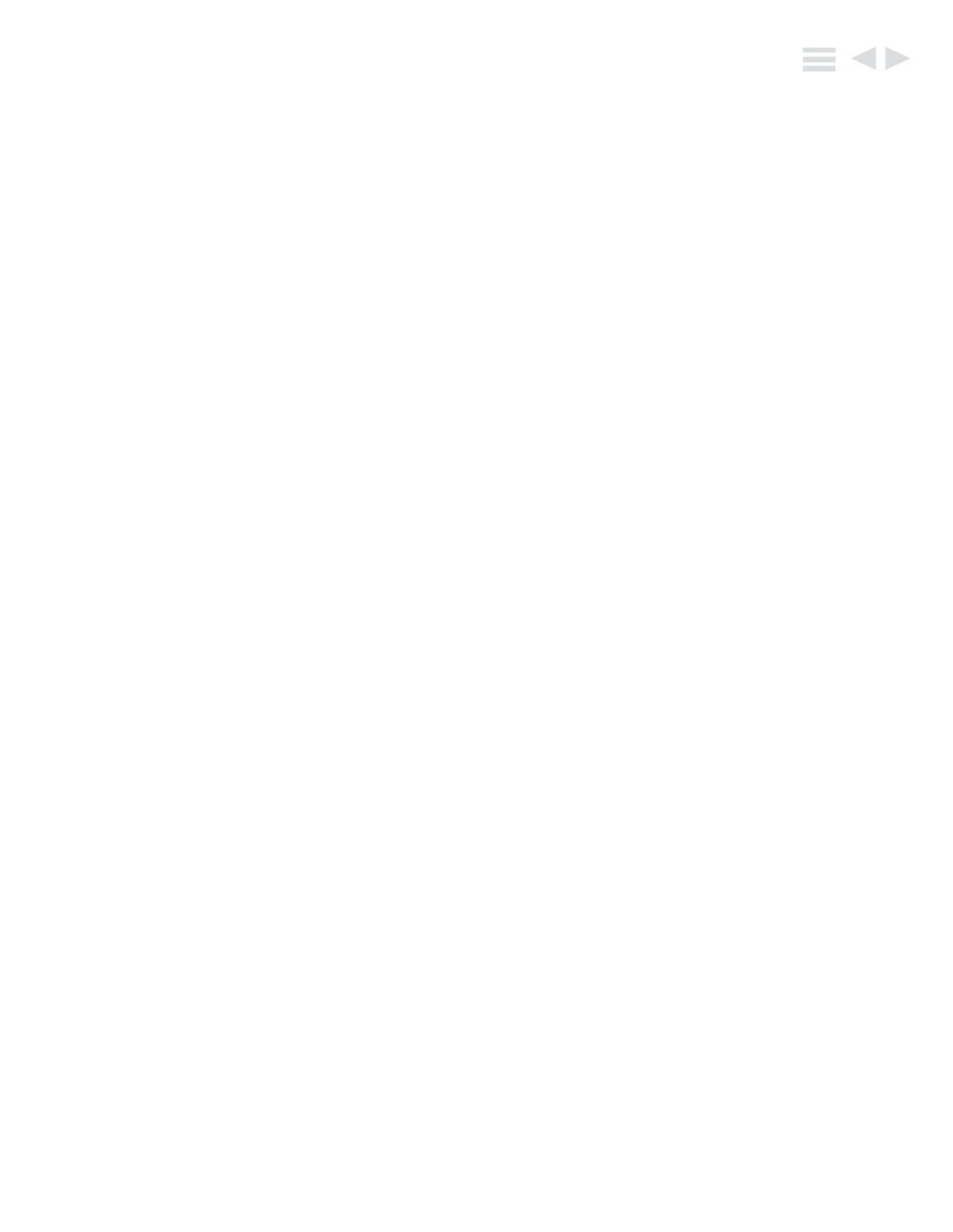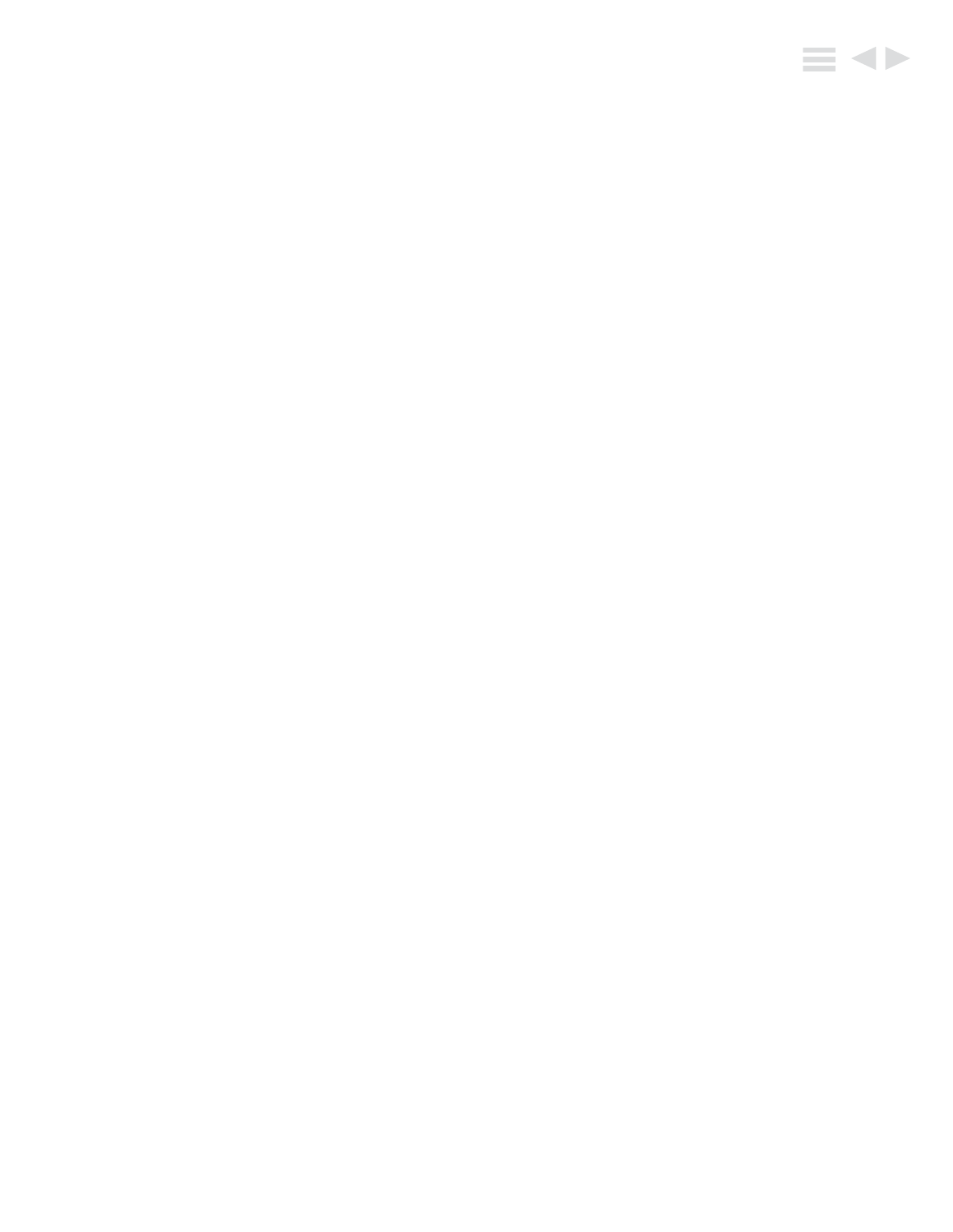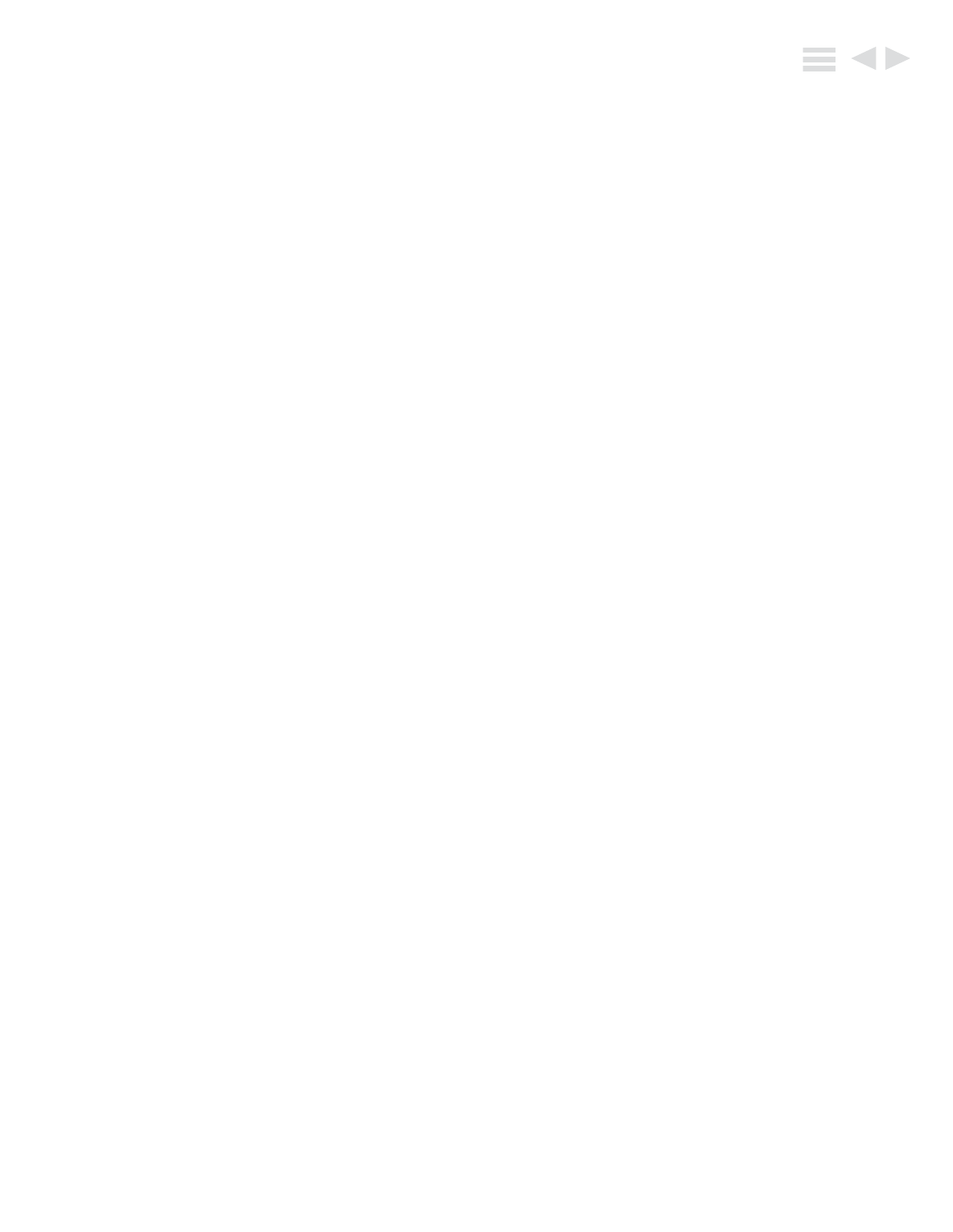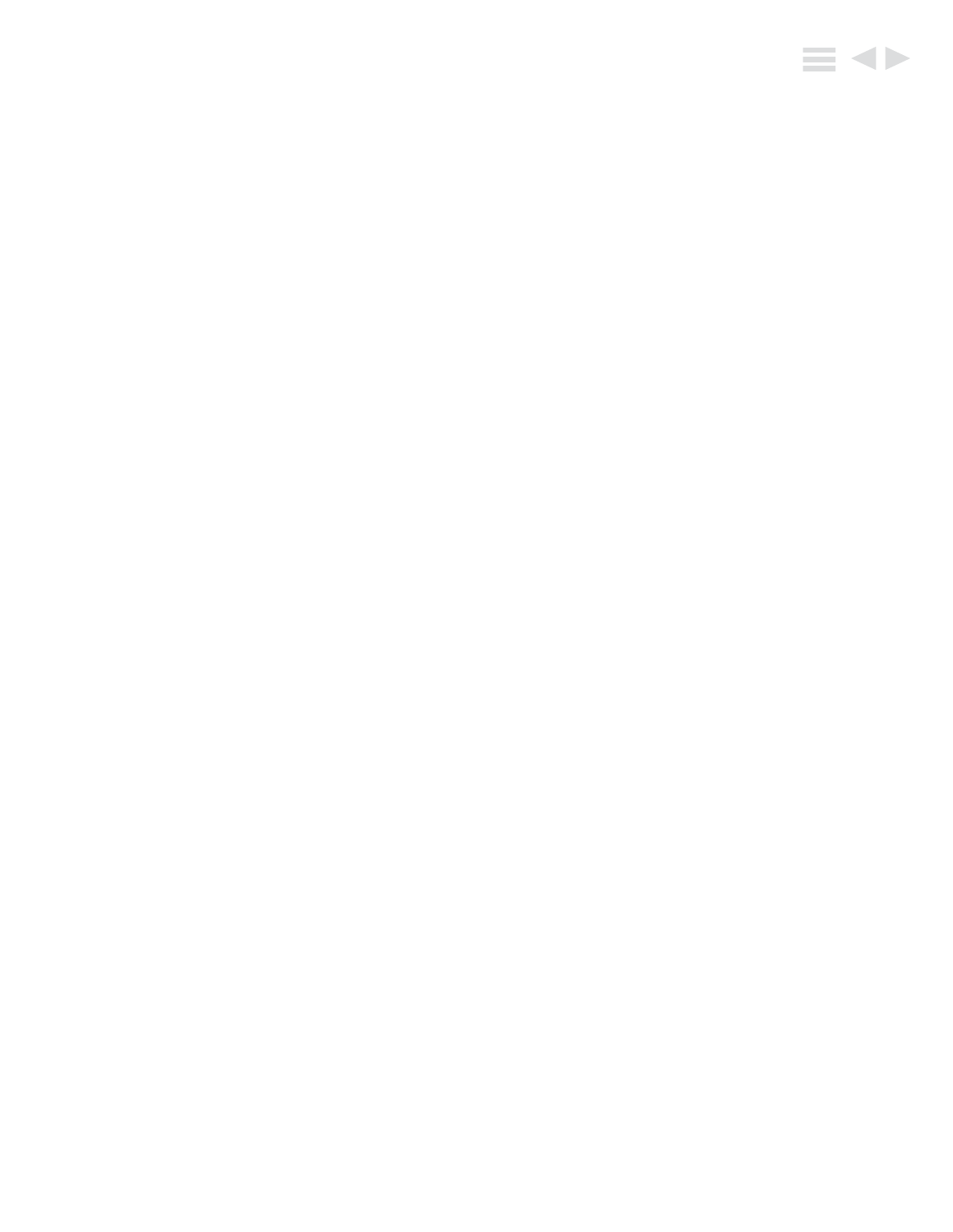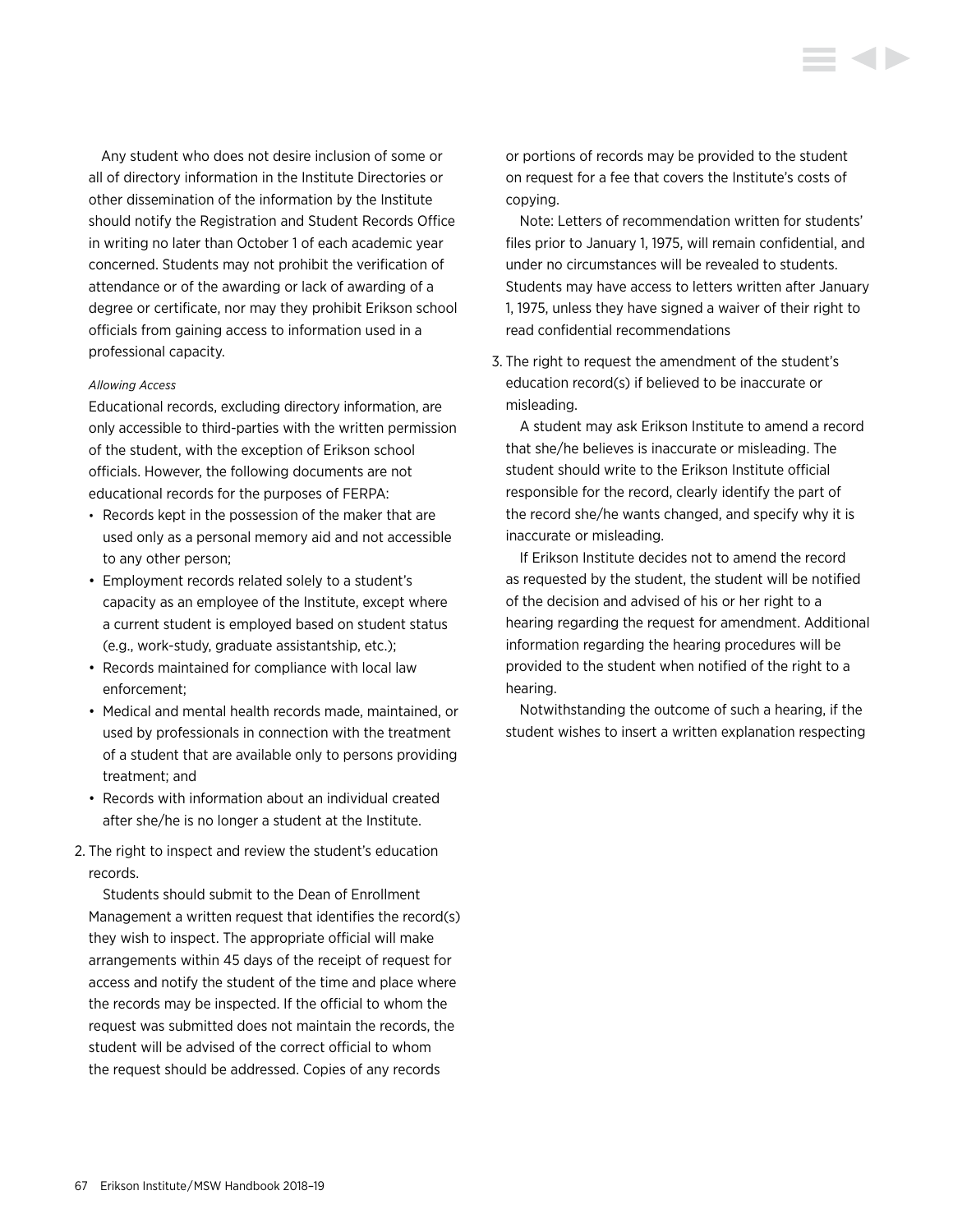#### **Transcript requests**

An official academic transcript is issued only upon written approval of the student. Transcript requests are handled through Parchment at *<www.parchment.com>*. A registration process is required at the initial request time. During that process, you will be asked for enrollment status, date of birth, last four digits of the social security number, student ID number, email address, and electronic signature to keep on file for current and future requests. A username and login is created at registration, which you will use for any future requests. All requests will require the address/addresses to which the transcripts should be sent, whether through mail or e-mail. The fee is \$7 for each electronic transcript and \$12 for each paper transcript mailed through Parchment. More information about the transcript request process is available at *[www.erikson.edu/registration.](www.erikson.edu/registration)* Please allow two to four business days for electronic official transcripts and seven to ten business days for sealed paper official transcripts.

In instances of emergency, requests may also be made at the Registration and Student Records Office. Any request done at Erikson will be considered a "rush transcript" and assessed a rush fee of \$12 per transcript. Transcripts are processed at the time of request and are given directly to the requestor. Rush transcripts will not be mailed, as those requests must be made through Parchment.

Please note that Erikson will not issue transcripts to students who have a financial or other type of "hold" on their accounts. Erikson does not provide photocopies of student transcripts from previous institutions.

#### **Transfer credit**

Notwithstanding the Advanced Standing Policy, it is expected that all work for the MSW program will be completed at Erikson. Transfer credit is generally not accepted for previous graduate level work. Erikson will, however, consider accepting a maximum of six credits for comparable courses. Transfer of credits from institutions will be considered on a case-by-case basis and will require a full evaluation of the course syllabus for which transfer credit is requested. Approved transfer credits are recorded on the student's official Erikson transcript, but are not calculated in the cumulative grade point average.

Erikson alumni who have completed the MS in Child Development or MS in Early Childhood Education will be granted full waivers for the courses that are common to all three master's degree programs at Erikson, for a maximum of 18 credit hours. In order for students to be waived out of any of the courses they must have successfully completed the course within five years of entering the MSW program and have earned a grade of B or better in the respective course. Alumni who enroll in the MSW program and who earned a grade of B or better in the waived courses will be considered by Erikson to have achieved generalist year level competency in the practice behaviors associated with those courses. The six courses that may be considered for waivers are the following:

- 1. CHLD C421 Social and Emotional Development I (3 credit hours)
- 2. CHLD C422 Social and Emotional Development II (3 credit hours)
- 3. CHLD C420 Research Methods (3 credit hours)
- 4.CHLD C432 Family and Culture (3 credit hours)
- 5. CHLD C426 Cognitive Development (3 credit hours)
- 6. CHLD C427 Language Development (3 credit hours)

This policy ensures that alumni returning for the MSW will not be repeating course content they have already mastered. We set a five-year time frame because course content has evolved significantly over time and will continue to evolve in the future as faculty review and update these courses.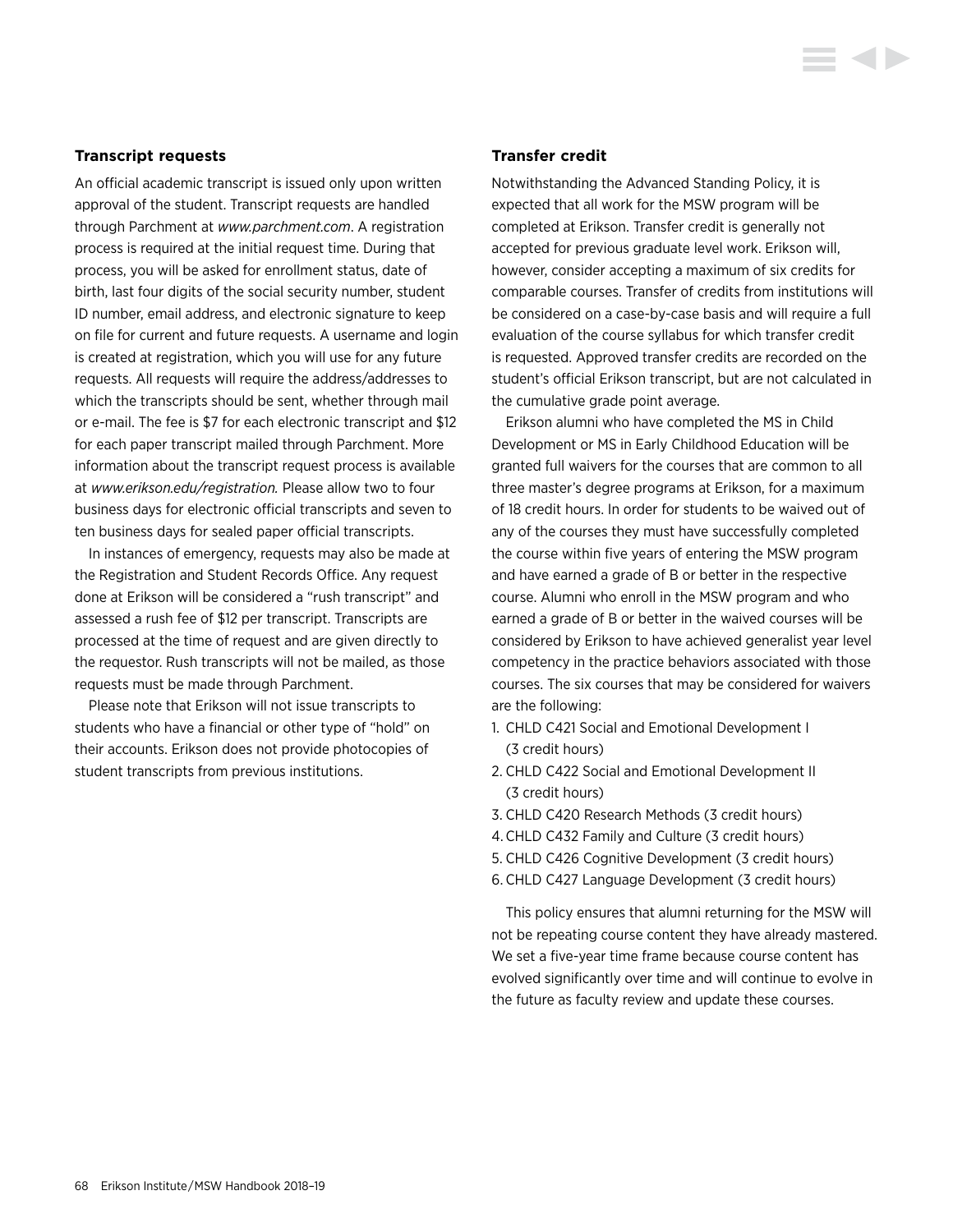#### **Withdrawing from Erikson**

If you decide to withdraw from Erikson, you must take the following steps:

- 1. Meet with your faculty advisor to discuss your decision to withdraw, to ensure that you are making the best decision and to discuss possible alternatives.
- 2. If you are receiving financial aid, you must meet with the Dean of Enrollment Management to discuss the impact of this decision on your financial responsibilities (for example, balance due and loan repayment obligations)

If after these discussions you do decide to withdraw, you must complete the electronic withdrawal form located on *my.erikson/registration* and records/withdrawal\_leave of absence/electronic withdrawal form. Upon completion, the Registration and Student Records will be notified of your intent to withdrawal and process your request effect the date of submission. Your withdrawal will not be considered official until you have completed the aforementioned process. Alternatively, if you are unable to complete the electronic withdrawal form, you may submit your request in writing to [registration@erikson.edu.](mailto:registration%40erikson.edu?subject=)

Please note it is in your best interest to notify us of your decision to withdraw as soon as possible. Students withdrawing from courses are subject to the withdrawal dates posted on the academic calendar. ([See Add/drop](#page-62-0)  [procedures, page 62](#page-62-0)). The date of your official withdrawal will also determine the amount of tuition that may be refunded to you. [\(See Erikson's Refund Policy, page 81](#page-81-0)).

If you are eligible to receive a refund of tuition, Erikson will issue a check to your current address within three weeks from the date we receive the written notification of intent to withdraw.

If you stop attending classes and fail to complete courses without officially withdrawing from Erikson or requesting a leave of absence, you will receive a grade of WF or "Withdrawal, Fail" in the courses you failed to complete. Your status will be changed to "withdrawn, unofficial." This may jeopardize your chance of readmission at a later time, if you wish to resume your studies.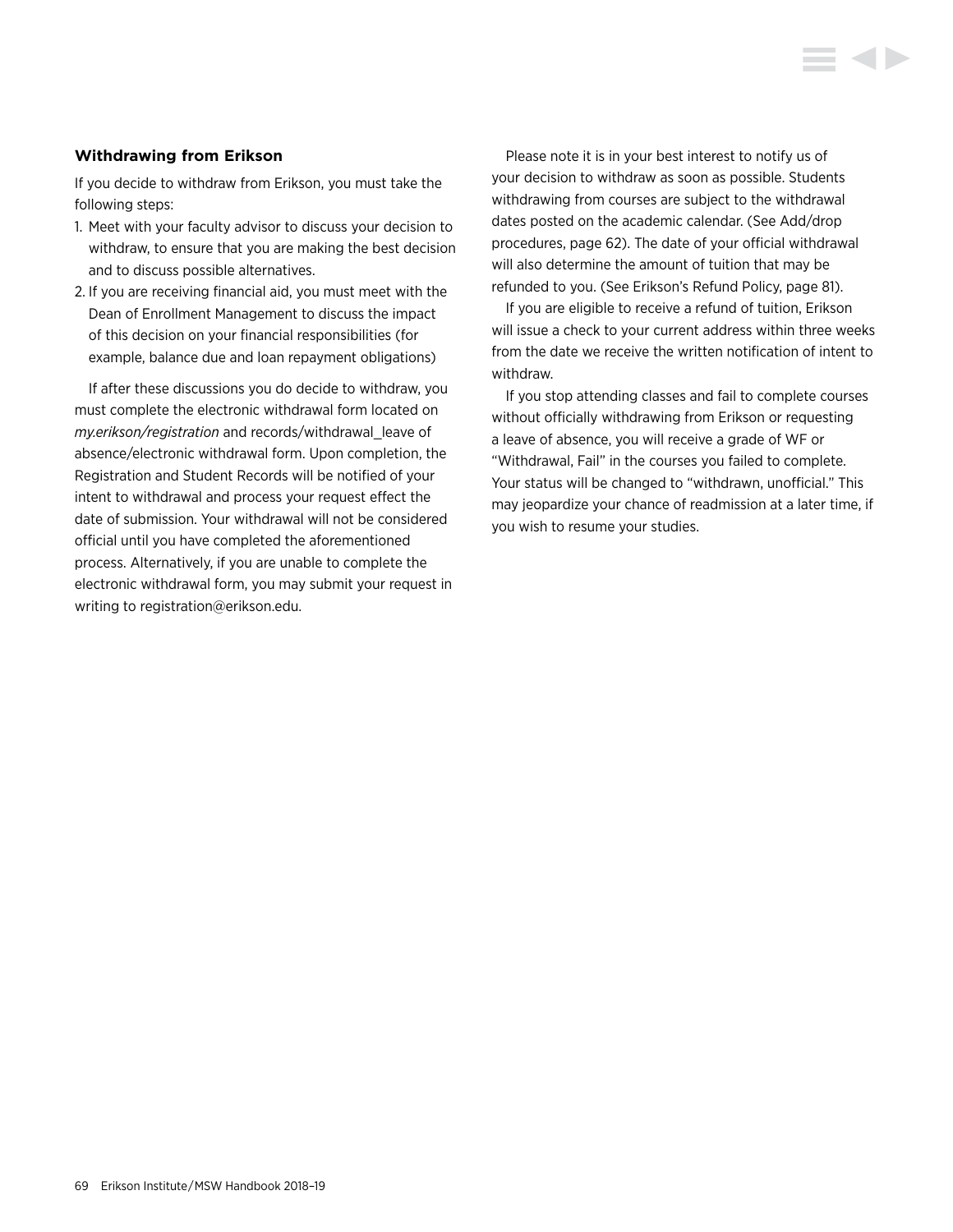# Student rights and responsibilities



# Rights

At Erikson Institute, students are encouraged to engage in free discussion, inquiry, and expression. Student academic performance is evaluated solely on academic achievement, including adherence to the traditional canons of scholarly honesty and integrity, and not on unrelated opinions or conduct.

It is Erikson's policy to provide an educational environment free of sexual harassment or other discrimination. Erikson fully supports the rights and opportunities of its students to seek and obtain an education without subjugation to sexual harassment or discrimination of any kind. All employees, faculty, supervisors and students are required to uphold the Institute's policy.

## Responsibilities

Each student is responsible for the following:

## **General**

- 1. When you matriculate at Erikson, you agree to comply with all policies and procedures that apply to students as described in this Handbook and other sources, including but not limited to course syllabi, my.erikson, EriksonOnline, emails, mailing, etc. You also agree to fulfill all understandings and agreements with the student services offices and faculty. If you have questions or concerns, ask the appropriate faculty member or staff person. It is also your responsibility to understand and abide by the academic integrity policies of the Institute and all basic tenets of academic integrity within the higher education community, as well as all other policies and rules set forth in this Handbook and in other procedures adopted by the Institute from time to time.
- 2. Students who believe they have followed directions, have met deadlines, and who still have a problem with one or more student services offices, should contact the Dean of Enrollment Management, who will act as a facilitator in resolving the problem.
- 3. Students who believe they have followed directions, have met deadlines, and who still have a grievance with one or more instructors, should contact the Dean of Students, who will act as a facilitator in resolving the problem.
- 4. Keep copies of all transactions, records, and receipts. These copies will verify transactions in the event a document has been misplaced or if there is a disagreement.
- 5. Each student is responsible for checking her/his mailbox and the Institute email at regular intervals.

## **Finance**

- 1. If applying for financial aid, follow the written procedures issued by the Financial Aid Office and submit the necessary materials as early as possible.
- 2. Pay tuition and fees in full by the end of the add/drop period or develop a payment plan before the beginning of the academic year. If you have made no financial arrangements, you will be asked to withdraw from class(es).
- 3. Meet all payment deadlines. If you do not, you incur substantial finance charges until a satisfactory payment plan is arranged and maintained. Further payment delay will result in being asked to withdraw from current class(es) and being unable to obtain transcripts, diplomas, or certificates as well as incurring legal fees.

## **Registration**

- 1. Confirm your degree requirements and schedule by reviewing this Handbook, sample schedules, and by consulting your adviser. These materials contain most of the information needed to facilitate smooth planning.
- 2. Register for classes during the published priority registration period.
- 3. Complete drops, adds, and changes of class by the published deadlines.
- 4. For exceptions, make an appointment to see your adviser. Students unsure about who advises them should contact the Registration and Student Records Office.

### **Student conduct**

1. Erikson's anti-bias commitment applies to all areas of discrimination, including those based on race, color, religion, national origin, sex, sexual orientation, gender, marital status, age, disability, or veteran status. Respect is expected to be shown toward persons in all categories, both generally, and as individuals. It is each student's responsibility to approach interactions and diversity openly, and to act from one's centered, adult compassionate self.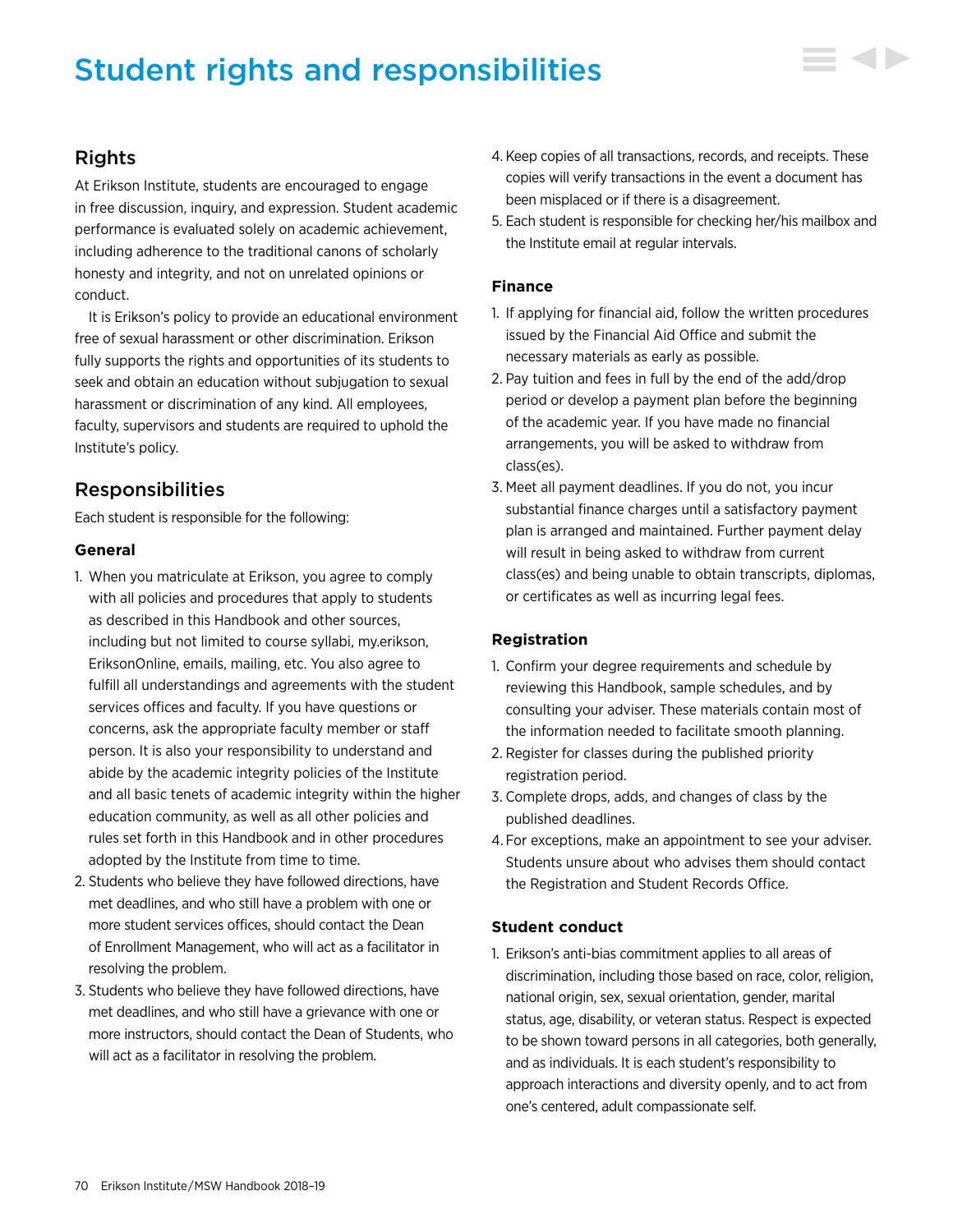- 2. Students are expected to conduct themselves in a manner compatible with the Institute's function as an educational institution. Behavior that is disruptive and/or interferes with the educational process is disrespectful of the rights of others and is not acceptable and, if continued, may result in discipline as summarized in paragraph 4 below, up to and including dismissal from the program.
- 3. Erikson Institute adheres to the laws of the State of Illinois and the federal government with respect to its substance abuse policy. The use, possession, or distribution of illegal drugs by students or employees is prohibited. The consumption or possession of alcoholic beverages for all students and employees under the age of 21 is strictly forbidden. Alcohol is prohibited from being on-campus at any time except during special events and in such instances is only to be consumed by those over the age of 21 in designated areas.
- 4. Erikson Institute reserves the right to address the following student conduct as disciplinary matters: failure to attend classes regularly, make satisfactory progress toward a degree, or neglect of academic work or requirements; violation of the rules of Erikson Institute; lying to an officer of the Institute; cheating, plagiarism, forgery, or other forms of academic dishonesty; theft of or damage to property of the Institute or others; violation of Erikson Institute computer policy; possession of stolen goods; physical violence (including assault and sexual assault), discrimination, intimidation, harassment or disorderly conduct; violation of law (including unlawful use or possession of controlled substances, firearms, or hazardous materials); and other conduct that departs from generally accepted standards of integrity, professional conduct, and ethical behavior, whether committed on or off campus. Depending upon the circumstances of the offense, discipline can include, but is not limited to, some or all of the following actions: admonition, probation, requirement of adherence to a conduct contract, requirement to take a leave of absence or withdraw, dismissal, and expulsion.

#### **Student disciplinary process**

Complaints relating to potential student misconduct, other than in situations raising issues of academic integrity and discrimination on the basis of sex under Title IX of the Education Amendment of 1972, shall generally be handled

using the procedures set forth below. Where circumstances raise a combination of issues that might be addressed under one or more procedures, or where the unique facts of a dispute warrant, the Institute reserves the right to modify or combine procedures, or fashion a new procedure, to address a particular case fully and fairly.

**KID** 

Reports or complaints about alleged student misconduct or violation of Institute rules should be made in the first instance to the Dean of Students and/or the Dean of Enrollment Management. The Dean of Students and Dean of Enrollment Management shall make a threshold determination whether the circumstances warrant investigation. Criminal misconduct may also be reported to the appropriate civil authorities. In such circumstances, the Institute may proceed with its own disciplinary process or, in its discretion, stay internal proceedings pending outside investigation.

If the Dean of Students and/or Dean of Enrollment Management threshold evaluation indicates that a violation of Institute rules or standards may have occurred, the accused student will be interviewed, at which time he or she is informed of the investigation, questioned regarding the allegations, and asked to discuss his or her alleged involvement. On the basis of this interview and any other initial investigation considered appropriate by the Institute, the Dean of Students and/or Dean of Enrollment Management shall make an initial determination whether the Institute's disciplinary standards appear to have been violated. If the Dean of Students and/or Dean of Enrollment Management determines at any time that no misconduct appears to have occurred, the matter shall be closed.

If the Dean of Students and/or Dean of Enrollment Management believes after initial investigation that misconduct has occurred, the Deans will discuss this initial conclusion with the student. If there is no disagreement as to the facts or the appropriate sanction, the matter shall be resolved by a written agreement, signed by both the Deans and student, stating the agreed facts and sanction, with a copy of the agreement to be maintained by the Institute. Such an agreement shall constitute the final decision upon the misconduct allegation.

If the Dean of Students and/or Dean of Enrollment Management believes after initial investigation that misconduct has occurred but the student disagrees with either this conclusion or the proposed sanction, the Dean of Students and/or Dean of Enrollment Management shall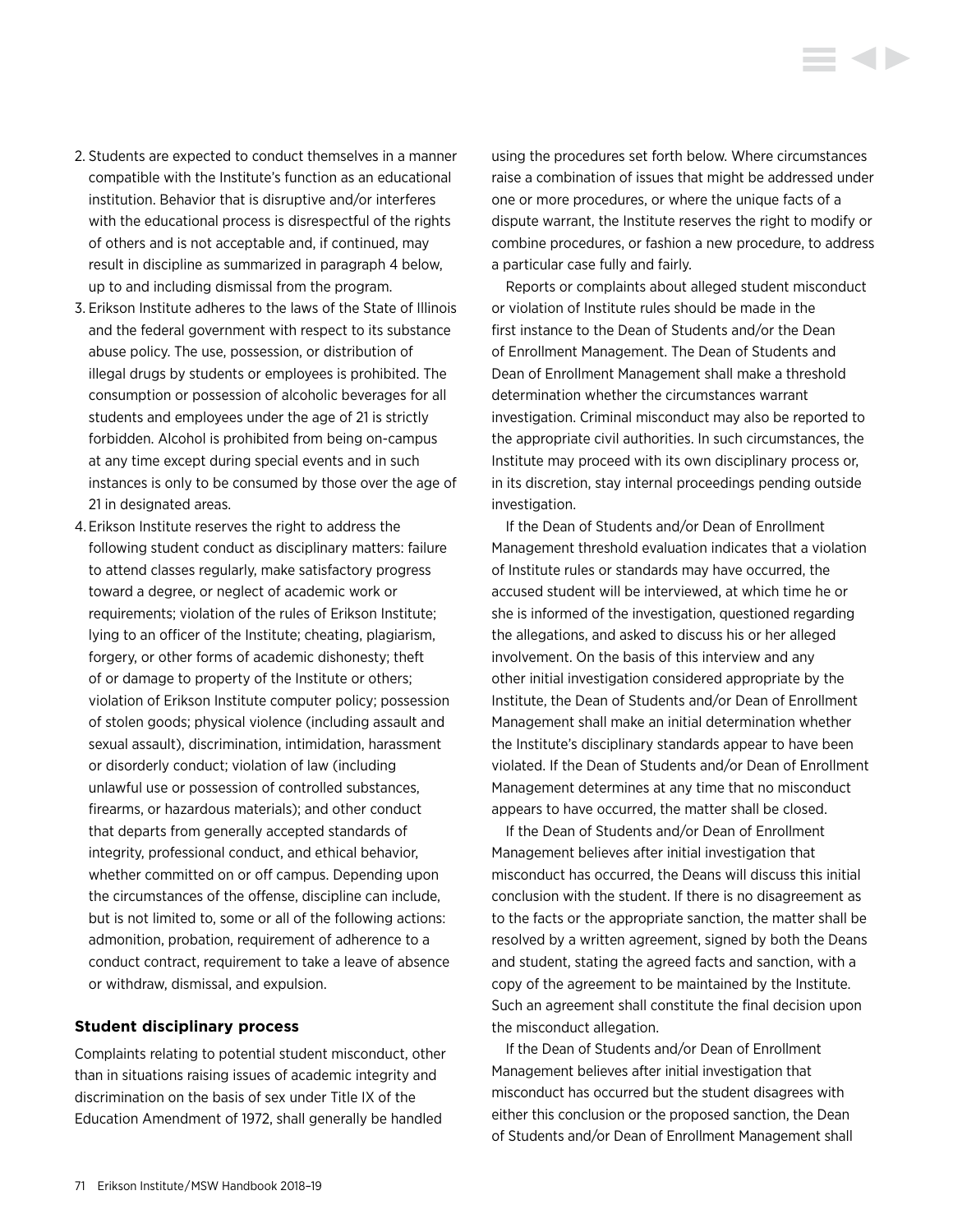prepare a memorandum summarizing the results of the initial investigation, discussions to date with the student, and sanction being proposed. This memorandum shall be delivered to the Senior Vice President for Academic Affairs/Dean of Faculty or delegate for further proceedings. Depending upon the circumstances of the allegation, the Senior Vice President for Academic Affairs/Dean of Faculty or delegate shall implement either an administrative or committee review process, the choice of which shall be made at the discretion of the Senior Vice President for Academic Affairs/Dean of Faculty or delegate.

If an administrative review is chosen, that review shall be delegated to a member of the Institute administration (other than the Dean of Students and/or Dean of Enrollment Management) or to an outside investigator chosen by the Institute. The administrative investigator shall investigate the circumstances of the complaint by interviewing the student, the complainant (if any), and witnesses, as well as by reviewing documents and conducting other investigation deemed appropriate. The student shall be afforded an opportunity to meet with the administrative investigator and supply written materials and documents justifying the student's position. This administrative review is a factfinding and dispute resolution process, not an evidentiary hearing, and no witness or party to the complaint has the right to personally confront other witnesses/parties or to question them directly. Attorney involvement in interviews or in the administrative investigative process may, but need not, be permitted at the discretion of the Institute. After concluding the administrative investigation, the administrative investigator shall prepare a written recommendation discussing the alleged misconduct and sanction proposed by the Dean of Students and/or Dean of Enrollment Management and the facts that the investigator has found. This recommendation shall be made to the Senior Vice President for Academic Affairs/Dean of Faculty or delegate for final resolution of the matter. The decision of the Senior Vice President for Academic Affairs/Dean of Faculty or delegate is final.

If a committee review is chosen, the Institute, through its Senior Vice President for Academic Affairs/Dean of Faculty or delegate, shall appoint an *ad hoc* committee of three members to investigate the complaint. The committee members should include Institute faculty members or administrators and may, but need not, include a current student; one of the committee members should be designated by the Institute as chair. The committee should investigate the circumstances of the complaint by interviewing the student, any complainant, and witnesses, as well as by reviewing documents and conducting other investigation deemed appropriate. The accused student shall be afforded an opportunity to meet with the committee and supply written materials and documents justifying the student's position. The committee review contemplated is a fact-finding and dispute resolution process, not an evidentiary hearing, and no witness or party to the complaint has the right to personally confront other witnesses/parties or to question them directly. Attorney involvement in committee interviews or the investigative process may, but need not, be permitted at the discretion of the Institute. After concluding the investigation, the committee shall prepare a written recommendation discussing the alleged misconduct and sanction originally proposed by the Dean of Students and/or Dean of Enrollment Management and the facts that the committee has found; this recommendation shall be made to the Senior Vice President for Academic Affairs/Dean of Faculty or delegate for final resolution of the matter. The decision of the Senior Vice President for Academic Affairs/Dean of Faculty is final.

At any point during the disciplinary process, the process may be ended by agreement of the student and Institute, with any such resolution to be memorialized in a written agreement signed by the student and Institute.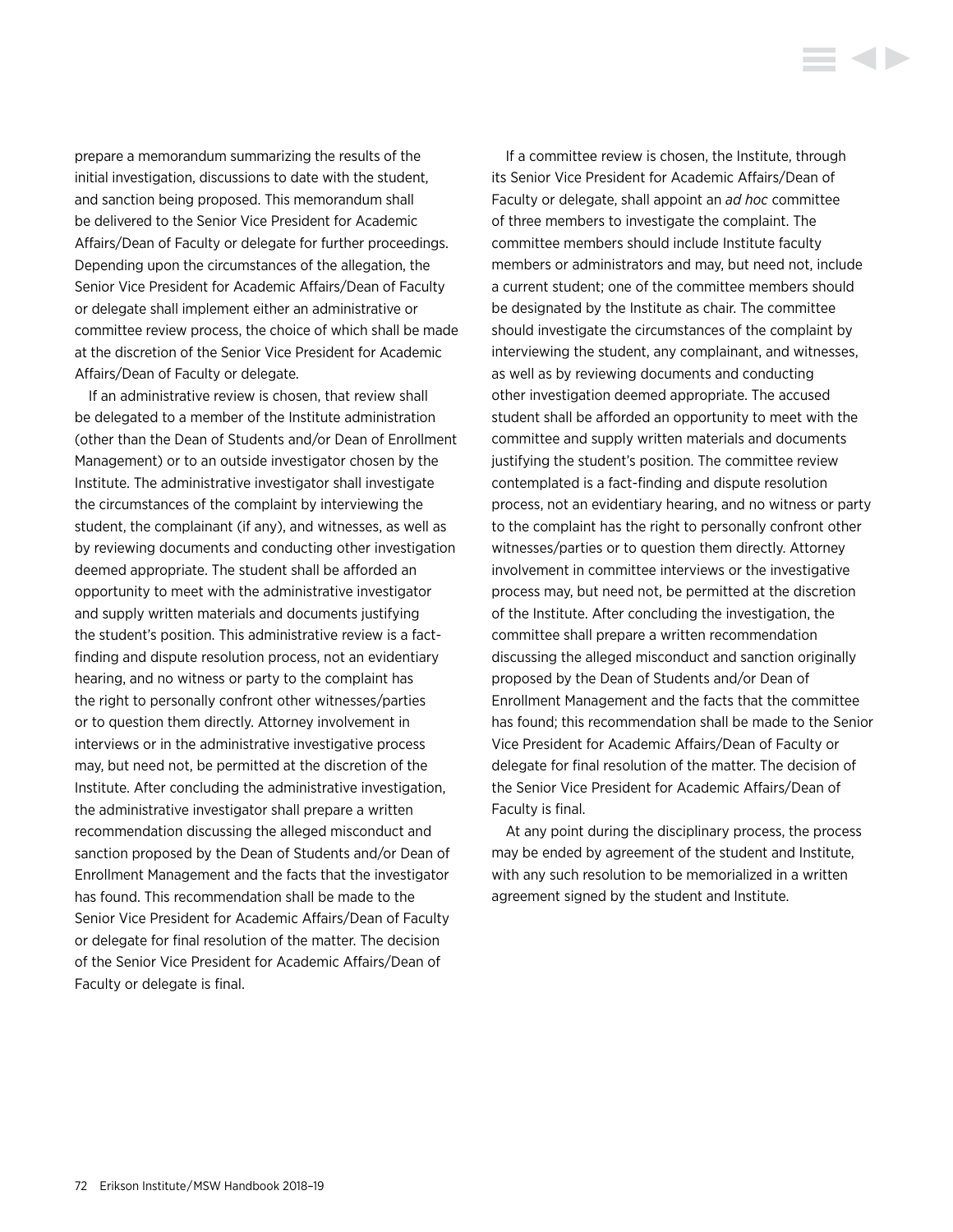# **Technical standards for students completing a Masters in Social Work**

The Erikson Institute MSW program adheres to the CSWE competency-based approach to social work education. Such an approach refers to identifying and assessing what students demonstrate in the classroom and in field practice. This approach also informs the technical standards for admission and retention in the MSW program. Technical standards in the MSW program at Erikson Institute encompass three main competencies: Knowledge/Scholastic Performance; Practice Skills; and Self Knowledge and Reflection.

Throughout their program, students are expected to progress with increasing independence, particularly during their field experience, so that by the time of program completion they are prepared for competent and independent practice at an entry level. To this end, the expectations and abilities listed below must be met by all students admitted to internships, with or without reasonable accommodations. In the event that a student is unable to meet the Technical Standards, with or without reasonable accommodations, Erikson reserves the right to do one of the following:

- $\cdot$  Steer the student toward a particular type of internship experience that would meet their learning needs
- Deem that the student cannot proceed to internship until they have successfully worked with faculty and staff to develop and follow through on a plan to help them meet the standards
- $\cdot$  Remove the student from an internship that they have already begun
- Terminate the student from the program, consistent with policies articulated in the Student Handbook and Field Manual.

#### **Knowledge/scholastic performance**

- 1. Demonstrate clarity of thinking to process information and appropriately apply it to situations in the classroom and field placement.
- 2. Exhibit the ability to conceptualize and integrate knowledge and appropriately apply that knowledge to professional practice.
- 3. Maintain an academic GPA of 3.0. Students will be placed on academic probation if their GPA drops below a 3.0. No student may continue on academic probation for more than one semester (including the summer). Failure to exit academic probation will result in dismissal from the program.
- 4. Meet deadlines for course assignments and program requirements (a pattern of repeated absences, lateness, and failure to meet deadlines in courses or fieldwork is not acceptable).
- 5. Demonstrate good attendance, integrity, honesty, and conscientiousness in classes and when engaged in any professional- field placement work/ encounters.

#### **Self-Knowledge and Reflection**

- 6. Exhibit knowledge of how one's values, attitudes, beliefs, emotional and past experiences affect thinking, behavior and relationships. Accurately assess one's own strengths, limitations, and suitability for professional practice.
- 7. Demonstrate ability to deal with current life stressors through the use of appropriate coping mechanisms. Handle stress effectively by using appropriate self-care and developing supportive relationship with colleagues, peers, and others.
- 8. Seek and effectively use help for medical or emotional concerns that interfere with scholastic and professional performance.
- 9. Exhibit willingness and an ability to listen to others.
- 10.Take responsibility for own actions and consider the impact of these actions on others.

### **Practice Skills**

- 11. Work collegially and professionally with others, including colleagues, faculty and staff.
- 12. Work collaboratively and respectfully with clients and client constituents.
- 13. Demonstrate sufficient written and oral skills to comprehend information and communicate ideas and feelings, in the classroom and in field work.
- 14.Demonstrate interpersonal skills to relate effectively to other students, faculty, staff, clients, and professionals and to fulfill the ethical obligations to the profession.
- 15. Demonstrate initiative in relation to solving problems.
- 16. Seek assistance and follow supervision in a timely manner, and accept and respond appropriately to constructive review of work from faculty, staff, field supervisor, and field liaison.
- 17. Commit to adhering to the NASW Code of Ethics *[www.socialworkers.org/About/Ethics/Code-of-Ethics](https://www.socialworkers.org/About/Ethics/Code-of-Ethics)*
- 18. Demonstrate attitudes of integrity, responsibility and tolerance.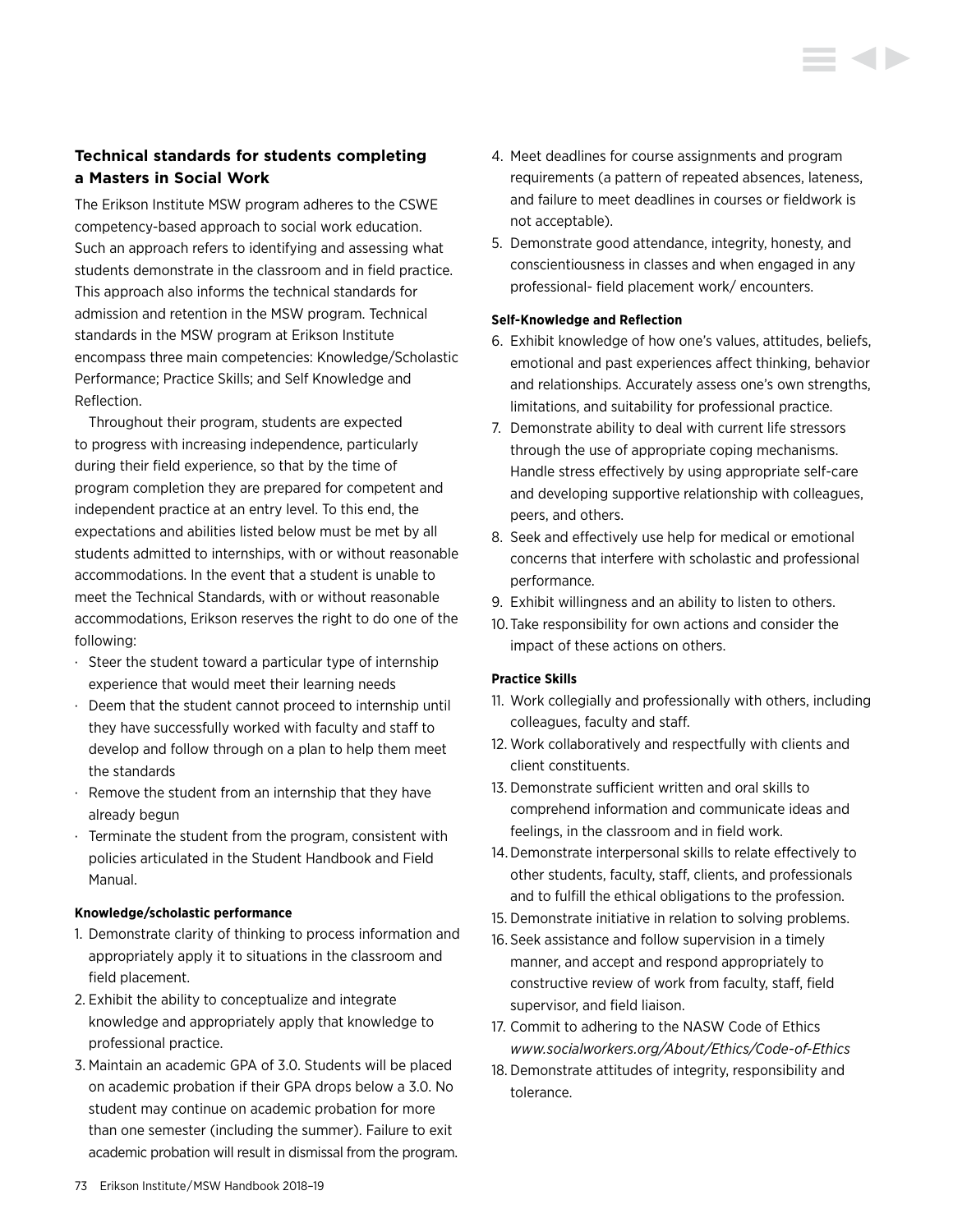- 19. Conduct oneself professionally consistent with NASW Code of Ethics and professional responsibility.
- 20.Maintain confidentiality as it relates to human service, classroom activities, and field placement.
- 21. When using technology to deliver services to clients, maintain confidentiality policies and procedures consistent with relevant statutes, regulations, rules, and ethical standards *[www.socialworkers.org/](https://www.socialworkers.org/includes/newIncludes/homepage/PRA-BRO-33617.TechStandards_FINAL_POSTING.pdf) [includes/newIncludes/homepage/PRA-BRO-33617.](https://www.socialworkers.org/includes/newIncludes/homepage/PRA-BRO-33617.TechStandards_FINAL_POSTING.pdf) [TechStandards\\_FINAL\\_POSTING.pdf](https://www.socialworkers.org/includes/newIncludes/homepage/PRA-BRO-33617.TechStandards_FINAL_POSTING.pdf).*

#### **Accommodations and technical standards**

Erikson will not discriminate against qualified individuals with disabilities who apply for admission to the professional/ graduate program and will provide reasonable accommodations to qualified individuals with disabilities. A reasonable accommodation is one that does not require substantial program modification or lower academic standards. Reasonable accommodations can be provided in relation to academic requirements and to technical standards. Erikson facilitates the implementation of reasonable accommodations, including resources and services, for applicants with disabilities, chronic medical conditions, a temporary disability or pregnancy complications resulting in difficulties with accessing learning opportunities.

Should an applicant or admitted student have or develop a condition that places them in the position of not being able to meet a technical standard and no reasonable accommodation can be identified that will enable the student to complete the program and pursue professional practice, the candidate may be denied admission or dismissed from the program.

Students are asked to verify that they understand and can meet the technical standards established by a program or that they believe that, with certain reasonable accommodations, they can meet the standards.

Any student with a disability (or a student who develops a disability) and who needs an accommodation should contact Colette Davison, Dean of Students and Coordinator of Disability Services at [cdavison@erikson.edu](mailto:cdavison%40erikson.edu?subject=) for further information.

#### **If a student's ability to meet the technical standards changes**

If a student's ability to meet the standards changes while enrolled in the program, a meeting with the student, program director, field director, and coordinator of disability services may be held to determine the best course of action. The coordinator of disability services can advise the student on appropriate documentation if the student believes that they could meet the program's technical standards with accommodation(s). If the stated condition is a qualified disability, the coordinator of disability service will confer with the student to determine reasonable accommodations which do not jeopardize personal safety, or result in a fundamental alteration of the educational experience to which the technical standards apply (including field placement, coursework, observations and assessment activities deemed essential to graduation).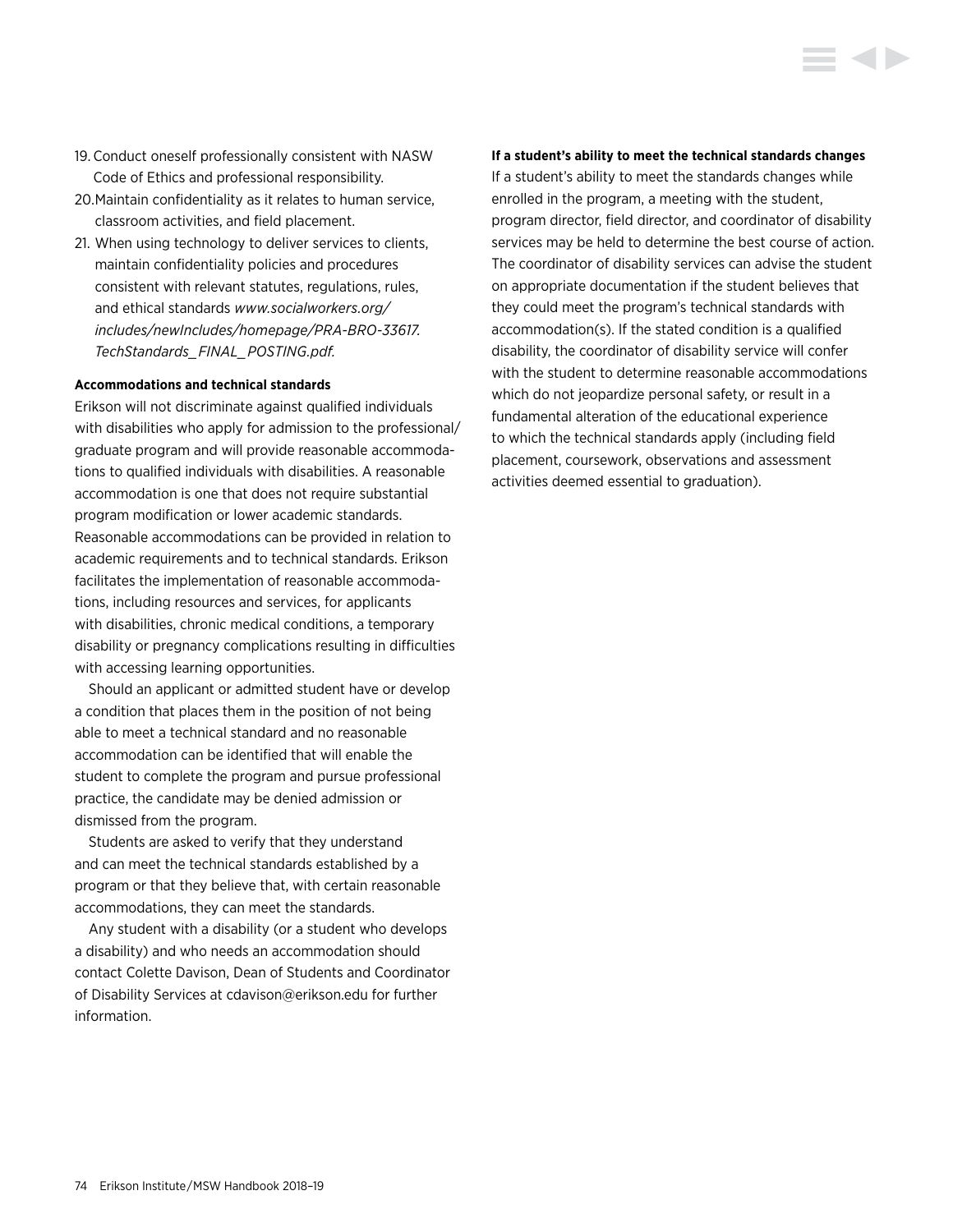# Financial aid

Erikson participates in the William D. Ford Direct Loan (Direct Loan) program through the U.S. Department of Education, which provides need-based and non-needbased student loans. Students must meet the Department of Education's eligibility requirements in order to receive student loans. Erikson also offers need-based grants as well as a limited number of competitive scholarships and fellowships. Financial aid, including scholarships and grants, is not automatically renewable—students must reapply each year.

# Financial Aid Award Eligibility

## **Master's degree programs**

Students enrolled in Erikson's master's degree programs may be eligible for one or a combination of the following forms of financial aid:

- Inspiration Scholarship
- Cari B. Sacks Scholarship
- Irving B. Harris Scholarship
- Barbara T. Bowman Scholarship
- Barbara Bowman Fellowship in Early Education and Social Justice
- Pelino Family Scholarship
- Anne Searle Bent Scholarship
- Edward Neisser Memorial Scholarship
- Partnership for Quality Childcare Scholarship
- Erikson need-based grant
- TEACH Grant (for students enrolled in the MS in Early Childhood Education leading to initial early childhood teaching license and bilingual/ESL endorsement)
- Federal Direct Subsidized Loan
- Federal Direct Graduate PLUS Loan
- Alternative loans available through private lenders

To be considered for any of the above financial aid award programs, with the exception of the Federal Stafford unsubsidized loans, students are required to submit the following forms:

- 1. Free Application for Federal Student Aid (FAFSA). Erikson's school code is G35103.
- 2. Anticipated Credit Hours Form

## **Graduate certificate programs**

Student enrolled in Erikson's certificate programs may be eligible for one or a combination of the following forms of financial aid:

- Erikson Infant Specialist/Infant Mental Health scholarships
- Pelino Family Scholarships
- Federal Direct Unsubsidized Loan
- Federal Direct Graduate PLUS Loan
- Alternative loans available through private lenders

The respective certificate program faculty awards scholarships for the certificate programs. To be considered for the loan programs, with the exception of the Federal Stafford unsubsidized loans, students are required to submit the following forms:

- 1. Free Application for Federal Student Aid (FAFSA). Erikson's school code is **G35103.**
- 2. Anticipated Credit Hours Form

## **Federal Direct Stafford Loans**

Stafford Unsubsidized Loans (non-need based): Stafford unsubsidized loans accrue interest upon disbursement of the loan and students are responsible for paying the interest on the loan while enrolled. Students may opt to defer interest payments during the period of enrollment by adding the accrued interest to the loan principal (also known as capitalization of interest). Please note that capitalization generally results in more interest paid over the life of the loan. Stafford unsubsidized loans are available to eligible borrowers regardless of financial need. Eligible borrowers are graduate students who are enrolled at least half-time (3 credits). The annual loan limit on Stafford unsubsidized loans is \$20,500 for students enrolled in the master's and graduate certificate programs. The interest rate on Stafford unsubsidized loans disbursed July 1, 2017–June 30, 2018 is a fixed 6.00%.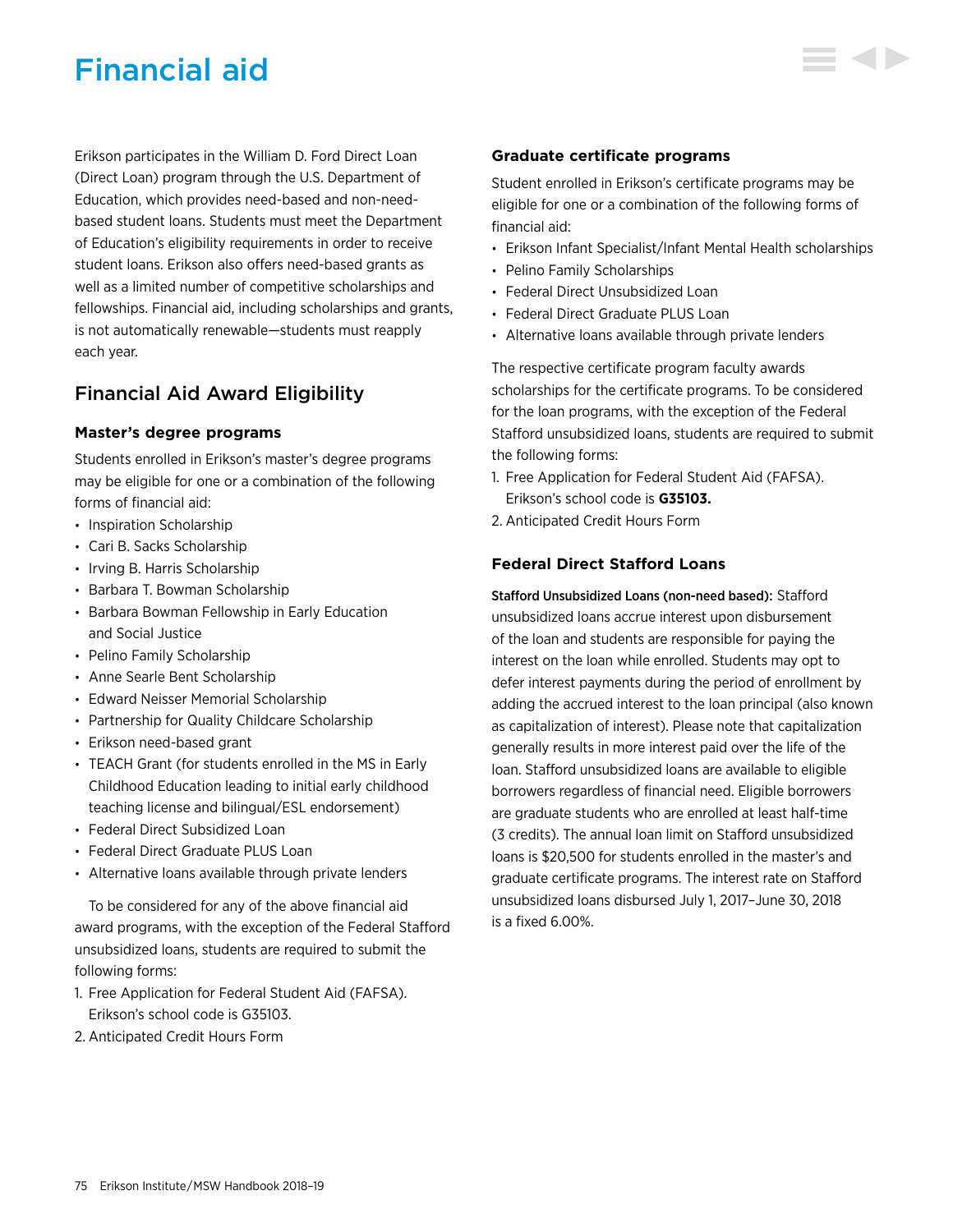#### **Graduate PLUS Loan**

This federal loan program was authorized as part of the Deficit Reduction Act of 2005. Repayment on Graduate PLUS loans begins 60 days following the disbursement of the loan; however, students enrolled at least half-time (3 credits) are eligible for deferment. Interest begins to accrue upon disbursement. Graduate PLUS loans are available to eligible borrowers with financial need based upon their FAFSA information. The maximum award amount is the difference between the total cost of education minus all financial aid for which the student is eligible. Borrowers must pass a simple credit check. The interest rate on Direct Graduate PLUS loans disbursed July 1, 2017–June 30, 2018 is a fixed 7.00%.

#### **Master Promissory Note (MPN)**

To receive Stafford unsubsidized and/or Graduate PLUS loan funds, students must complete a Master Promissory Note (MPN). Students who receive Stafford and Graduate PLUS loans must complete a separate MPN for each program. Erikson utilizes multi-year MPN's which means that you have to complete the promissory note only once. No federal loan funds will be disbursed without a completed and approved MPN.

#### **Loan counseling**

All students who accept a federal student loan must complete loan entrance counseling before receiving loan funds and loan exit counseling before leaving Erikson. Failure to complete exit counseling will result in a hold on the student's account, which will prevent the student from receiving her/his transcripts, diploma, and/or certificate of completion.

## **Teacher Education Assistance for College and Higher Education (TEACH) Grant**

The TEACH Grant program provides up to \$4,000.00 per year, for up to two years (maximum \$8,000) in grants to teacher candidates who:

- 1. are enrolled in the MS in Early Childhood Education leading to early childhood teaching license and bilingual/ESL endorsement;
- 2. plan to teach full-time in high-need subject areas; and
- 3. plan to teach at schools that serve students from low-income families.

Note: You may access the U.S. Department of Education's list of schools serving low income students and the directory of high-need subject areas through the TEACH Grant page in the Student Services section of *[my.erikson.edu](http://my.erikson.edu)*.

TEACH Grant recipients agree to teach for at least four years within eight years of finishing their degree program and to teach high-need subjects in designated schools that serve low-income students. If you do not complete the four-year teaching obligation, your grant will convert to an unsubsidized loan, which you will have to repay with interest calculated back to the date the funds were disbursed.

TEACH Grant recipients must sign a TEACH Grant Agreement to Serve (service agreement) and complete a loan counseling session for each financial aid award year that the award is disbursed. When you sign the service agreement, you are agreeing to the repay the grant as a Federal Unsubsidized Stafford loan, with interest accrued from the date the grant funds were first disbursed, if you do not complete the teaching service requirement. Once a TEACH Grant is converted to a loan, it cannot be converted back to a grant.

You may request cancellation of all or part of your TEACH Grant award. If you request cancellation before the first day of the payment period or within 14 days after your TEACH Grant has been disbursed to your Erikson student account, Erikson will return the funds and they will not be converted to a Federal Unsubsidized Stafford loan.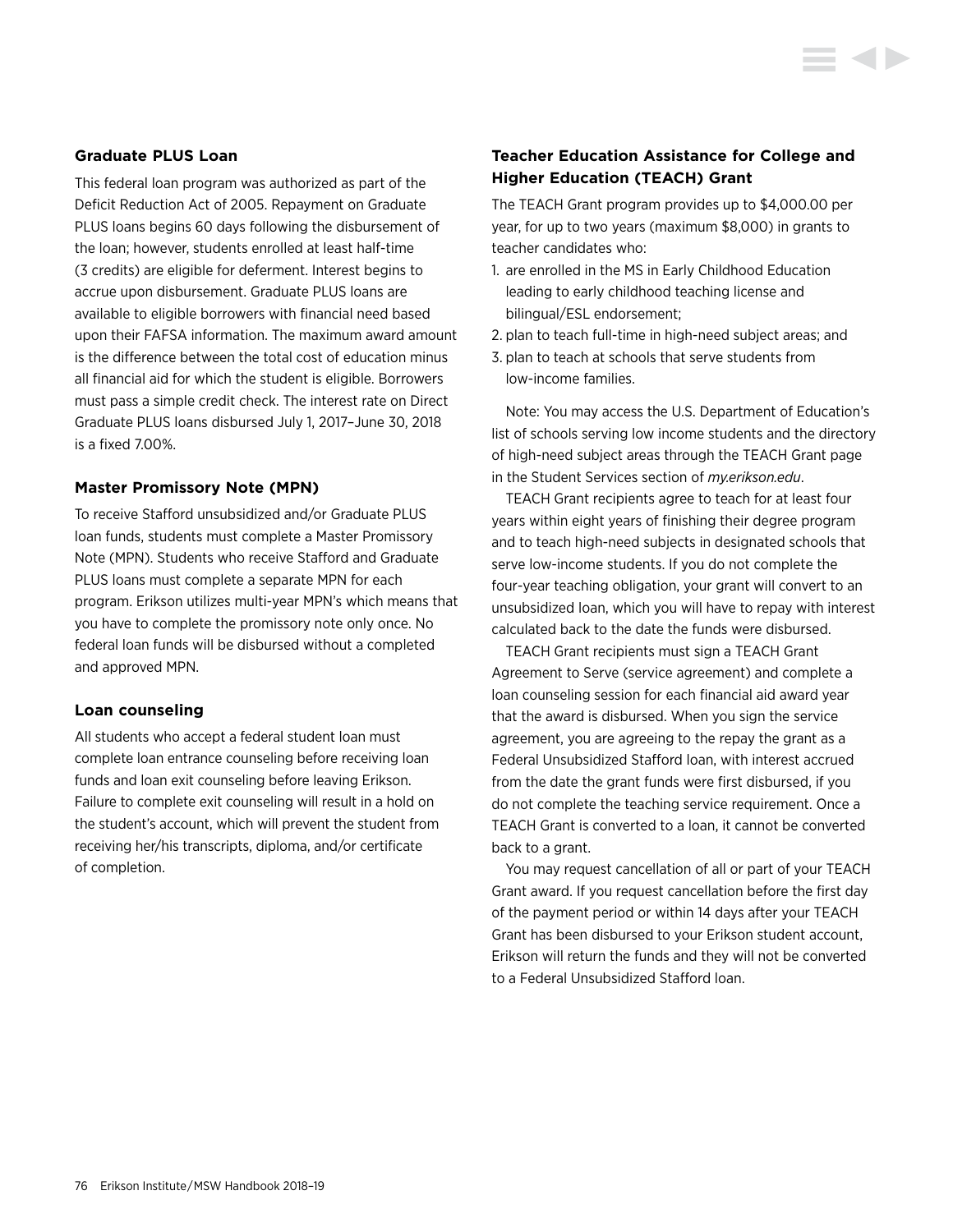TEACH Grant awards are disbursed in equal amounts over two or three terms, with the maximum \$4,000 award divided by the appropriate number of terms. The maximum award for each respective term is calculated based on the following:

| <b>Registered credits</b>                  | Amount of award |
|--------------------------------------------|-----------------|
| Full-time (6 or more credits)              | 100%            |
| $\frac{3}{4}$ -time (4.5 – 5.5 credits)    | 75%             |
| $\frac{1}{2}$ -time (3 – 4 credits)        | 50%             |
| Less than $\frac{1}{2}$ -time (<3 credits) | 25%             |

To be eligible for a TEACH Grant, you must:

- Be a U.S. citizen or eligible non-citizen
- Be enrolled in or plan to enroll in the MS in Early Childhood Education leading to initial teaching license and bilingual/ESL endorsement
- Maintain a minimum cumulative grade point average of 3.25
- Complete TEACH Grant counseling and sign a TEACH Grant Agreement to Serve each year at *<www.teach-ats.ed.gov>*
- Complete the FAFSA although you do not have to demonstrate financial need to be eligible

### **Award notification**

Students who have completed all financial aid application materials will receive an award letter detailing their eligibility for need-based grants, scholarships, and/or loan assistance. You will be notified in writing of any changes in your financial aid eligibility due to a change in enrollment status.

Financial aid is available for summer term if the student is enrolled at least half-time. Summer term is considered the first term of the academic year for financial aid purposes; therefore, students who wish to receive financial aid for the summer term must complete financial aid application materials for the following academic year (i.e. forms for 2017–18 to receive aid for summer 2017).

## **Disbursement of financial aid**

Scholarships and grants are applied directly to tuition accounts at the beginning of each term. Scholarship and grants awards are based on an assumption about the number of credit hours the student will take each term and may be adjusted if the student enrolls for a different number of credit hours.

Student loans are disbursed at the beginning of each term, assuming all necessary paperwork and entrance counseling have been completed. The loan funds will be applied first to any outstanding tuition and/or fees not covered by scholarships, grants, or other resources. If the loan funds are in excess of the current term's tuition and fee charges, you will receive a refund check from Erikson Institute within 14 days of the loan funds being applied to your tuition account.

You may refuse a loan disbursement within 14 days by notifying the Financial Aid Office in writing. The loan funds will be returned to the Department of Education.

If you wish to change the amount of financial aid you have accepted, you must notify the Financial Aid Office in writing of the changes you wish to make.

### **Return of Title IV funds**

If you withdraw from Erikson Institute during an academic term and have received a federal student loan or TEACH Grant for that term, you may be required to return a portion of the disbursed funds to Erikson Institute or to the Department of Education as required by federal regulation. This policy is separate and distinct from Erikson's tuition refund policy, which may also apply.

### **Return of Tuition Assistance**

Military Tuition Assistance (TA) is awarded to a student under the assumption that the student will attend school for the entire period for which the assistance is awarded. When a student withdraws, the student may no longer be eligible for the full amount of TA funds originally awarded. To comply with the new Department of Defense policy, Erikson Institute will return any unearned TA funds on a prorate basis through at least the 60% portion of the period for which the funds were provided. TA funds are earned proportionally during an enrollment period, with unearned funds returned based upon when a student stops attending.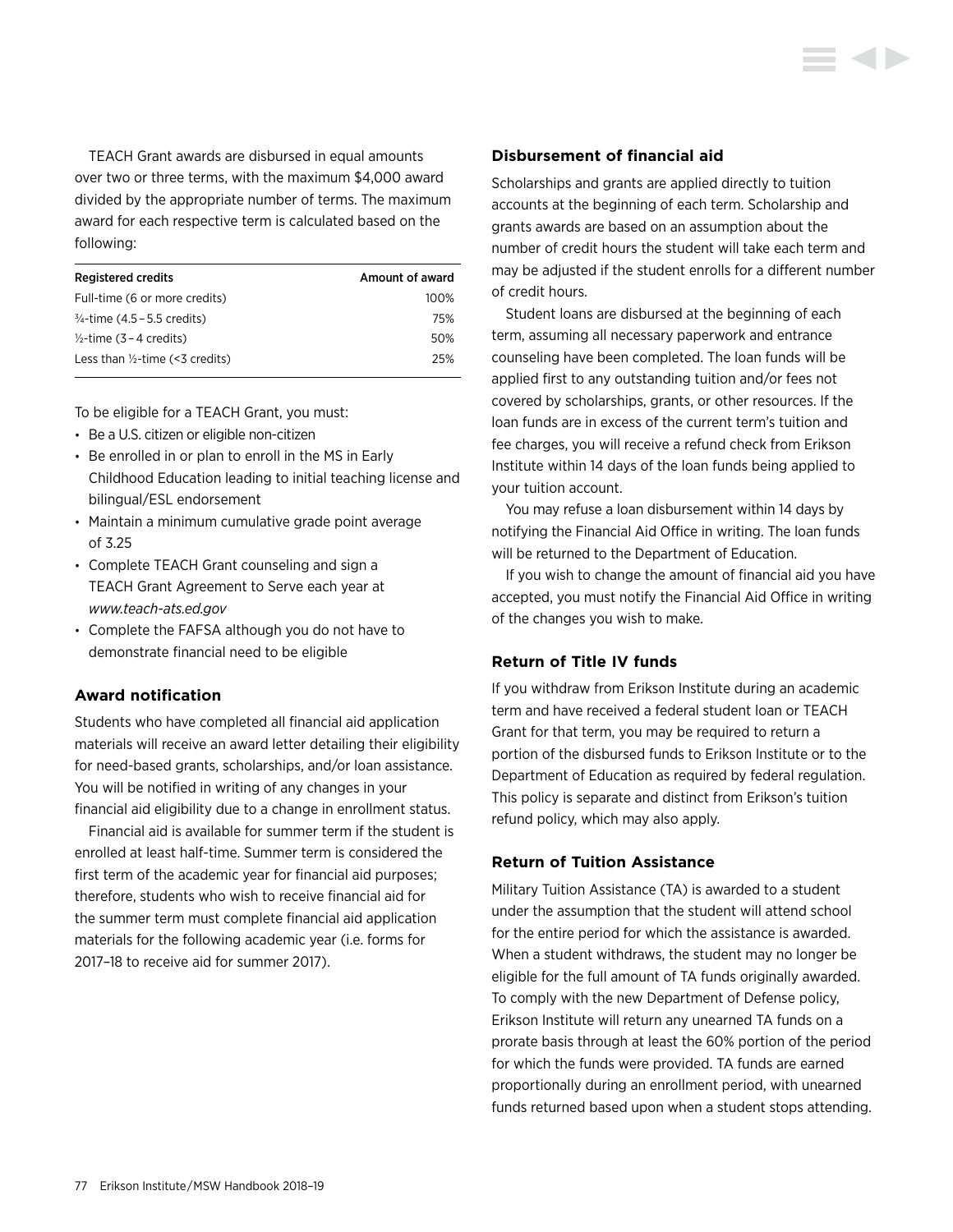## **Return of Erikson fellowships, scholarships and need-based grants**

Funding for Erikson's fellowship, scholarship and needbased grant programs is provided by the generous gifts of donors and Erikson supporters. The Institute takes seriously its responsibility to conscientiously award and monitor its limited fellowship, scholarship and need-based grant funds. Students who withdraw from a course or all courses, regardless of the circumstances of the withdrawal, are required to pay back 100 percent of the Erikson fellowship, scholarship or need-based grant award for the term. The funds may be re-awarded for future enrollment in the courses, contingent upon the student retaining her/his eligibility for the specific award program.

#### **Satisfactory academic progress**

To be eligible for Title IV financial aid, a student must make satisfactory academic progress (SAP) toward completion of a degree or certificate as follows:

#### 1. Grade Point Average requirement

To graduate, all master's students are required to have a cumulative grade point average (GPA) of at least 3.0 with no more than two C+, C, or C− grades. Certificate program students are required to have a cumulative grade point average of at least 3.0 with no more than one C+, C, or C− grade, and a grade of B or better in internship courses.

A student's cumulative GPA is defined as the total quality points earned (refer to Erikson's grading system details in the Student Handbook for quality points earned for grades included in GPA calculations) divided by total hours attempted.

*Incomplete, Withdrawal, and missing grades:* Grades of I (Incomplete), W (Withdrawal) and missing grades are not included in the calculation of the GPA. Grades of WF (Withdrawal, fail) and NG (No grade submitted) are included in the calculation of the GPA and earn 0 quality points, therefore negatively impacting Satisfactory Academic Progress evaluations.

*Repeated Courses:* Only the grade earned in the most recent repeated course is used in the calculation of the GPA.

*Transfer credits:* Erikson rarely accepts transfer credits from another institution, and in such cases transfer credits are recorded and calculated in the GPA.

To ensure that this requirement will be met, students must achieve the minimum cumulative grade point averages below according to the student's program length:

|                       | By the end of |             |            |  |
|-----------------------|---------------|-------------|------------|--|
| <b>Program option</b> | First year    | Second year | Third year |  |
| 2-year student        | 3.0           | 3.0         | na         |  |
| 3-year student        | 2.5           | 3.0         | 3.0        |  |
| 4-year student        | 2.5           | 3.0         | 3.0        |  |
| Certificate           | 3.0           | 3.0         | na         |  |

#### 2. Credit hour completion requirement

Students must make progress toward completion of the degree by satisfactorily completing a minimum number of credit hours per academic year as follows:

|                       | By the end of |             |            |             |
|-----------------------|---------------|-------------|------------|-------------|
| <b>Program option</b> | First year    | Second year | Third vear | Fourth year |
| 2-year student        | 30            | 60          | na         | na          |
| 3-year student        | 18            | 36          | 60         | na          |
| 4-year student        | 12            | 22          | 37         | 60          |

If a student changes program options, she/he is required to have completed the minimum number of credit hours for the program in which she/he was enrolled at the end of the period that is being monitored.

Erikson Institute rarely accepts transfer credits from another institution, and in such cases transfer credits are counted toward the credit hour completion requirement. If a student repeats a course, both enrollments are calculated in the credit hour completion rate. If a student withdraws from a course after the add/drop period, the student will receive a grade of 'W' or 'WF' depending on the date of withdrawal. Grades of 'W' and 'WF' are considered an unsuccessful attempt in the credit hour completion rate. If a student has a grade of 'I' or 'NG', the grades are considered an unsuccessful attempt in the credit hour completion rate until the course has been successfully completed and a final passing grade has been posted.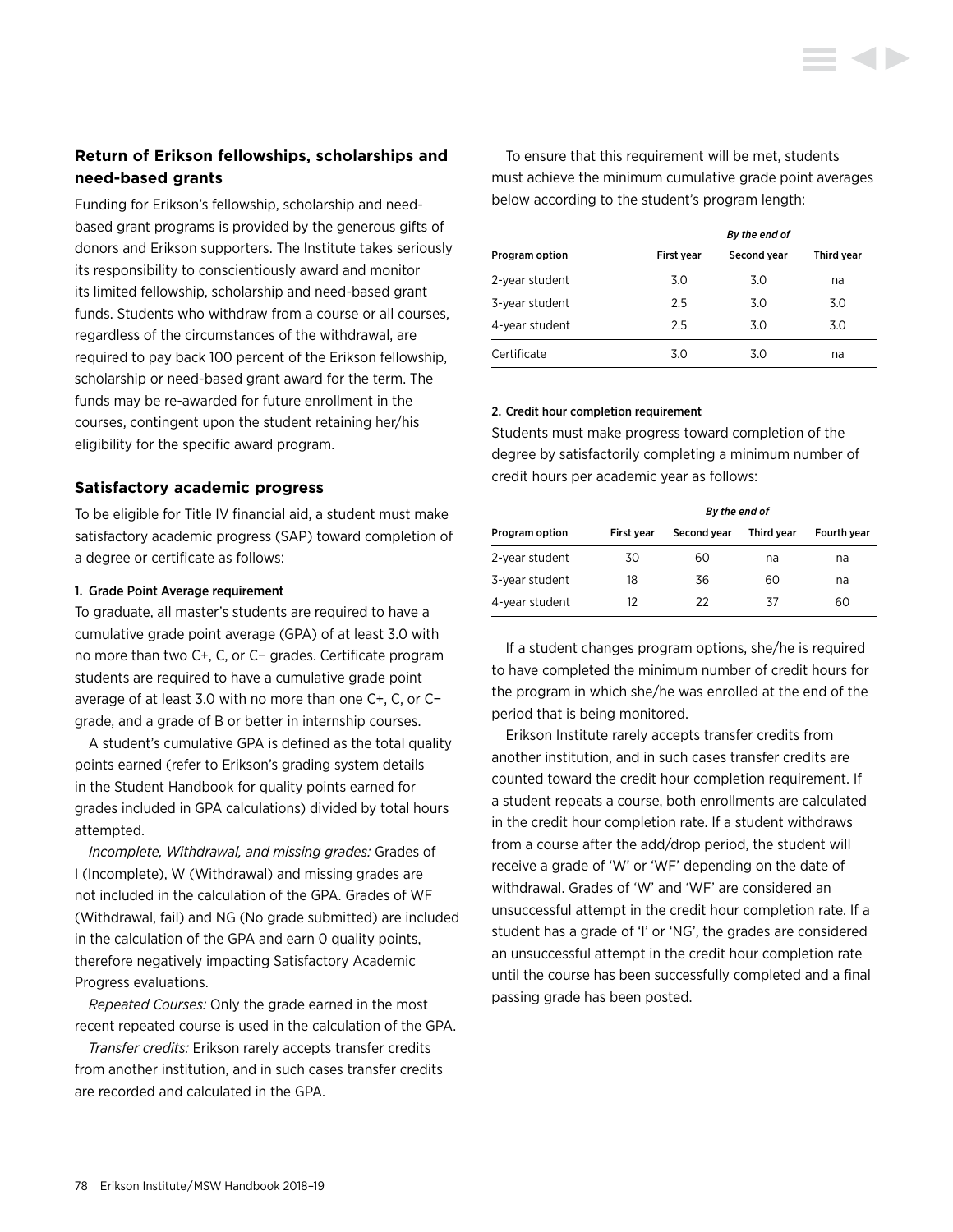#### 3. Maximum time frame for program completion

Students must complete the master's degree program within five years of entering the program. Certificate programs must be completed within three years.

#### 4. Schedule for monitoring progress

Each Title IV aid recipient's progress relative to credit hours earned, cumulative grade point average and maximum time frame for program completion will be monitored once per academic year at the end of the summer term.

#### 5. Denial of financial aid

Students who do not meet the minimum standards for satisfactory academic progress will be notified in writing and will be ineligible for Title IV financial aid for subsequent enrollment periods, even if the student is allowed to register for classes.

#### 6. Regaining eligibility

If a student is denied Title IV assistance because she/he has not maintained satisfactory academic progress, courses must be taken at the student's expense until the student's progress meets all requirements of this policy.

#### 7. Repeated course work

If a student retakes a previously *failed* course, the repeated course will be included in the student's Title IV enrollment status and Title IV funds will be available to pay for the repeated course. If a student retakes a previously *passed* course, one repetition of the repeated course will be included in the student's Title IV enrollment status and Title IV funds will be available to pay for the repeated course.

All repeated courses affect financial aid satisfactory academic progress calculations. A repeated course along with the original attempt must be counted as attempted credits.

#### 8. Appeals

If a student has experienced unusual circumstances that have negatively affected his or her academic progress, a written appeal may be submitted to the Dean of Enrollment Management. The appeals process is reserved for situations outside the student's control, such as family catastrophe, illness, and other special circumstances. In order for the appeal to be considered, a student must submit information regarding why she/he failed to make satisfactory academic progress and what has changed in the student's situation that would allow the student to demonstrate satisfactory academic progress at the next evaluation.

Appeals will only be approved if the SAP review committee determines that:

- the student will be able to meet SAP standards after the subsequent payment period; or
- an academic plan is developed with the student and the faculty advisor that, if followed, will ensure that the student is able to meet SAP standards by a specific point in time.

If an appeal is granted, the student will be placed on financial aid probation for the specified period and will have her/his Title IV financial aid eligibility reinstated.

#### **In-school loan deferment**

If you have federal student loans from prior years, you may be eligible to defer repayment of those loans if you are enrolled for at least 3 credits at Erikson. We work with National Student Clearinghouse to automatically notify your lenders of your enrollment status. If you wish to request a deferment, you should contact your lender to request a deferment form and submit the form to the Registration and Student Records Office for certification.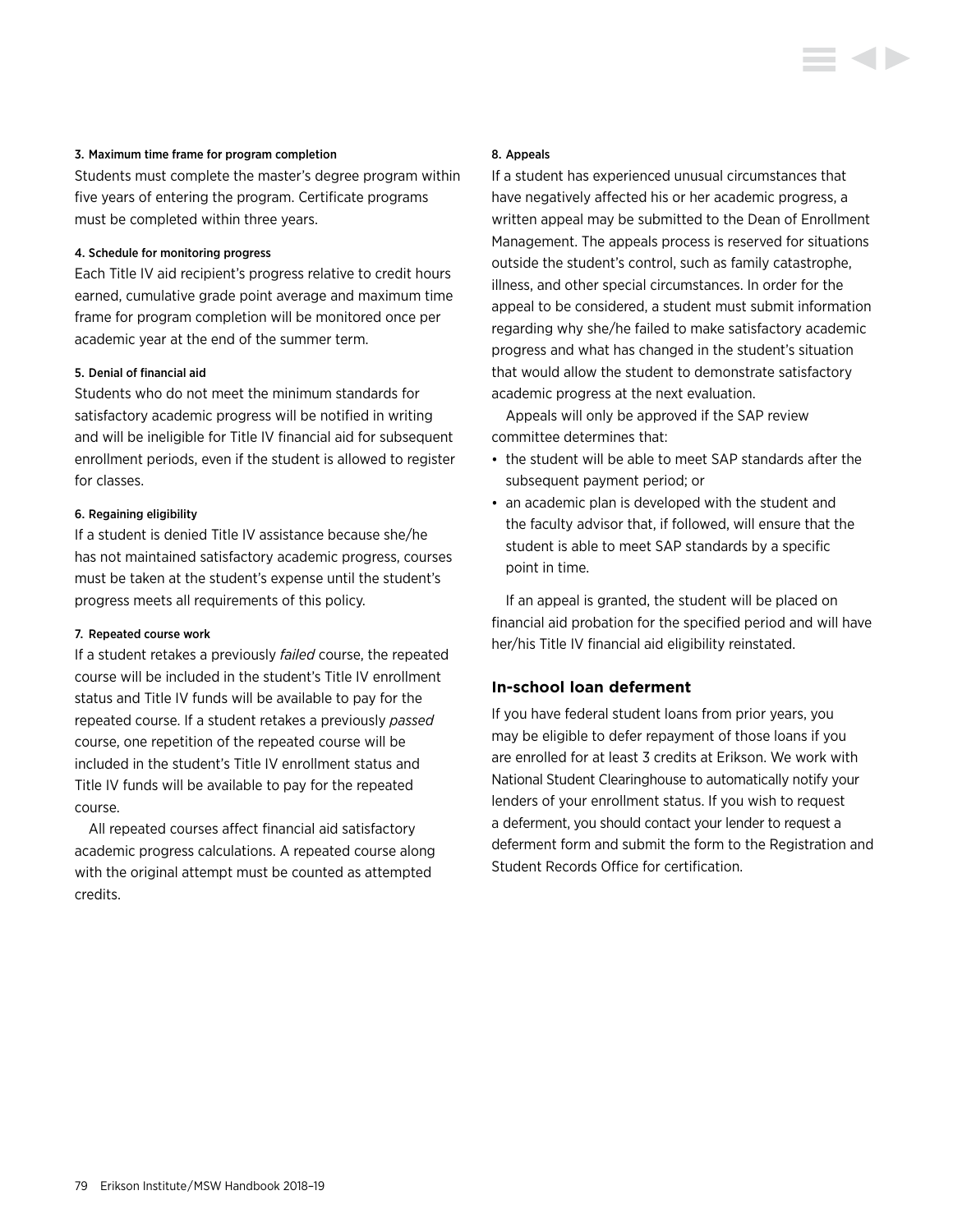# Student financial accounts



## **Tuition**

Erikson degree and certificate students are charged by the credit hour. The credit hour cost is \$1,060 for Summer 2018, Fall 2018, and Spring 2019.

#### **Fees**

Degree and certificate students are responsible for the following fees.

#### *One time fees*

| Matriculation fee (non-refundable)   |                  |
|--------------------------------------|------------------|
| PhD and Master's                     | \$200            |
| Certificate                          | \$150            |
| Due with enrollment into the program |                  |
| Application for degree conferral fee |                  |
| Master's                             | \$175            |
| Due with graduation application      |                  |
| <b>Recurring fee</b>                 |                  |
| <b>Student services fee</b>          | \$600            |
| Other fees                           |                  |
| Late registration                    | \$100 per course |
|                                      |                  |

## **Making payments**

Unless otherwise noted, tuition is due on the last day of the add/drop period for each term. Online credit card payments can be made through *[my.erikson.edu](http://my.erikson.edu)*. Payments may also be mailed to:

Tuition payment plan by the state of the state of the state of the state of the state of the state of the state of the state of the state of the state of the state of the state of the state of the state of the state of the

Erikson Institute Attn: Tuition Payment 451 N LaSalle St Chicago, IL 60654-4510

If by the end of the add/drop period a student has failed to pay in full, submit a payment plan with fee and first payment, or submit all necessary paperwork to receive a Department of Education loan, she/he will incur a \$100 late payment fee. Failure to make payment within three weeks of a late fee being applied may result in being de-registered from classes. If a student makes payment in full after being de-registered, the faculty will review the case before she/he will be allowed to re-enroll and return to class.

Erikson Institute accepts any of the following: personal checks, money orders, Discover, MasterCard, or Visa. There will be a \$25 fee for all returned checks. If a student incurs two insufficient funds fees, personal checks will no longer be accepted from that student and future payments must be made with a certified or cashier's check.

## **Payment plans**

Students have the option of enrolling in a payment plan. The fee for this service is \$15 per semester. Payment plan worksheets are available through *[my.erikson.edu.](http://my.erikson.edu)* Signed worksheets and first payment are due on the last day of the add/drop period for the given term. Thereafter, payments are due on the 15th of the month with the last payment due before the end of classes. Payment plans are an excellent alternative for students who cannot afford to pay an entire semester's tuition at once or do not want to take out student loans. However, it is very important that students analyze their financial situation before agreeing to make monthly payments. Students will incur a \$25 late fee for each late payment.

### **Employer payments**

If an employer is reimbursing a student directly for tuition, the student is responsible for all Erikson tuition costs, which are due on the last day of the add/drop period for the term. If an employer is paying Erikson directly for a student's tuition, the student is responsible for providing the Financial Analyst with a typed statement on business stationery stating what portion of the tuition is covered and when Erikson Institute will receive payment. This statement and any uncovered portion of tuition are due on the last day of the add/drop period for the term.

### **Collections**

Erikson Institute makes every attempt to assist students with financing their education. In instances where an account becomes delinquent, Erikson Institute will send the student's account to a collection agency. Students are responsible for any and all legal fees or collection agency fees related to their delinquent accounts. To avoid this, we encourage students to pay on time and notify the Financial Analyst immediately if she/he is unable to make a payment due to extenuating circumstances so other arrangements can be made.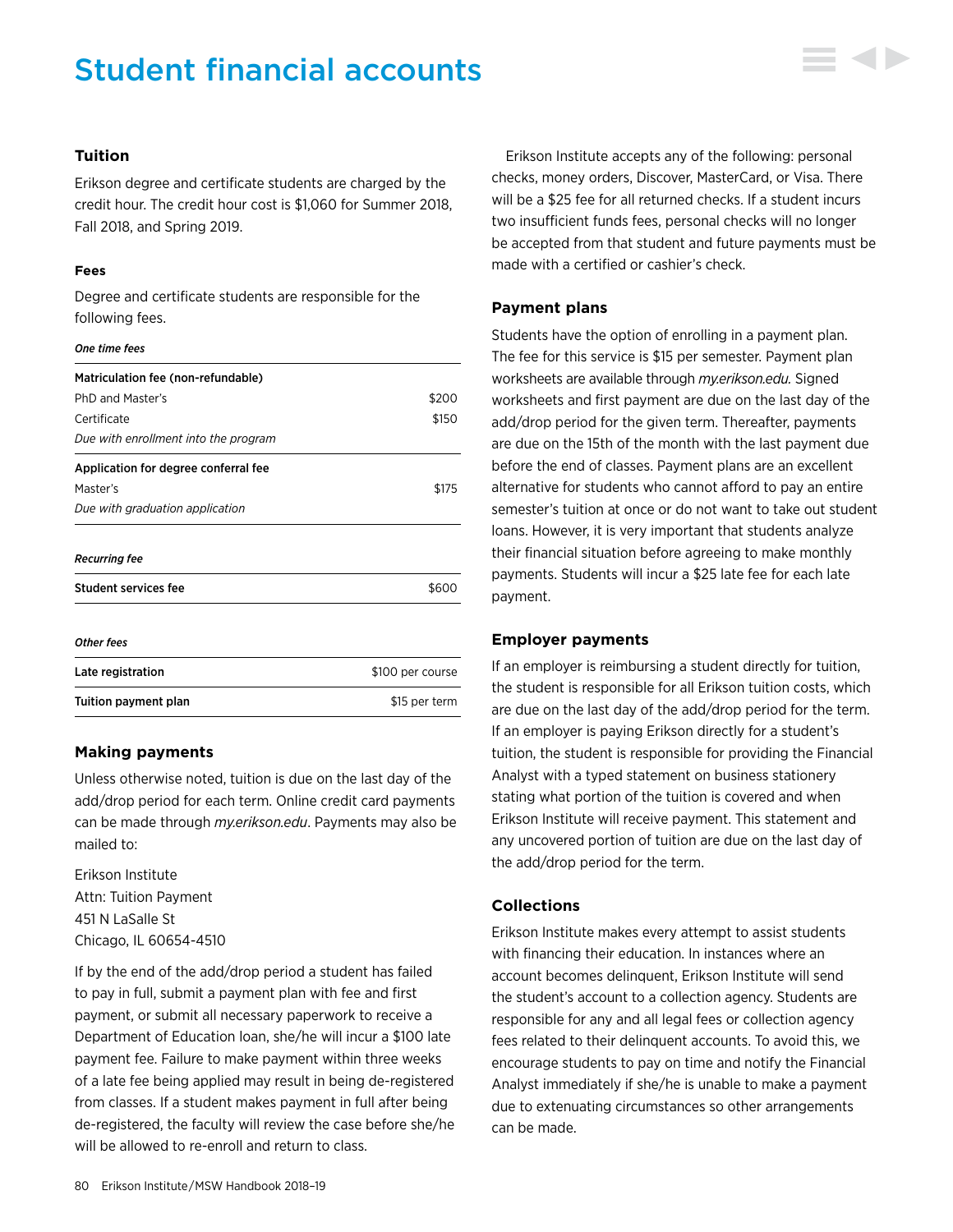### **Tuition refund policy**

Students who withdraw from classes may be entitled to a refund of a portion of tuition according to the policy and refund schedule described below. Only tuition may be refunded; all fees will be due as charged regardless of when refund requests are submitted. In order to obtain a refund, students must officially withdraw from classes through the Registration and Student Records Office. Students must officially withdraw from a class or classes for which they seek a refund; the Institute does not automatically withdraw students from classes even if a student fails to attend the class. Refunds will be calculated based on the date the required paperwork was submitted to the Registration and Student Records Office, not on the last day of class attended. Therefore, it is imperative that students see the Registration and Student Records Office immediately upon dropping a class, dropping the program, or changing programs. Meeting with your adviser does not constitute meeting with the Registration and Student Records Office. Refunds will be calculated according to the following schedule:

| <b>Effective Date of Withdrawal</b> | Percentage of Refund |
|-------------------------------------|----------------------|
| End of add/drop period              | 100%                 |
| Second week of term                 | 75%                  |
| Third week of term                  | 50%                  |
| Fourth week of term                 | 25%                  |
| Fifth week of term or later         | 0%                   |

If a student withdraws and is on a payment plan, the balance of the tuition becomes due immediately. The Institute will not grant a refund if a student withdraws or is forced to withdraw from a course for disciplinary reasons, including violation of the Institute's academic dishonesty policy.

#### **Release of financial information**

It is Erikson Institute's policy not to release any financial information to any third party. If you would like a third party to have access to your financial information, please provide the Financial Analyst with written permission. Your written permission must clearly designate each third party to whom you wish to permit release of your financial information. The Institute will honor your written permission for the remainder of the academic year in which you submit the request. If you wish to grant permission for access to your financial information for a subsequent academic year, you must submit an additional written request for the subsequent year. You may withdraw permission at any time by submitting a request for withdrawal in writing to the Financial Analyst, who will make every effort revoke the permission as soon as possible but may require until the end of the academic year to do so.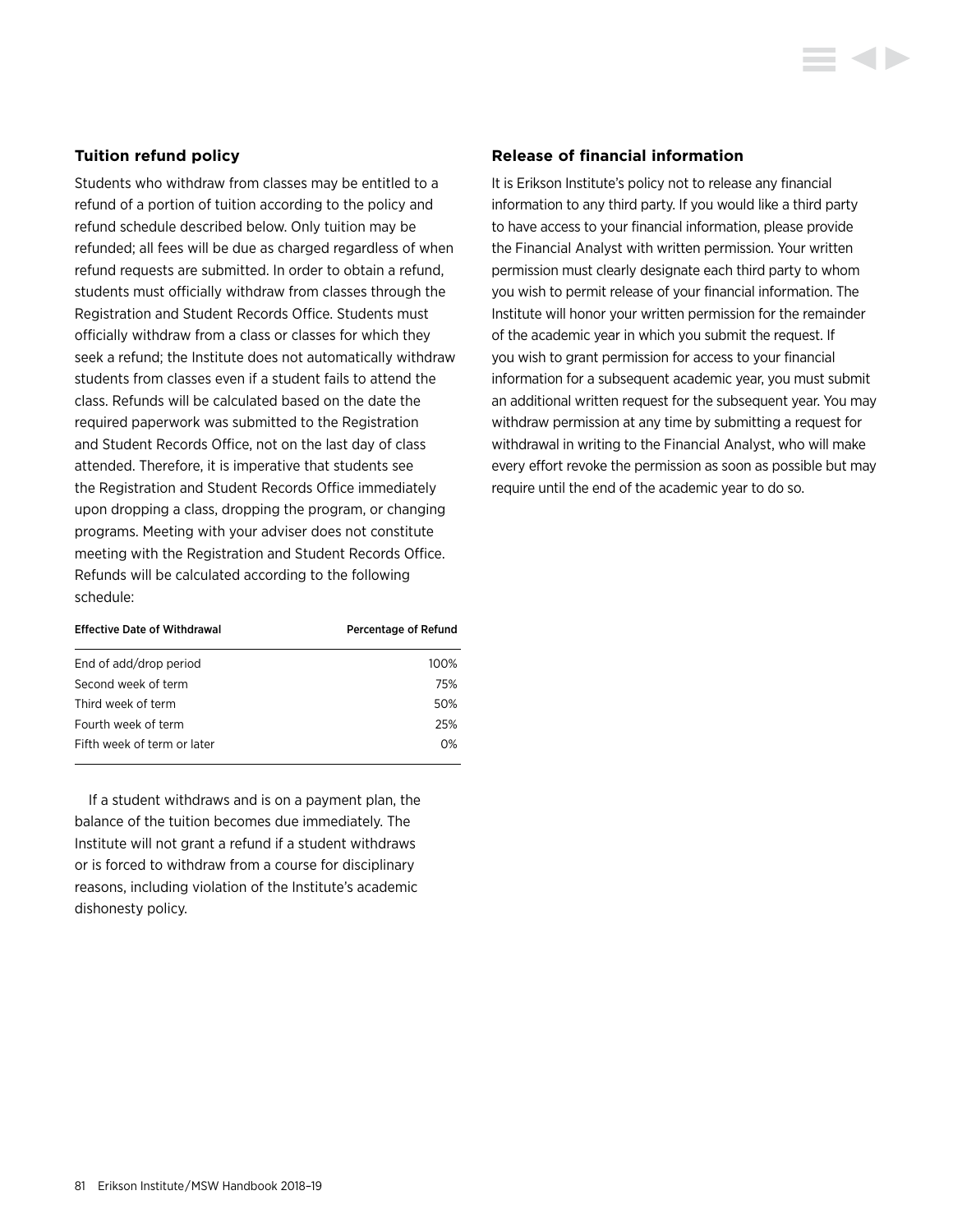# Student resources

#### **Academic Success Center**

Becoming a competent writer is a critical component of professional development, and writing is an integral part of students' academic work at Erikson. Students enter Erikson's degree programs with different levels of experience with academic writing. The Academic Success Center (ASC) provides writing and study skill support for all on-campus and online master's students.

The Center consists of four components:

- 1. The ASC web site (*[asc.erikson.edu](http://asc.erikson.edu)*);
- 2. An on-campus writing center in the library;
- 3. An online support option via [asc@erikson.edu](mailto:asc%40erikson.edu?subject=); and
- 4. The Pick Writing Program, which provides individual and group support to students, including tutor-led peer study groups; and
- 5. A Summer Writing Course, offered both on-campus and online.

All students are encouraged to review the Learning Tools site on my.erikson to explore different kinds of technology support for reading and writing, including Read & Write Gold. ASC and Library staff are available to help students navigate this site.

The academic needs of all incoming students will be informally assessed on the basis of their written application, academic transcripts, letters of recommendation, and interview with a faculty member. Based on this information, the admissions committee may make a recommendation that the student attend individual or group writing support sessions during the academic year.

All incoming students will also be asked to complete a writing assessment once their application and decisionmaking process is completed. This will further help us ascertain whether or not the student could benefit from academic support. In the case that a student may need additional support, they will be contacted through the Academic Success Center (ASC) to give them more information about services available, including a 4-week Summer Writing Course.

In the summer course, students will be introduced to, or have an opportunity to review, graduate-level reading and writing expectations in the mater's program. The summer writing course is also available to all incoming and continuing master's students regardless of whether they've been given a recommendation to take the course. Students who are taking the class are asked to make a commitment to attend all sessions.

Students who are assigned to an individual tutor will work with that person throughout their first semester and possibly throughout their first academic year. Tutor meetings are generally one-on-one and sessions typically last one hour.

All writing tutors are equipped to support students with the ideal process of graduate level academic writing, which includes: building overall competence and skill, developing confidence in their capacity to write successfully, active reading/annotating, outlining, writing drafts and reflecting. [See page 40 for course descriptions.](#page-40-0)

#### **Advising**

Academic and professional advising are central to the MSW students' educational experiences at Erikson. Consistent with Erikson's current relationship-based advising model, academic and professional advising for MSW students is integrated into the weekly Supervision Seminar that takes place concurrently with the generalist and concentration field placements. The MSW faculty member assigned to facilitate each seminar will typically also serve as the official faculty advisor for the students in the respective seminar. Students may schedule individual appointments with their advisor as needed.

Three-year students have a monthly group advising meeting in the first year when they are not in the field which is facilitated by an MSW faculty member. The group advising serves as a place to explore the students' growing identities as developmentally-informed social workers, respond to students concerns, and engage students in thinking about ways to tap into their interests and participate with the larger Erikson community.

Professional advising for MSW students will be further supported through the Field Education and Career Services Office. Field liaisons, all of whom will have an earned MSW and professional experience in the field, will be assigned to each student. The liaison will visit each student's field site in order to ensure that the field experience meets the student's, the field site's and Erikson's expectations.

Additionally, other MSW faculty, the Enrollment Management team, and the Dean of Students are available to consult with to ensure students' academic and professional concerns are addressed. Students with personal concerns may meet with their advisor, MSW faculty, or the Dean of Students as needed to facilitate connection with resources outside of Erikson.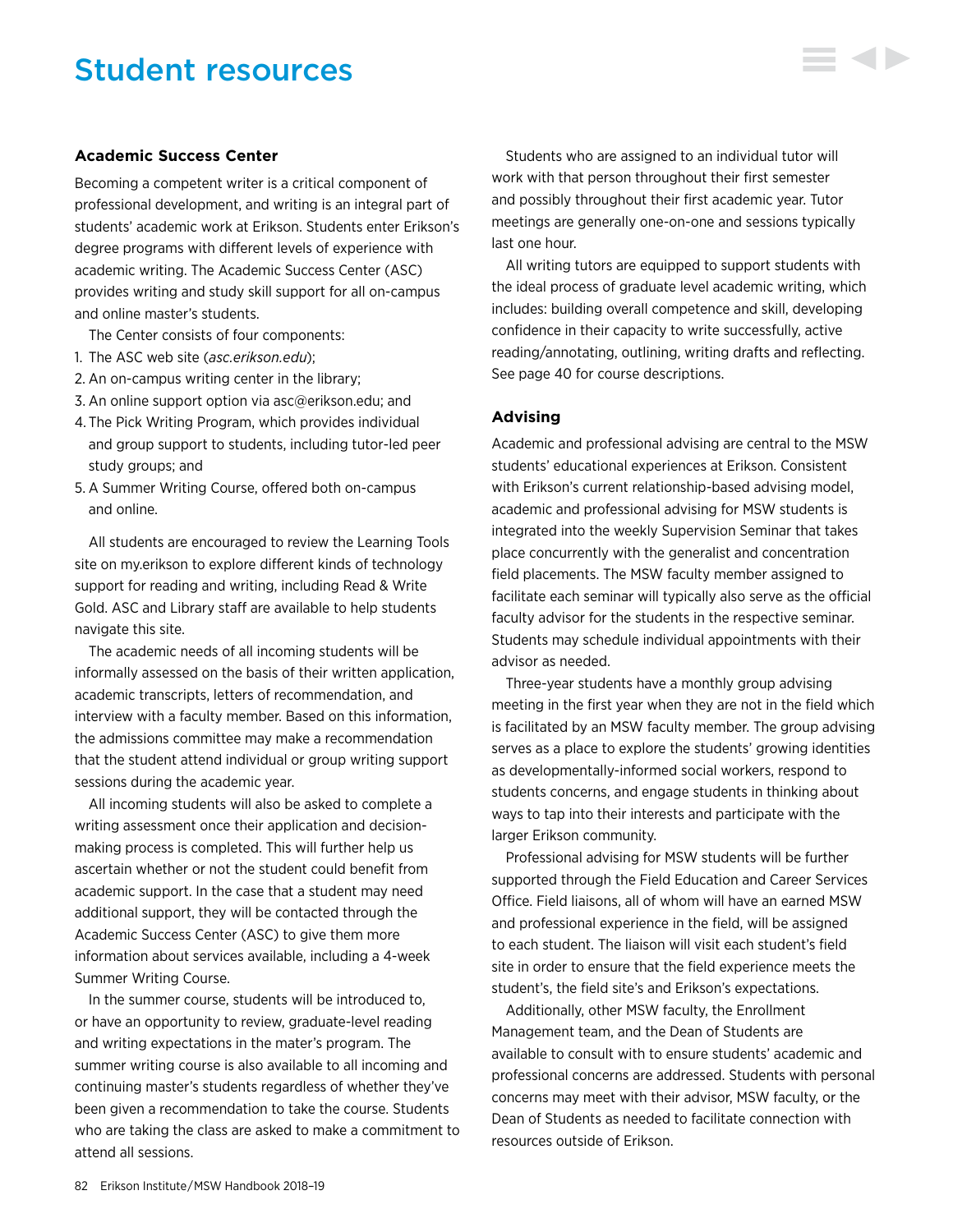#### **Campus safety and security**

Erikson Institute is committed to promoting the safety of all members of its campus community, including staff, students, and visitors. Toward this end, we post information related to campus safety and security on the campus portal, my.erikson (click on "Campus Safety and Security") and on the Erikson website (see "Consumer Information," *[www.erikson.edu/consumer-information](http://www.erikson.edu/consumer-information)*. You will find four documents related to safety and security).

The *Annual Security Report* includes information concerning current policies and procedures for campus security in compliance with the Clery Act of 1998, as amended. These policies and procedures cover important topics such as reporting criminal activity, responding to emergencies, and communicating potential threats to the safety of the campus community. It describes procedures related to access to campus and security awareness. It also includes policies and procedures regarding harassment, including sexual harassment and the use of alcoholic beverages and controlled substances. The report presents crime statistics for the preceding three calendar years. We also provide consumer information about community resources related to promoting the safety of individuals, including resources for drug and alcohol abuse prevention.

The *Fire and Life Safety Manual* describes emergency procedures related to life/safety events, such as fire, bomb threats, severe weather, nuclear threats, evacuations, and other serious events.

The *Emergency Procedures Quick Reference* provides a one-page summary of the emergency procedures described in the *Fire and Life Safety Manual.* It also includes floor plans for floors two, three, and four, showing evacuation routes.

*Tips on Public Safety* offers practical advice on how to avoid becoming a victim of crime.

#### **Career services**

The Field Education and Career Services Office assists students with finding part- or full-time employment in the field and internship placements. Erikson maintains an electronic database of career resources on *my.erikson.edu*, including job postings that we receive from organizations seeking to employ social workers, teachers, and child development professionals. There are also resources and tips about the search for jobs. In addition, Erikson has an

extensive network of alumni and professional contacts, whom students can contact as they seek jobs. Networking events are held at various times during the academic year.

#### **Computer and Internet access at Erikson**

The computer lab is located on the 3rd floor near the student lounge, seminar rooms and classrooms. During regular term, lab hours are 8:30 a.m. until 8:00 p.m. Staff members are available to assist students during the hours of 8:30 a.m. until 6:00 p.m. Most computers are Windows based and students have access to network printers.

In addition to the computer lab, workstations in the computer training room (adjacent to the Edward Neisser Library on the second floor) are also available to students, provided there are no special instruction sessions taking place. There are also more computer workstations available to students for regular use in the library during normal operating hours.

Network resources include full access to the Internet via a secure network, as well as online library services, printing, career resources, and online course areas.

Students requiring tutoring in computer skills and online resources should refer to the section on the library.

#### **CTA U-Pass**

Erikson Institute participates in the University Pass (U-Pass) program through the Chicago Transit Authority (CTA), which offers eligible students a discounted pass for unlimited rides on all CTA buses and trains. The U-Pass is offered on a semester-by-semester basis. Each student will be issued a Ventra U-Pass card. Students enrolled for five or more credit hours during fall or spring semesters, or four or more credit hours during summer term, are eligible for a U-Pass for that semester/term. Please note: For Erikson students to be eligible for the U-Pass, all eligible students during a given semester will be charged for a U-Pass (approximately \$130/semester), whether or not they utilize the pass. If a student who was eligible at the beginning of a semester subsequently drops below the required credit hours during the add/drop period, the student's U-Pass will be deactivated and the fee may be refunded on a prorated basis. The U-Pass includes the student' s name, picture, and school name, and is not transferable. Additional information about the U-Pass program is available on the CTA web site at *[www.transitchicago.com/upass](http://www.transitchicago.com/upass)*.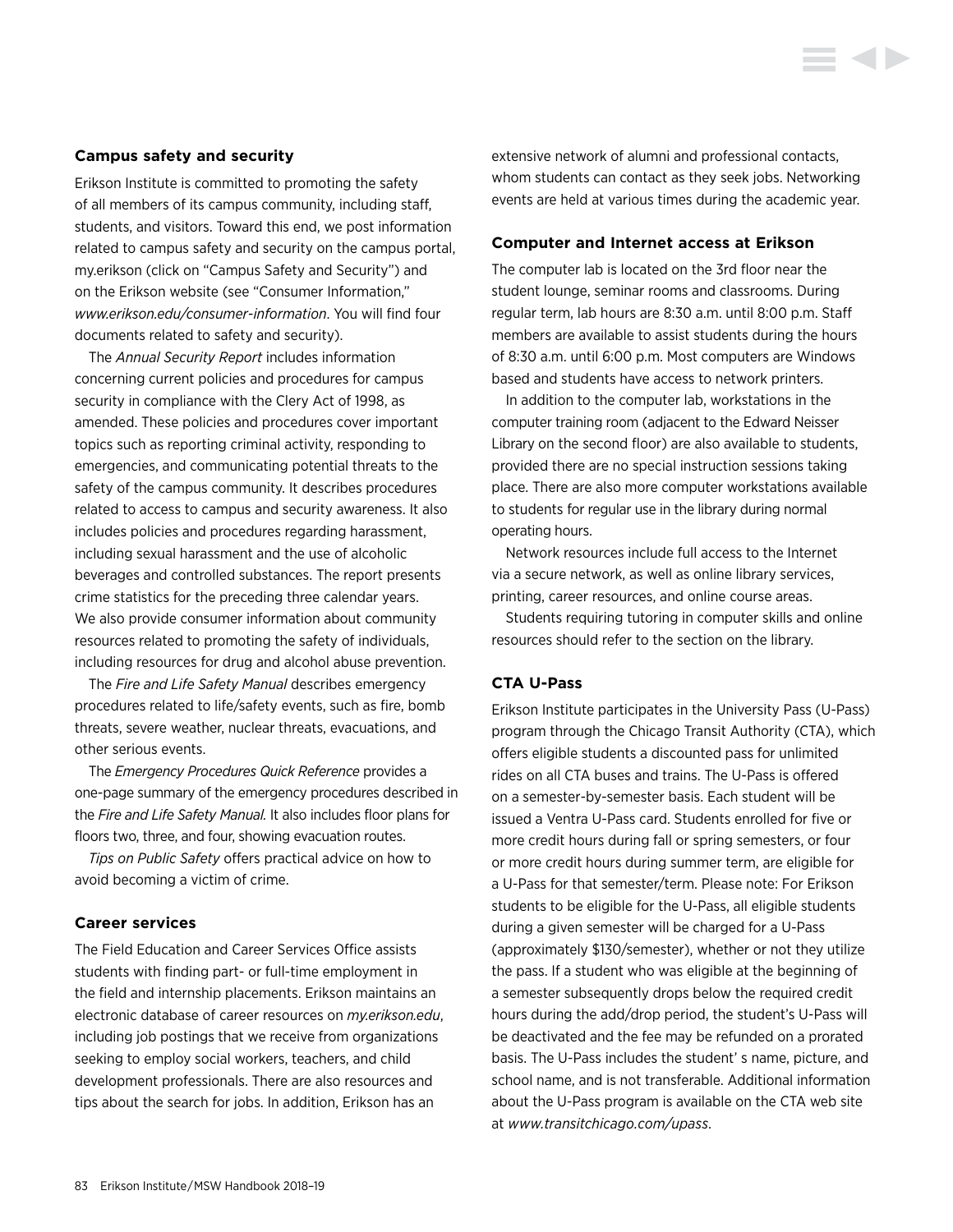Lost or stolen U-Pass card: You may apply for a replacement U-Pass by contacting the Assistant Director, Registraton and Student Records who serves as Erikson's U-Pass Coordinator. You will need to present your Erikson student ID and pay the \$50 replacement fee. A replacement U-Pass will be issued and sent to Erikson within 5–7 business days. CTA will replace lost or stolen U-Pass cards only once per academic term. Upon receipt of the replacement card, you will be notified via email to pick up the U-Pass.

Defective, damaged or demagnetized U-Pass card: If the CTA fare equipment on a bus can not read a U-Pass, the bus operator should allow you to complete the ride for free. At CTA rail stations, present the defective U-Pass card to the customer assistant to have it inspected. To replace a defective U-Pass, go to Ventra Customer Service at 165 N. Jefferson St., Chicago, IL, to get a form stating that the card is defective and a 7-day pass. Bring the defective card and form to the Registration and Student Records Office, who will order a replacement card for you. The first replacement is free, though any future replacements for defective cards will have a fee. A replacement U-Pass will be sent to Erikson within 5–7 business days. Upon receipt of the replacement card, you will be notified via email to pick up the pass.

Fraudulent Use of U-Pass: Any U-Pass presented by a person other than the student whose name and photograph appears on it will be confiscated, and the person may be subject to arrest. Fraudulent cards will be confiscated and a replacement card will not be issued for one year after the date of misuse. Students should carry their student ID with them at all times when they are planning to use the CTA U-Pass.

U-Pass Customer Service: Visit *[www.ventrachicago.com](http://www.ventrachicago.com)* or call (877) 669-8368 Monday–Friday from 8 a.m.–4:30 p.m. for any questions about Ventra U-Pass.

CTA General Offices: Chicago Transit Authority 567 W. Lake Street, 2nd floor Chicago, IL 60661

You can also visit *[www.transitchicago.com/upass](http://www.transitchicago.com/upass)*

#### **Health insurance**

Erikson Institute does not have a student health center, and at the same time the roll out of the Patient Protection and Affordable Care Act has significantly changed the health

insurance and healthcare landscape, particularly for student health insurance plans.

**SOF** 

In accordance with Section 1501 of the Affordable Care Act, all Erikson students will be expected to have health insurance coverage and be in compliance of all applicable federal laws.

Students may already be covered by private insurance either through their employers or through a spouse or family member. If you are a student who is not currently covered by private insurance, you will have the ability to utilize the new Illinois online Health Marketplace, GetCoveredIllinois, to select an insurance plan that best meets your needs. You are encouraged to begin to review your health insurance options and become familiar with the information provided on *[www.getcoveredillinois.gov.](www.getcoveredillinois.gov)* The online Marketplace is designed to walk consumers through the health care information and enrollment process in a few simple steps, but if you have difficulty navigating the website, you may seek out the assistance of a free Healthcare Navigator. You can find a list of trained Navigators in your area on *<www.getcoveredillinois.gov>.* In addition, Erikson will offer an on-campus enrollment session with trained Navigators from GetCoveredIllinois prior to the start of the Fall term.

International students who are in F-1 status are subject to the health insurance requirement as a condition of their F-1 status. Students with F-1 and other non-immigrant visas who are maintaining legal status in the U.S. are eligible to enroll in insurance through the marketplace. However, nonimmigrant students are not eligible for Medicaid unless they have been in the U.S. for five years. Per F-1 student regulations, comparable policies must cover the full period of enrollment and must cover a minimum of US \$50,000 for accident or illness, and at least US \$7,500 for repatriation, and US \$10,000 for medical evacuation. International students are encouraged to contact Michel Frendian, Dean of Enrollment Management prior to choosing another health insurance plan in order to make sure that the plan meets these requirements.

For additional information, please refer to the following resources:

- To get up-to-date information on coverage in Illinois: *<www.getcoveredillinois.gov>*
- To get up-to-date information on the Patient Protection and Affordable Care Act, or to explore coverage options in a state other than Illinois: *<www.healthcare.gov>*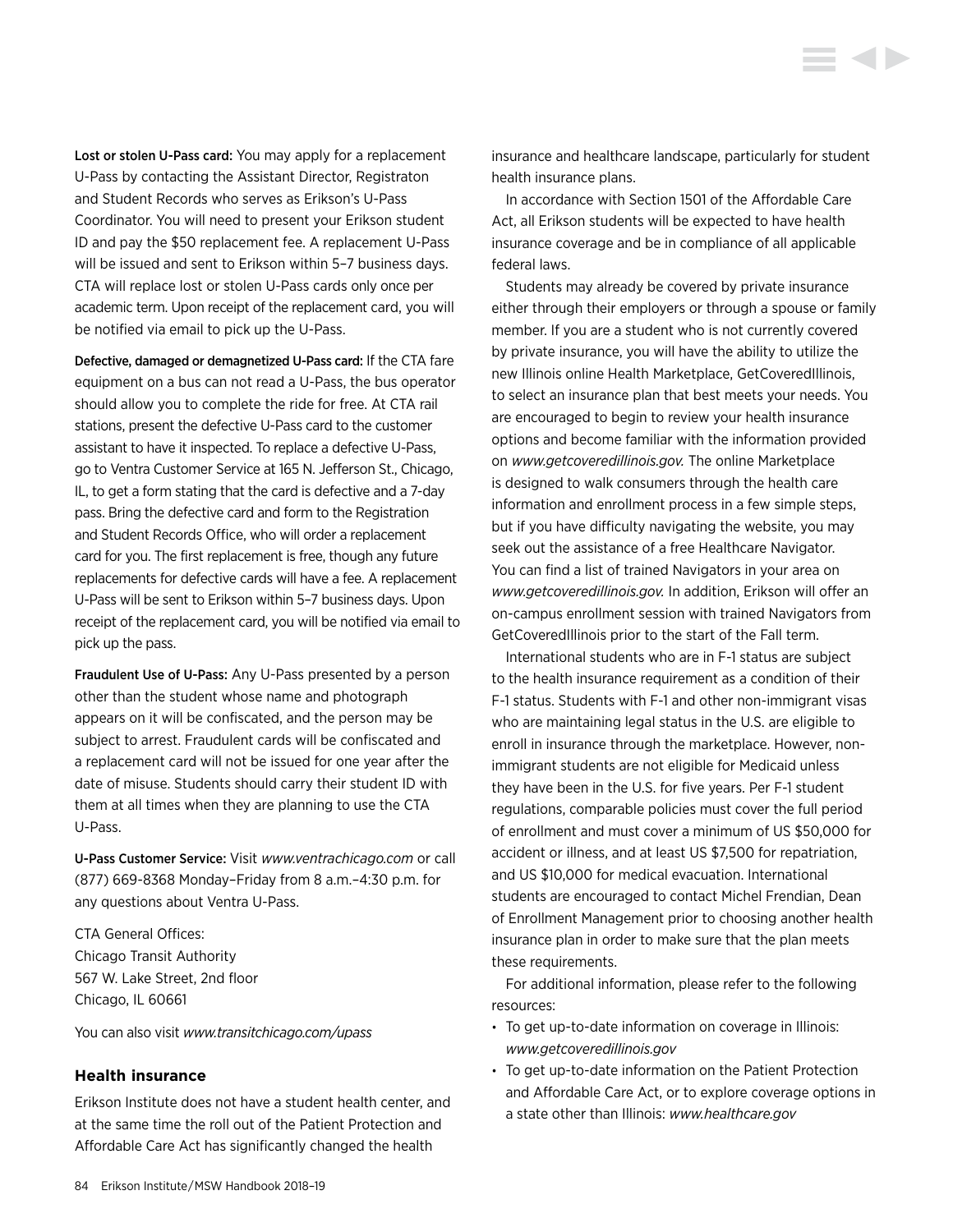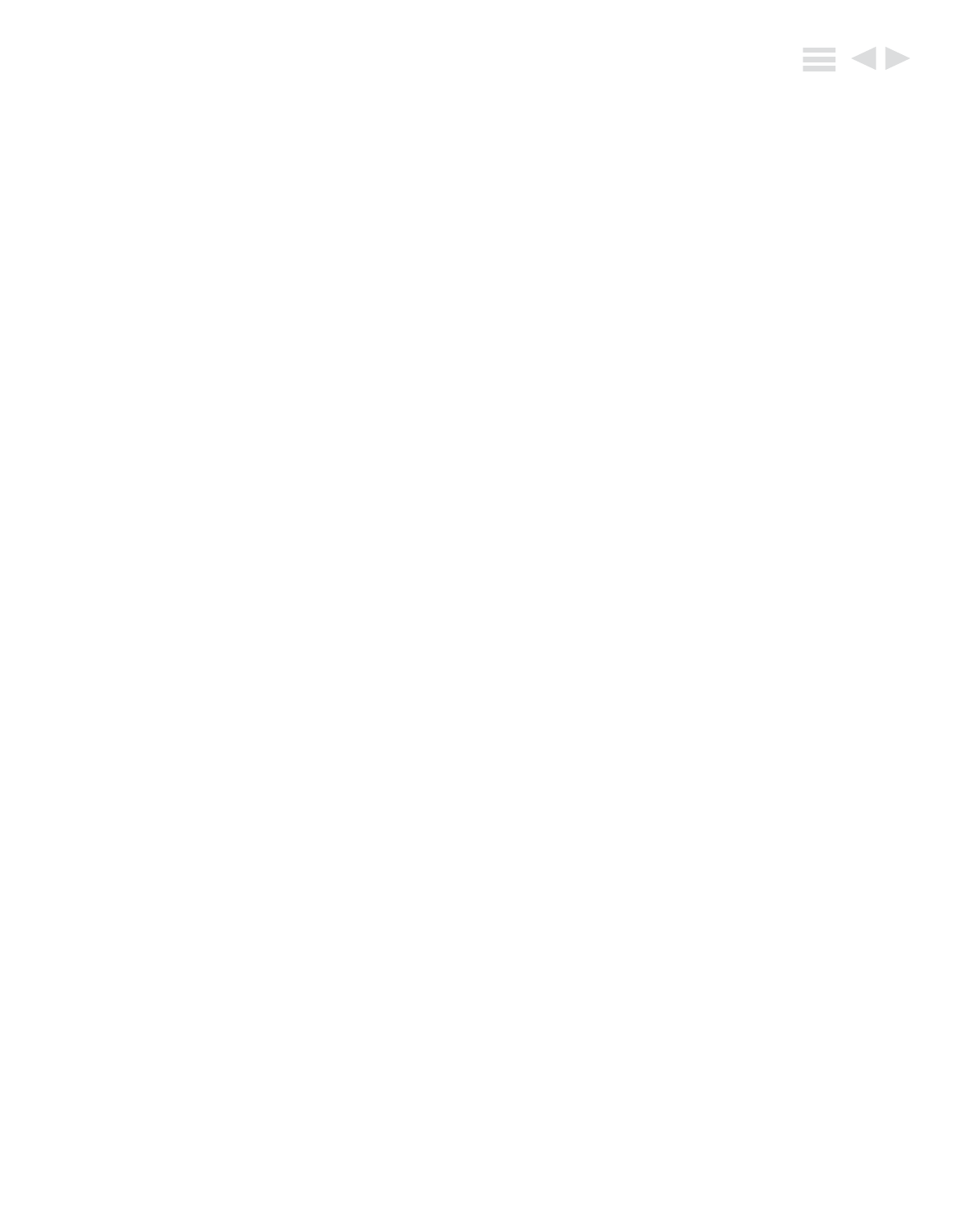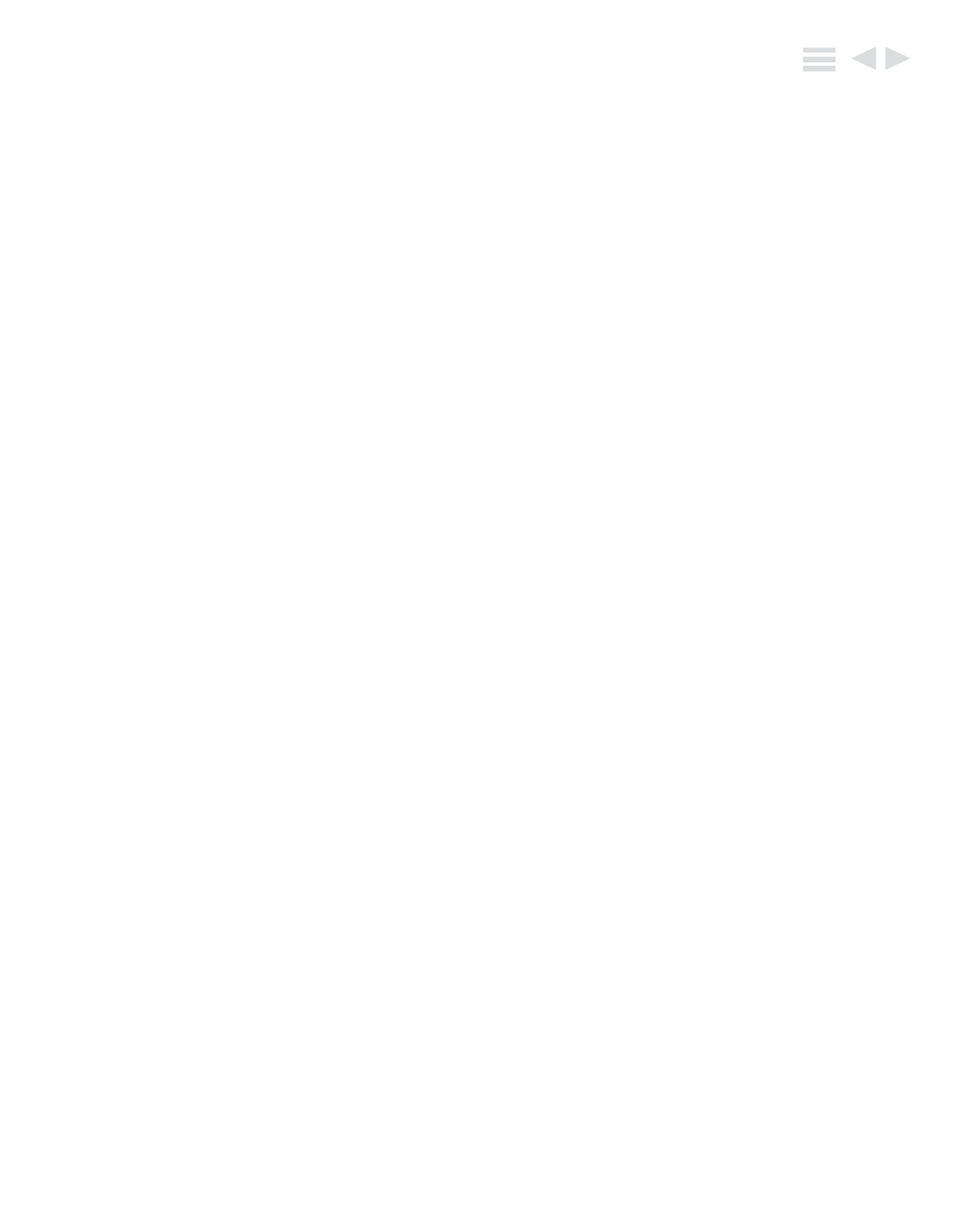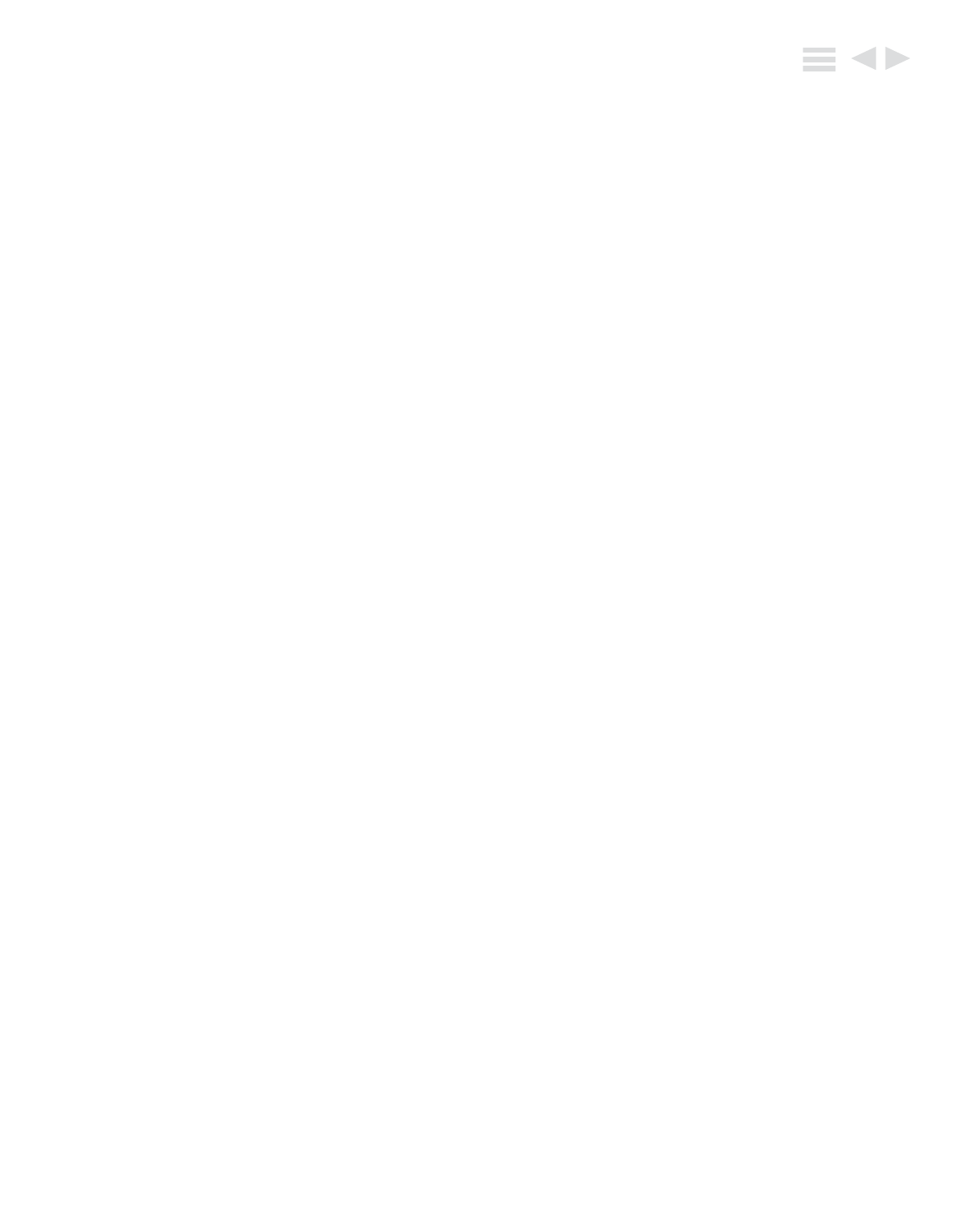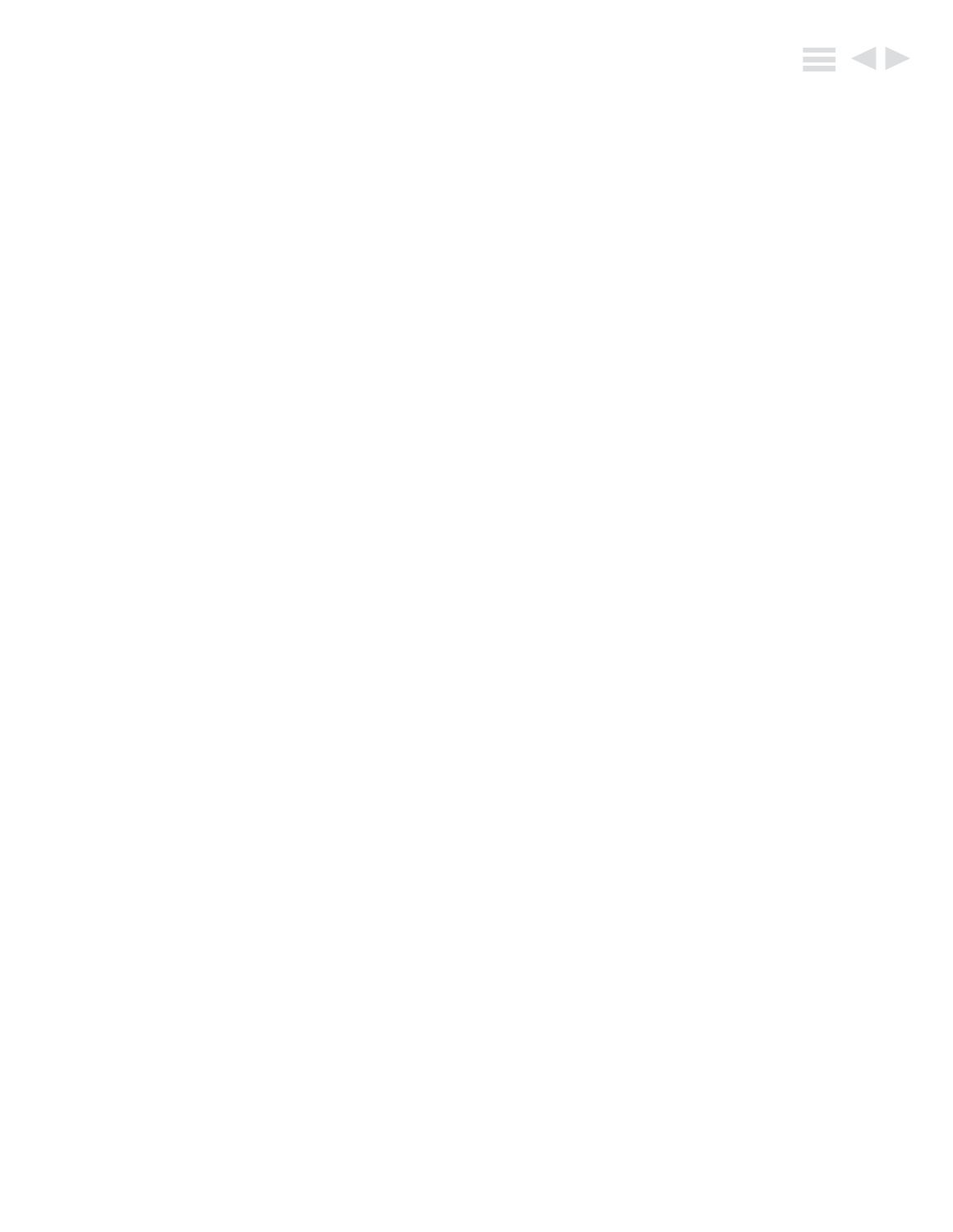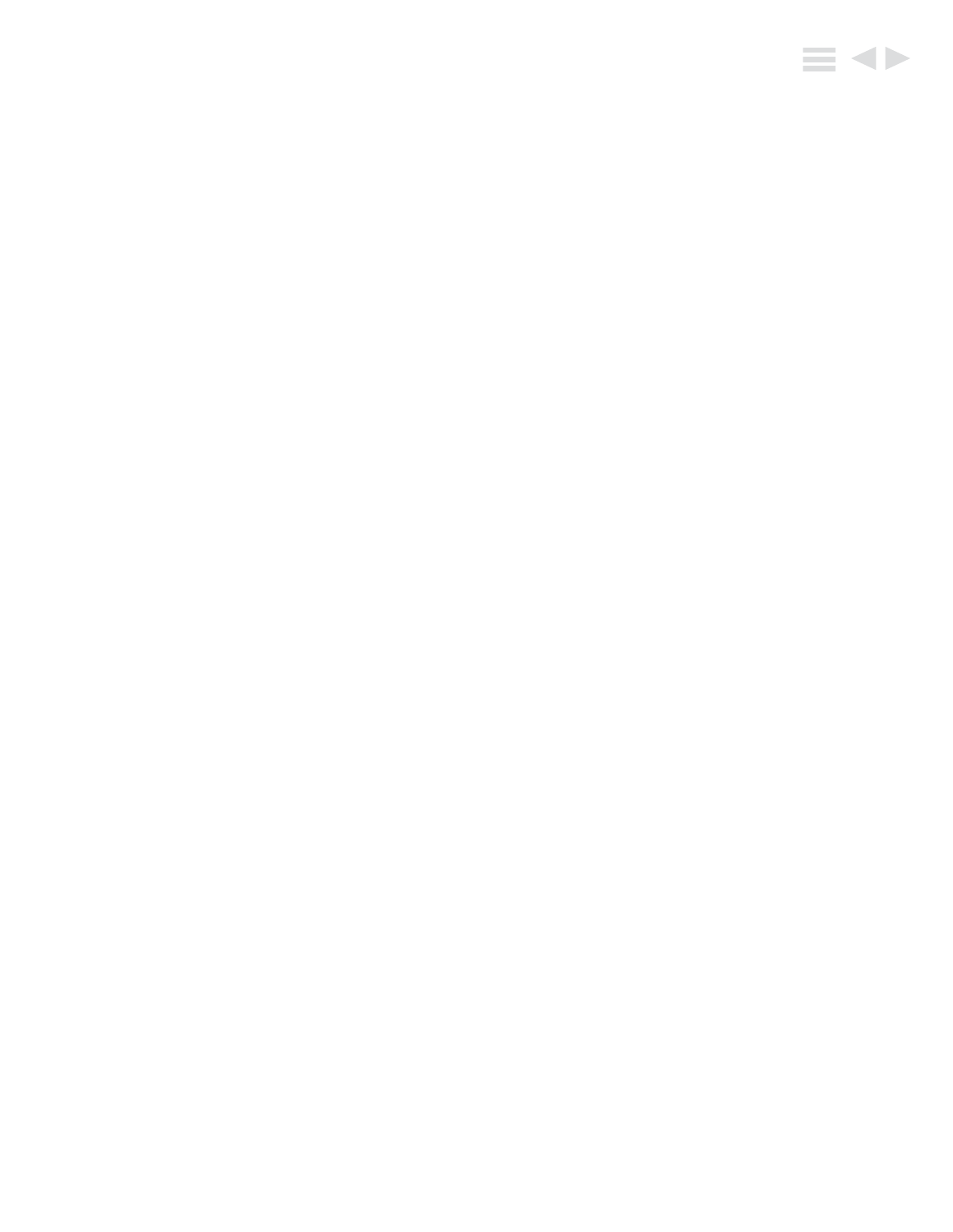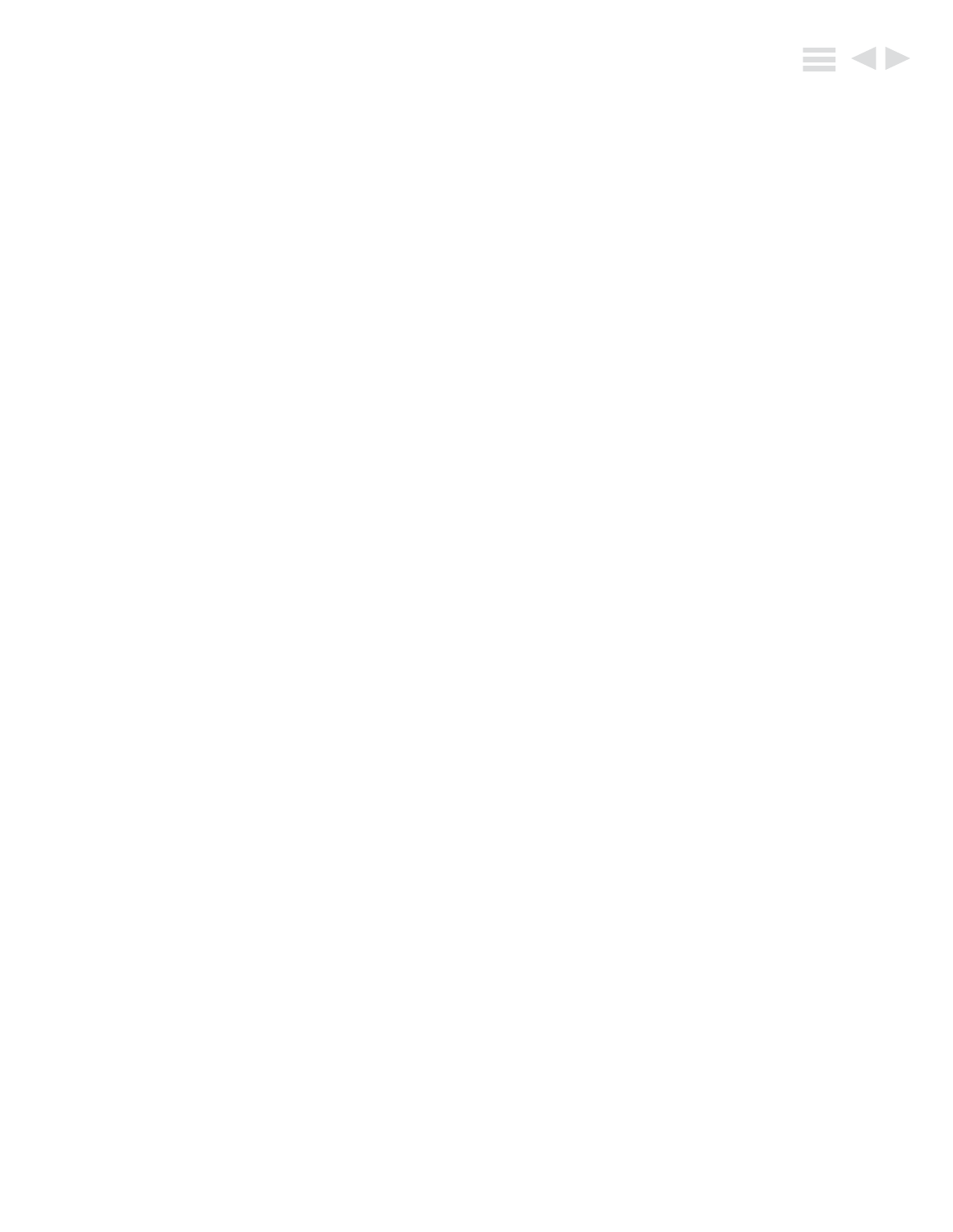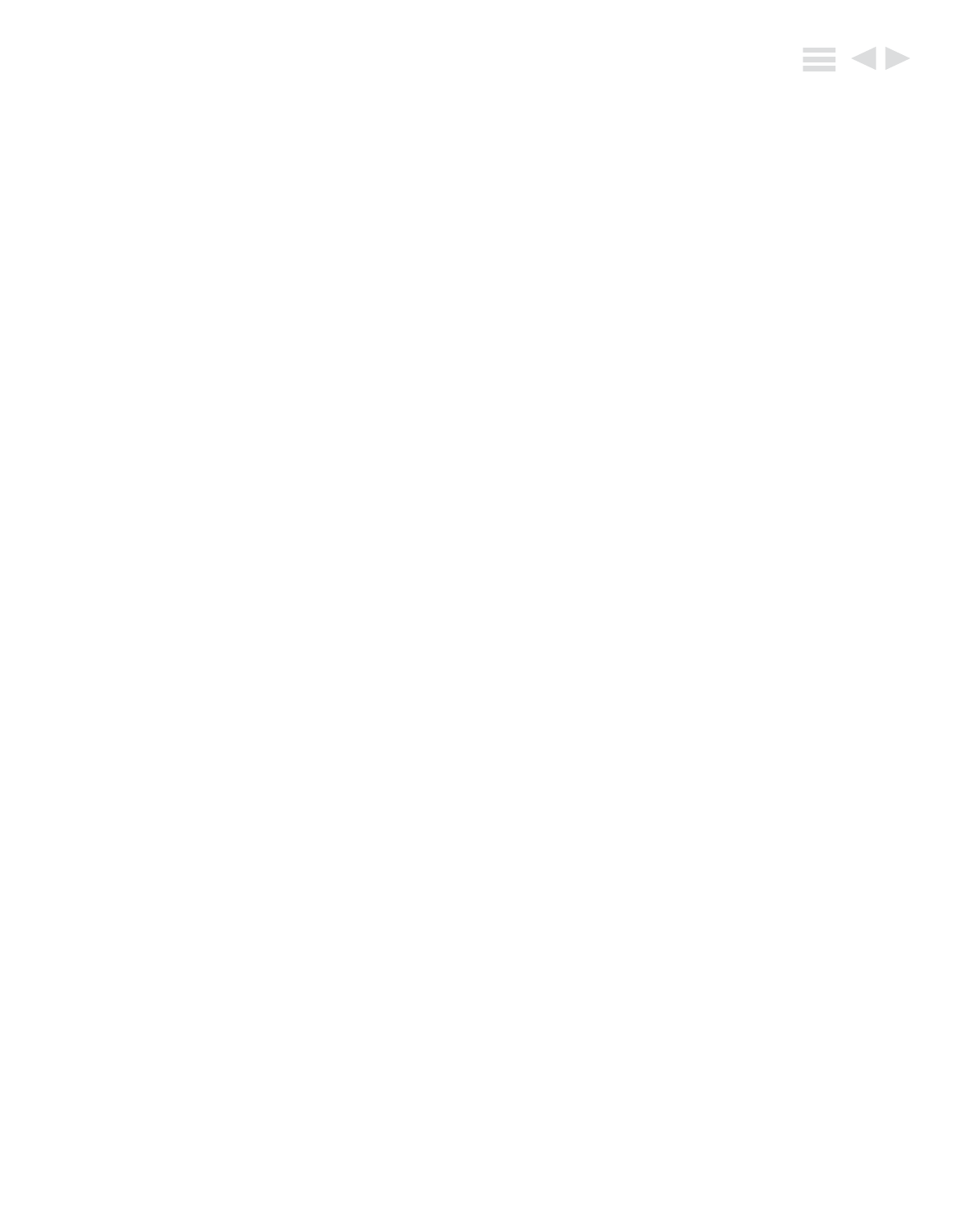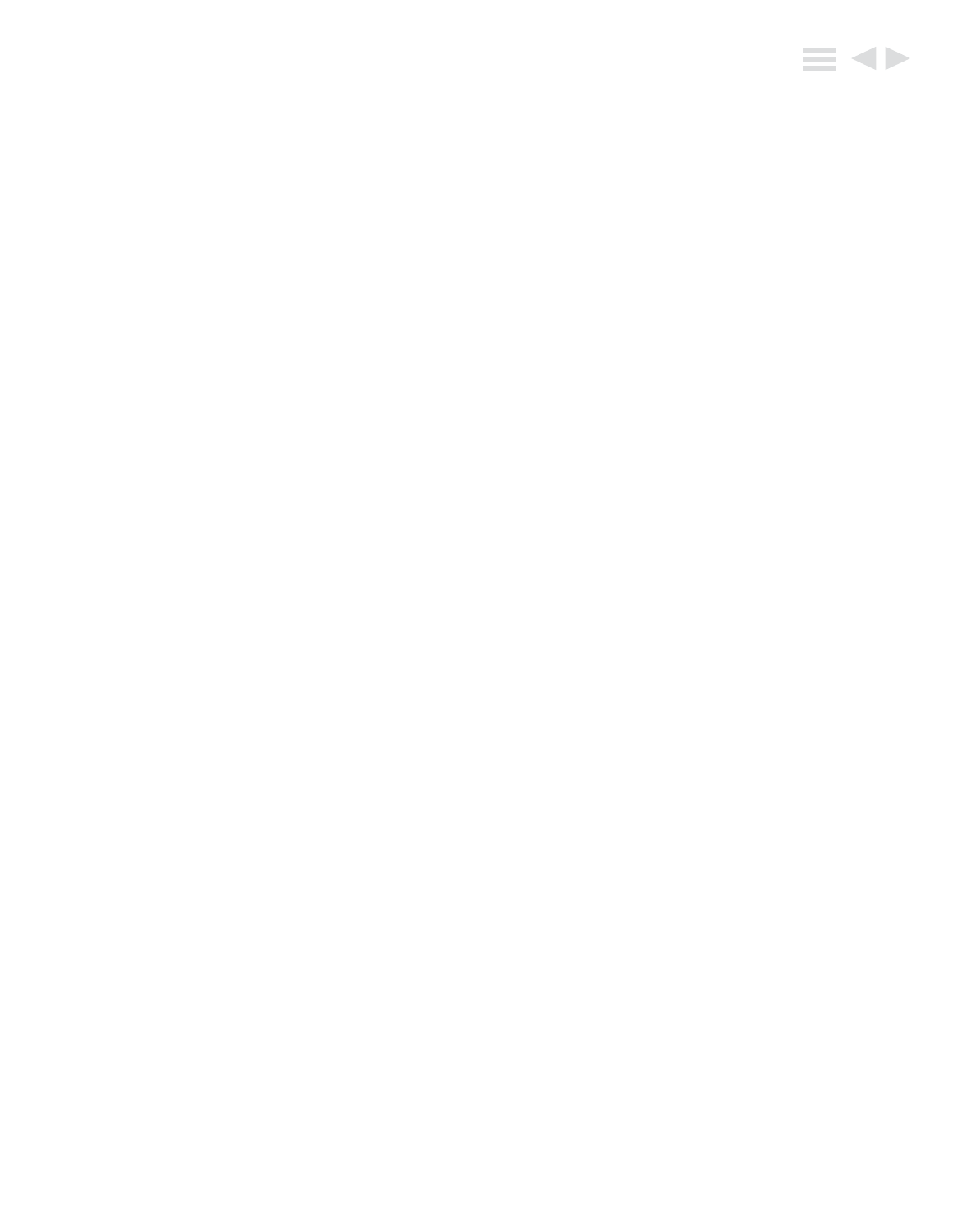